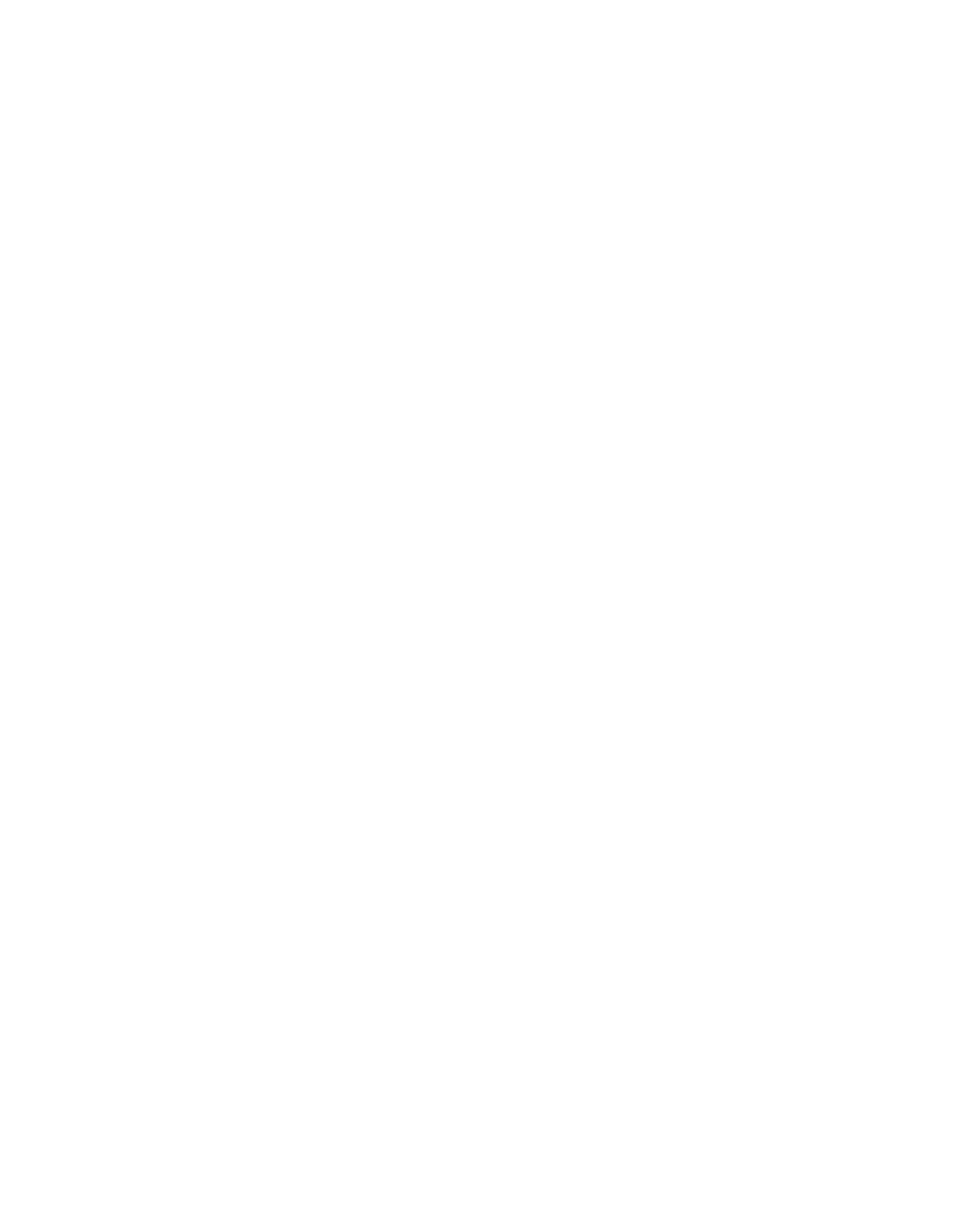

Pittsburgh, PA 15213-3890

# **An Enterprise Information System Data Architecture Guide**

CMU/SEI-2001-TR-018 ESC-TR-2001-018

Grace Alexandra Lewis Santiago Comella-Dorda Pat Place Daniel Plakosh Robert C. Seacord

*October 2001* 

**COTS-Based Systems** 

Unlimited distribution subject to the copyright.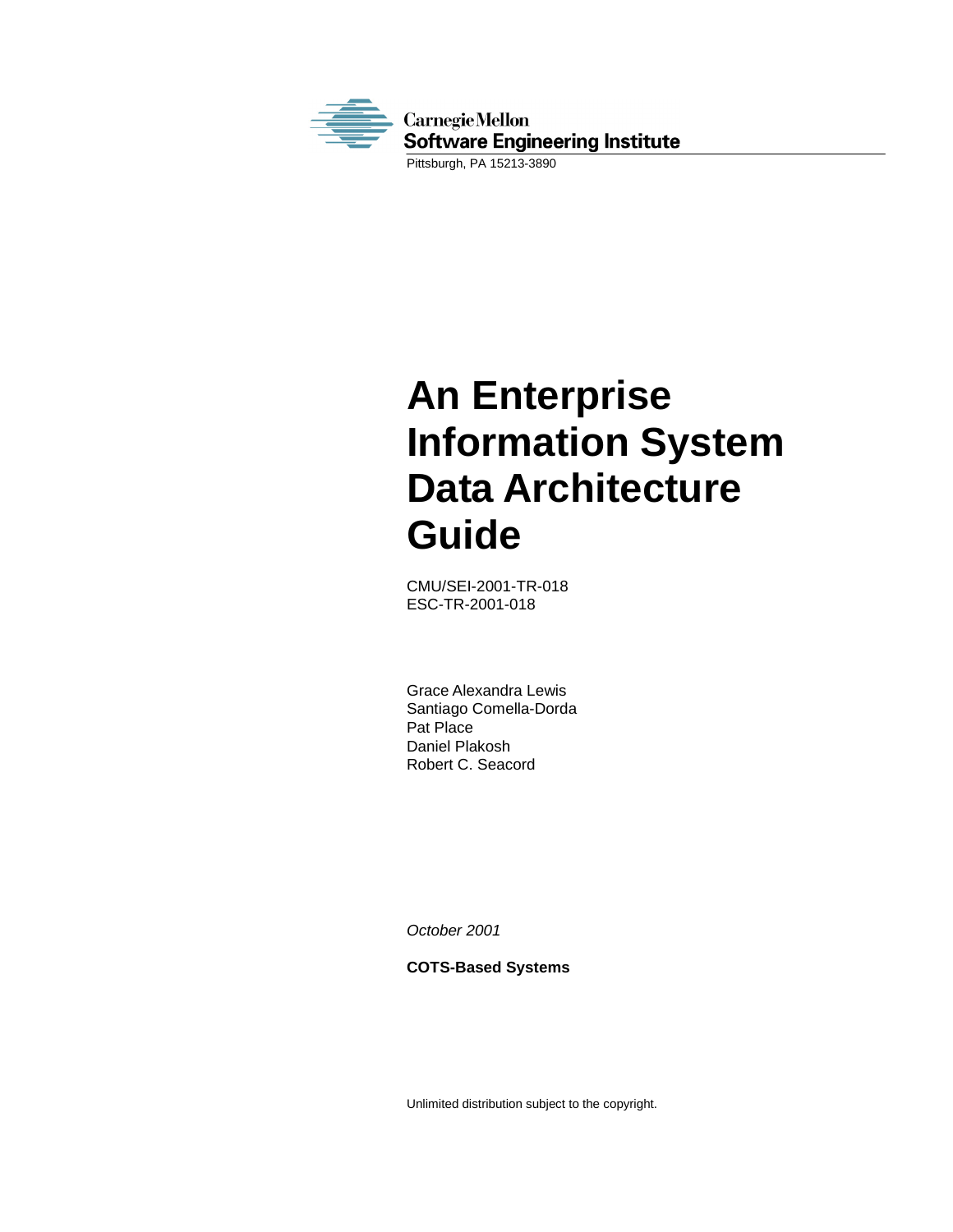This report was prepared for the

SEI Joint Program Office HQ ESC/DIB 5 Eglin Street Hanscom AFB, MA 01731-2116

The ideas and findings in this report should not be construed as an official DoD position. It is published in the interest of scientific and technical information exchange.

#### FOR THE COMMANDER

Voiton Compton

Norton L. Compton, Lt Col, USAF SEI Joint Program Office

This work is sponsored by the U.S. Department of Defense. The Software Engineering Institute is a federally funded research and development center sponsored by the U.S. Department of Defense.

Copyright 2001 by Carnegie Mellon University.

Requests for permission to reproduce this document or to prepare derivative works of this document should be addressed to the SEI Licensing Agent.

#### NO WARRANTY

THIS CARNEGIE MELLON UNIVERSITY AND SOFTWARE ENGINEERING INSTITUTE MATERIAL IS FURNISHED ON AN "AS-IS" BASIS. CARNEGIE MELLON UNIVERSITY MAKES NO WARRANTIES OF ANY KIND, EITHER EXPRESSED OR IMPLIED, AS TO ANY MATTER INCLUDING, BUT NOT LIMITED TO, WARRANTY OF FITNESS FOR PURPOSE OR MERCHANTABILITY, EXCLUSIVITY, OR RESULTS OBTAINED FROM USE OF THE MATERIAL. CARNEGIE MELLON UNIVERSITY DOES NOT MAKE ANY WARRANTY OF ANY KIND WITH RESPECT TO FREEDOM FROM PATENT, TRADEMARK, OR COPYRIGHT INFRINGEMENT.

This work was created in the performance of Federal Government Contract Number F19628-00-C-0003 with Carnegie Mellon University for the operation of the Software Engineering Institute, a federally funded research and development center. The Government of the United States has a royalty-free government-purpose license to use, duplicate, or disclose the work, in whole or in part and in any manner, and to have or permit others to do so, for government purposes pursuant to the copyright license under the clause at 52.227-7013.

Use of any trademarks in this report is not intended in any way to infringe on the rights of the trademark holder.

For information about purchasing paper copies of SEI reports, please visit the publications portion of our Web site (http://www.sei.cmu.edu/publications/pubweb.html).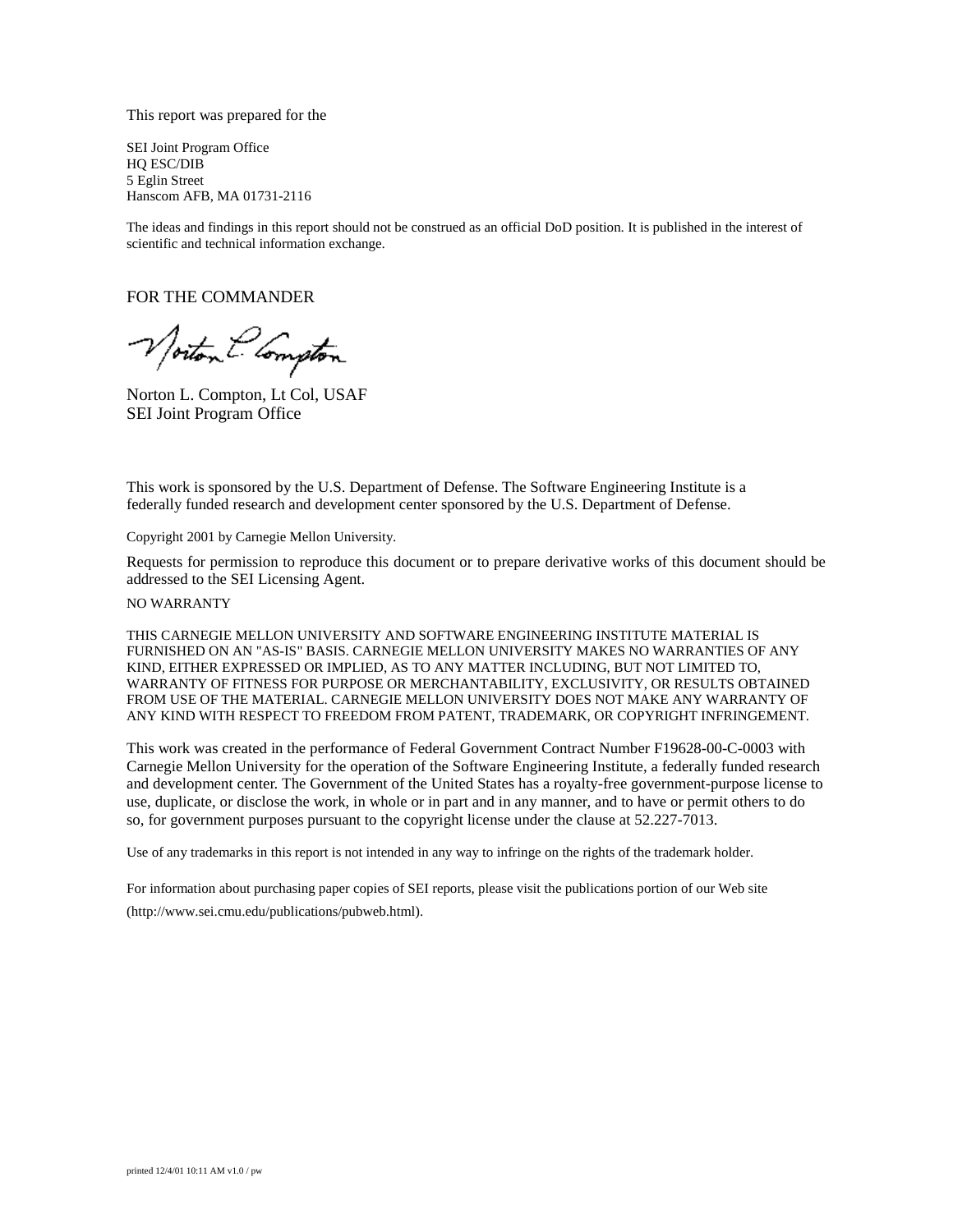# **Table of Contents**

| <b>Abstract</b> |                                               | v                                                                  |    |
|-----------------|-----------------------------------------------|--------------------------------------------------------------------|----|
| 1               |                                               | <b>Introduction</b>                                                | 1  |
|                 | 1.1                                           | Data Architecture                                                  | 1  |
|                 |                                               | 1.2 Case Study                                                     | 2  |
|                 |                                               | 1.3 J2EE Platform and EJBs                                         | 2  |
|                 |                                               | 1.4 Open Applications Group Integration<br>Specification (OAGIS)   | 3  |
| $\mathbf{2}$    | <b>Forces Affecting the Data Architecture</b> |                                                                    | 5  |
|                 | 2.1                                           | Data Requirements                                                  | 5  |
|                 | 2.2                                           | <b>Organizational Requirements</b>                                 | 6  |
|                 |                                               | 2.3 Technology Requirements                                        | 7  |
| 3               |                                               | <b>Overview of the Proposed Data</b>                               |    |
|                 |                                               | <b>Architecture</b>                                                | 9  |
|                 |                                               | 3.1 Business Objects (BOs)                                         | 12 |
| 4               | <b>Architectural Patterns</b>                 |                                                                    | 23 |
|                 | 4.1                                           | <b>Access Operation Involving One</b><br><b>Business Object</b>    | 23 |
|                 | 4.2                                           | <b>Access Operation Involving More Than</b><br>One Business Object | 24 |
|                 |                                               | 4.3 Report                                                         | 26 |
|                 |                                               | 4.4 Ad Hoc Query                                                   | 29 |
|                 |                                               | 4.5 Roll Ups                                                       | 30 |
|                 |                                               | 4.6 Transactions                                                   | 33 |
|                 | 4.7                                           | Data Warehouses                                                    | 35 |
| 5               | <b>Examples</b>                               |                                                                    | 41 |
|                 | 5.1                                           | Decomposition of a Use Case into<br>Service and Data Components    | 41 |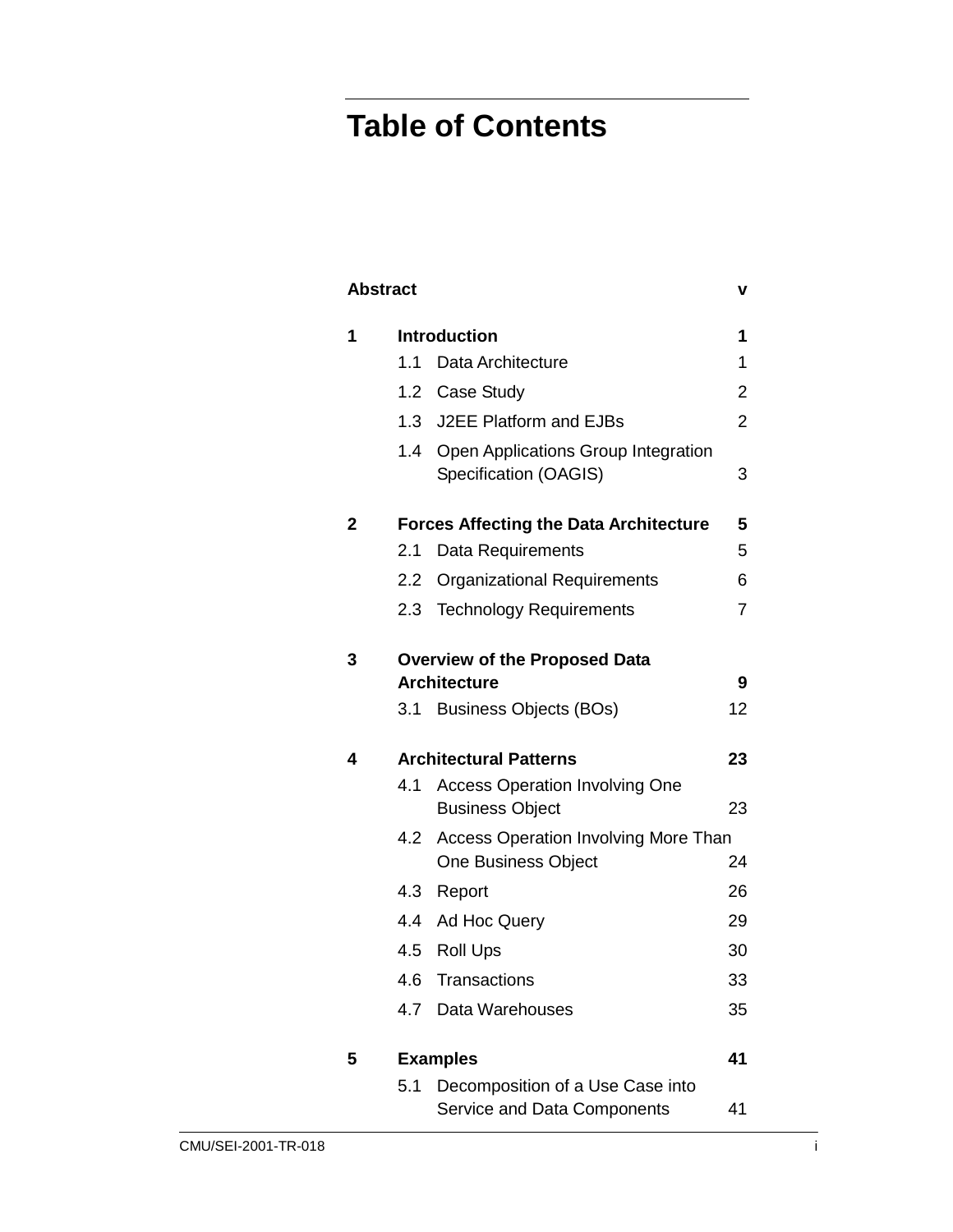|                   | 5.2      | Access to Information in One Business<br>Object                           | 42 |
|-------------------|----------|---------------------------------------------------------------------------|----|
|                   | 5.3      | Access to Information in Two Business<br>Objects                          | 43 |
|                   | 5.4      | Report Generated from the User<br>Interface                               | 45 |
|                   | 5.5      | <b>Report Generated from a Service</b><br>Component                       | 46 |
|                   |          | 5.6 Ad Hoc Query                                                          | 48 |
|                   |          | 5.7 Batch Roll Up                                                         | 49 |
|                   | 5.8      | <b>Continuously Updated Roll Up</b>                                       | 50 |
|                   | 5.9      | Transaction                                                               | 52 |
|                   |          | 5.10 Data Warehousing                                                     | 53 |
| 6                 |          | <b>Conclusions</b>                                                        | 55 |
| 7                 |          | <b>Acronyms</b>                                                           | 57 |
| <b>References</b> |          |                                                                           | 59 |
|                   | Appendix | <b>Representation of the Data</b><br><b>Architecture in Rational Rose</b> | 61 |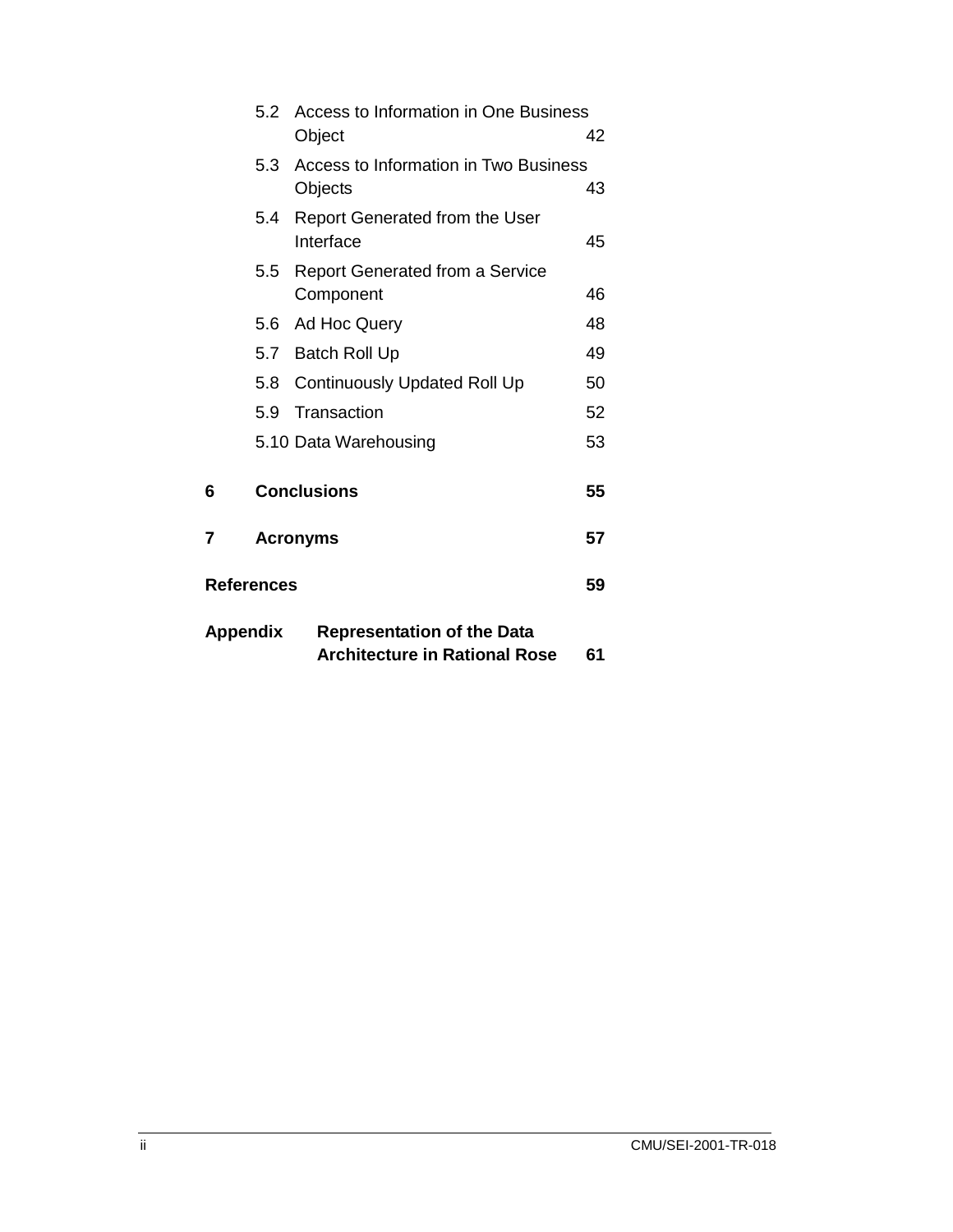# **List of Figures**

| Figure 1. | <b>OAGIS Virtual Business Object Model</b>                                                               | 3  |
|-----------|----------------------------------------------------------------------------------------------------------|----|
| Figure 2. | <b>BOD Structure</b>                                                                                     | 4  |
| Figure 3. | <b>Application Integration Using BSRs</b>                                                                | 4  |
| Figure 4. | Data Marts and Data Warehouses                                                                           | 6  |
| Figure 5. | Distributed Organization                                                                                 | 6  |
| Figure 6. | Simplified View of an Application that<br>Uses the J2EE Platform and the<br><b>OAGIS</b>                 | 9  |
| Figure 7. | Conceptual Architecture of an Application<br>that Uses J2EE and OAGIS Application<br>Components          | 10 |
| Figure 8. | <b>Application Component Structure</b>                                                                   | 11 |
| Figure 9. | Data Component Internals - Aggregate<br><b>Entity Pattern</b>                                            | 16 |
|           | Figure 10. Types of Wrapper Components                                                                   | 17 |
|           | Figure 11. Elements of a BSR Interface Package                                                           | 19 |
|           | Figure 12. Processing of an Incoming BSR                                                                 | 20 |
|           | Figure 13. Processing of an Outgoing BSR                                                                 | 21 |
|           | Figure 14. Sequence Diagram for Access Involving<br><b>One Business Object</b>                           | 24 |
|           | Figure 15. Sequence Diagram for an Access<br>Operation Involving More than One<br><b>Business Object</b> | 25 |
|           | Figure 16. Sequence Diagram for a Report<br><b>Executed from an Application</b><br>Component             | 27 |
|           | Figure 17. Sequence Diagram for a Report<br><b>Executed from a Service Component</b>                     | 28 |
|           | Figure 18. Sequence Diagram for an Ad Hoc<br>Query                                                       | 29 |
|           | Figure 19. Roll-Up Data Component                                                                        | 30 |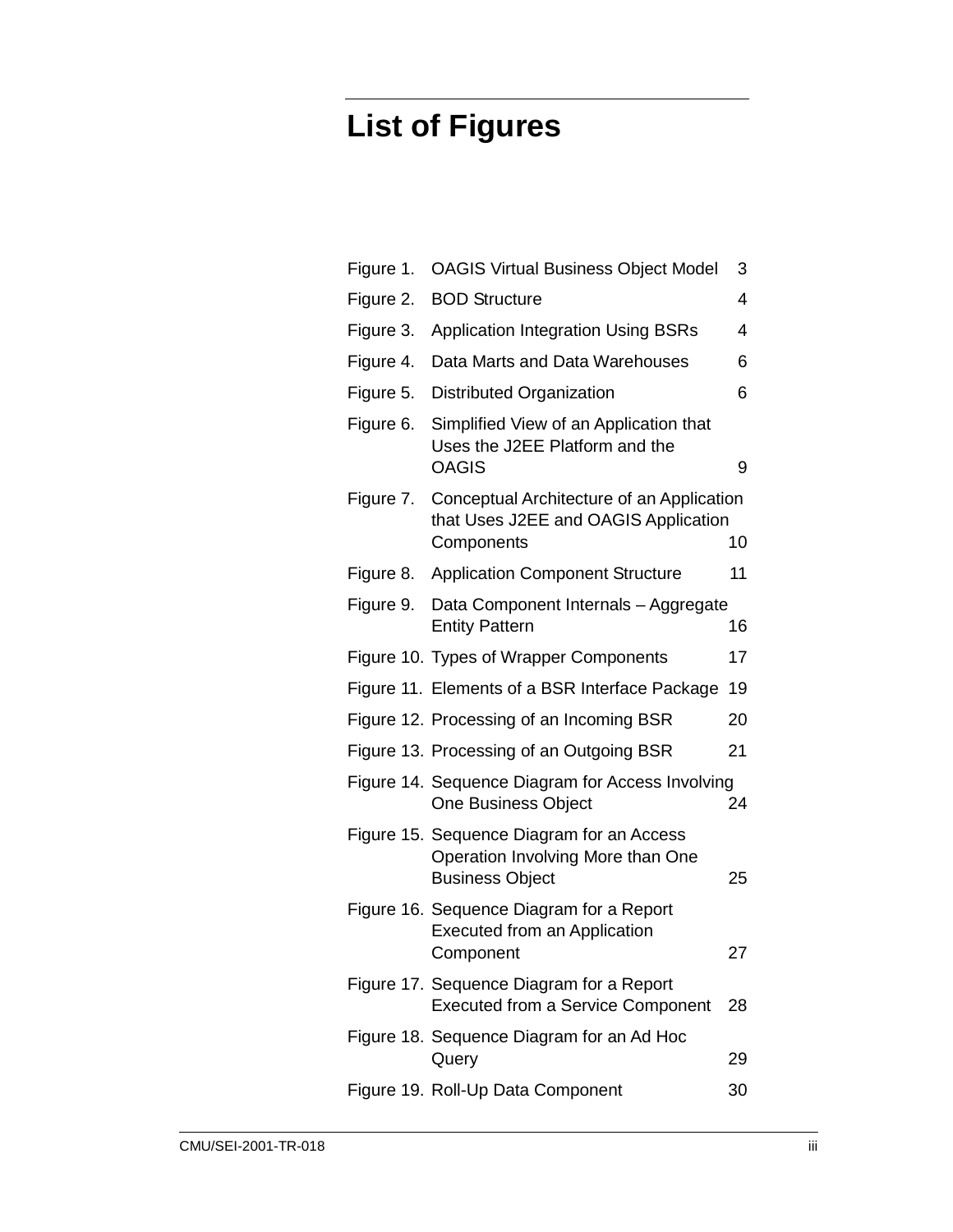| Figure 20. Sequence Diagram for a Batch Roll<br>Up                                                                 | 31 |
|--------------------------------------------------------------------------------------------------------------------|----|
| Figure 21. Sequence Diagram for Continuously<br>Updated Roll Up Using the Subject-<br><b>Observer Pattern</b>      | 32 |
| Figure 22. Sequence Diagram for a Transaction                                                                      | 34 |
| Figure 23. Pull Option for Data-Warehouse<br><b>Population Using BSRs</b>                                          | 36 |
| Figure 24. Pull Option for Data-Warehouse<br>Population Using the Reporting Layer                                  | 37 |
| Figure 25. Push Option for Data-Warehouse<br><b>Population Using BSRs</b>                                          | 38 |
| Figure 26. Push Option for Data-Warehouse<br>Population Using a Wrapper<br>Component                               | 39 |
| Figure 27. Decomposition of the Order Consumable<br>Item Use Case                                                  | 42 |
| Figure 28. Catalog List Use Case as an Example of<br>Access to Information in One Business<br>Object               | 43 |
| Figure 29. Manual Requisition Use Case as an<br>Example of Access to Information in Two<br><b>Business Objects</b> | 44 |
| Figure 30. Backorder Status Report as an Example<br>of a Report Generated from the User<br>Interface               | 45 |
| Figure 31. Ship Exchangeable Item as an Example<br>of a Report Generated from a Service<br>Component               | 47 |
| Figure 32. Ad Hoc Query Example                                                                                    | 48 |
| Figure 33. Example of a Batch Roll Up -<br><b>Outstanding Orders</b>                                               | 50 |
| Figure 34. Example of a Continuously Updated Roll<br>Up - Average Cost of Inventory                                | 51 |
| Figure 35. Delivery for Customer Pickup as an<br>Example of a Transaction                                          | 53 |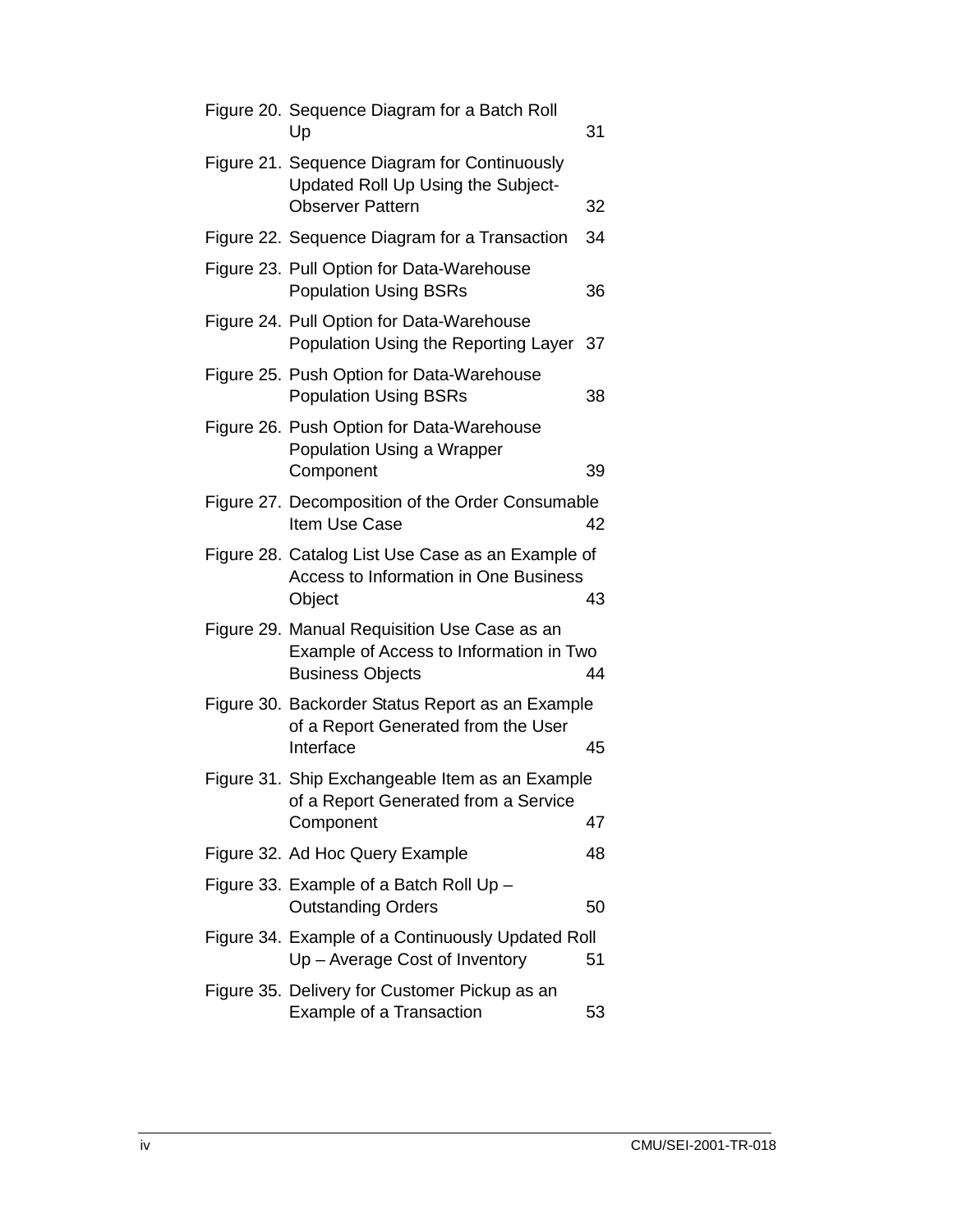# **Abstract**

Data architecture defines how data is stored, managed, and used in a system. It establishes common guidelines for data operations that make it possible to predict, model, gauge, and control the flow of data in the system. This is even more important when system components are developed by or acquired from different contractors or vendors.

This report describes a sample data architecture in terms of a collection of generic architectural patterns that both define and constrain how data is managed in a system that uses the Java<sup>TM</sup> 2 Enterprise Edition (J2EE) platform and the Open Applications Group Integration Specification (OAGIS). Each of these data architectural patterns illustrates a common data operation and how it is implemented in a system.

TM Java and all Java-based marks are trademarks or registered trademarks of Sun Microsystems, Inc. in the U.S. and other countries.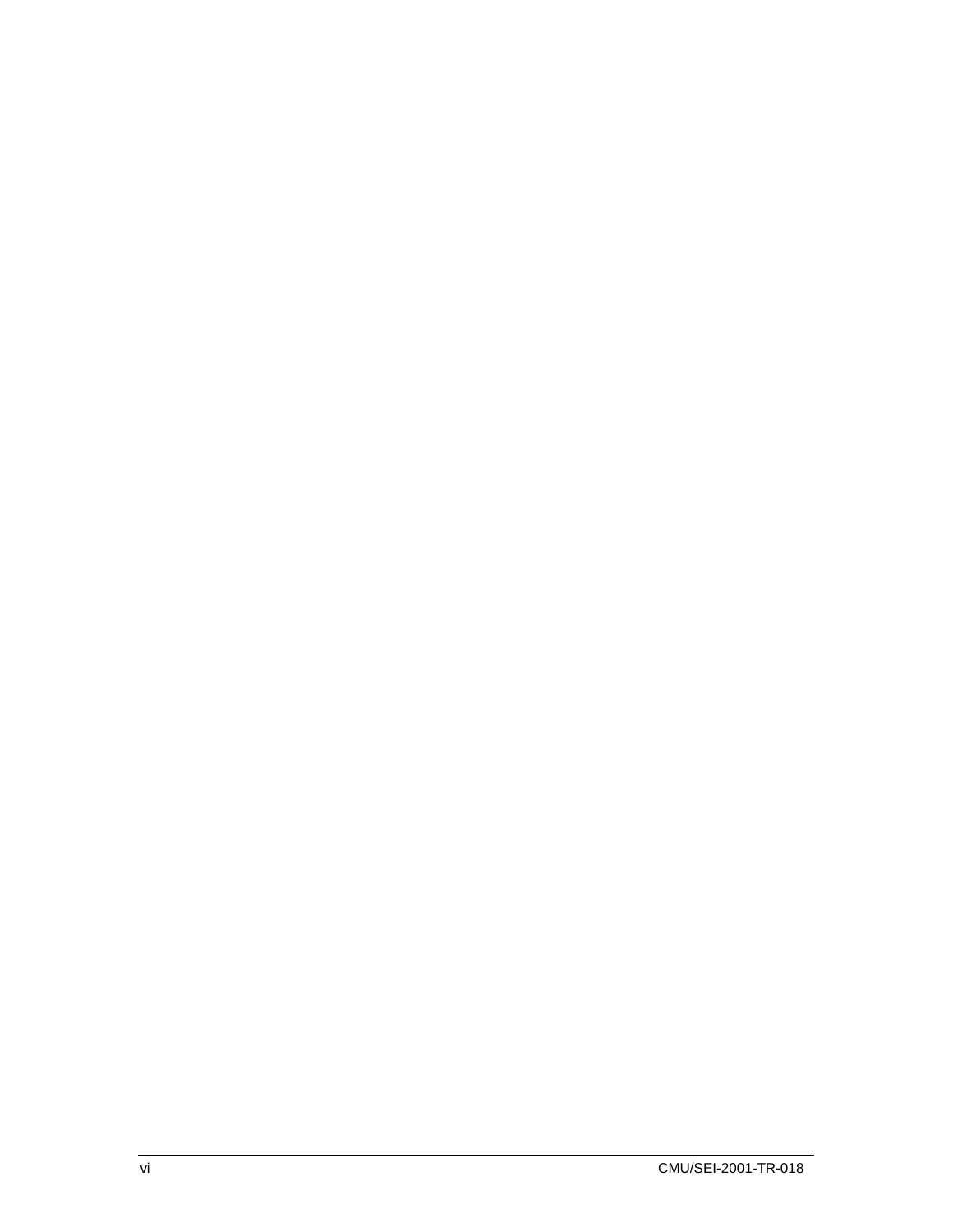# **1 Introduction**

### **1.1 Data Architecture**

Data architecture defines how data is stored, managed, and used in a system. In particular, a data architecture describes

- how data is persistently stored
- how components and processes reference and manipulate this data
- how external/legacy systems access the data
- interfaces to data managed by external/legacy systems
- implementation of common data operations

The data architecture proposed in this report is for a system based on the Java<sup>TM</sup> 2 Enterprise Edition (J2EE) platform and the Open Applications Group Integration Specification (OAGIS). The data architecture is described in terms of a collection of generic architectural patterns that both define and constrain how data is managed. Each of these data architectural patterns illustrates common data operations and how these operations are implemented in the target supply system. Without such guidance, common data operations might be implemented differently, making it impossible to predict, model, gauge, or control the flow of data in the system. This data architecture guide can also help to identify and resolve potential design risks resulting from inconsistent or contradictory requirements.

The data architecture is a high-level design that cannot always anticipate and accommodate all implementation details. Some of these details may impose demands that conflict with the data architecture. In these cases, it may be necessary to reevaluate the data architecture to determine what can be done to accommodate the additional demands. It is also allowable to violate the data architecture in places, as long as the rationale for doing so is well understood, well documented, and does not compromise the robustness, performance, and integrity of the overall system.

This document is organized into the following sections:

- Section 2: a brief description of the forces affecting the data architecture
- Section 3: a static view of the proposed architecture, describing application components and business objects (BOs)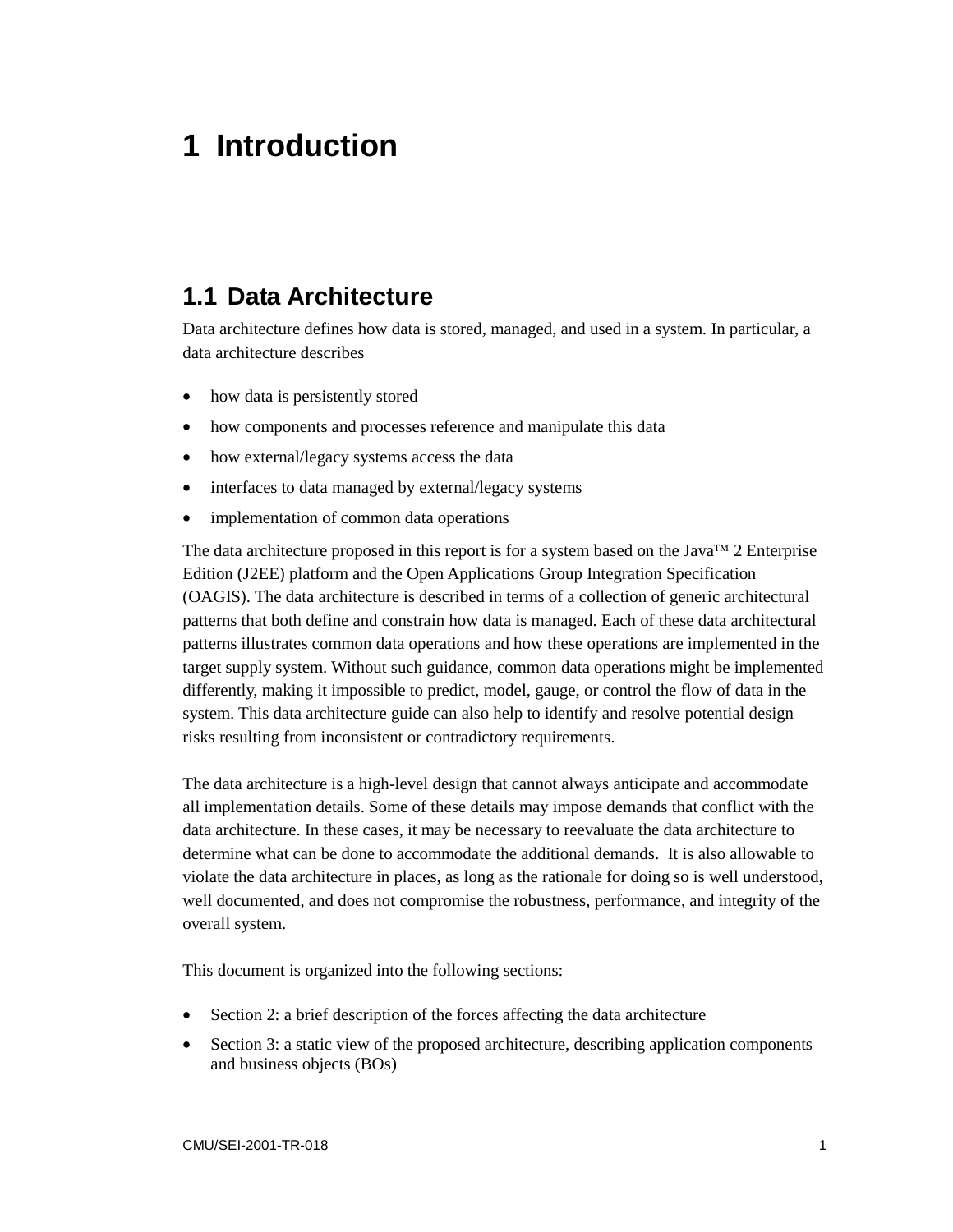• Sections 4 and 5: architectural patterns that describe the way operations take place in the system. Each pattern is instantiated with examples.

# **1.2 Case Study**

This report is based on a case study that provides the context for the proposed data architecture. This case study involves the modernization of a large retail supply system (RSS) for a major U.S. retailer. The RSS consists of approximately 2 million lines of MicroFocus COBOL code running on a Solaris workstation. Data is stored in an Oracle 8i database. However, the overall architecture of the system has remained largely unchanged over 30 years, resulting in a system that is extremely brittle and difficult to maintain. (Comella-Dorda and associates provide a relevant description of an information-system life cycle [Comella 00].) As a result, the decision was made to modernize the RSS to a J2EE platform. In particular, the modernized system will consist of Enterprise JavaBeans<sup>TM</sup> (EJBs) written in the Java programming language and deployed on an EJB application server. The OAGIS will be used as the standard to integrate systems defined as sets of BOs.

# **1.3 J2EE Platform and EJBs**

The J2EE platform defines a standard for developing multitier enterprise applications. It simplifies enterprise applications by basing them on standardized, modular components, by providing a complete set of services to those components, and by handling many details of application behavior automatically [J2EE].

EJBs make up the server-side component architecture for the J2EE platform. EJBs are reusable, prepackaged pieces of application functionality that are designed to run in an EJBcompliant application server. They can be combined with other components to create customized application systems [Thomas 98]. EJB components are supported by the J2EE platform.

The simplest way to define an EJB is as a component that implements a module of business logic. EJBs are then combined to build an application. There are two types of EJBs: session beans and entity beans. Session beans implement business tasks and entity beans implement business entities.

This report covers some aspects of EJBs and the J2EE platform. For more information about them, see these Sun Microsystems, Inc. Web sites: http://www.javasoft.com/j2ee and http://www.javasoft.com/ejb.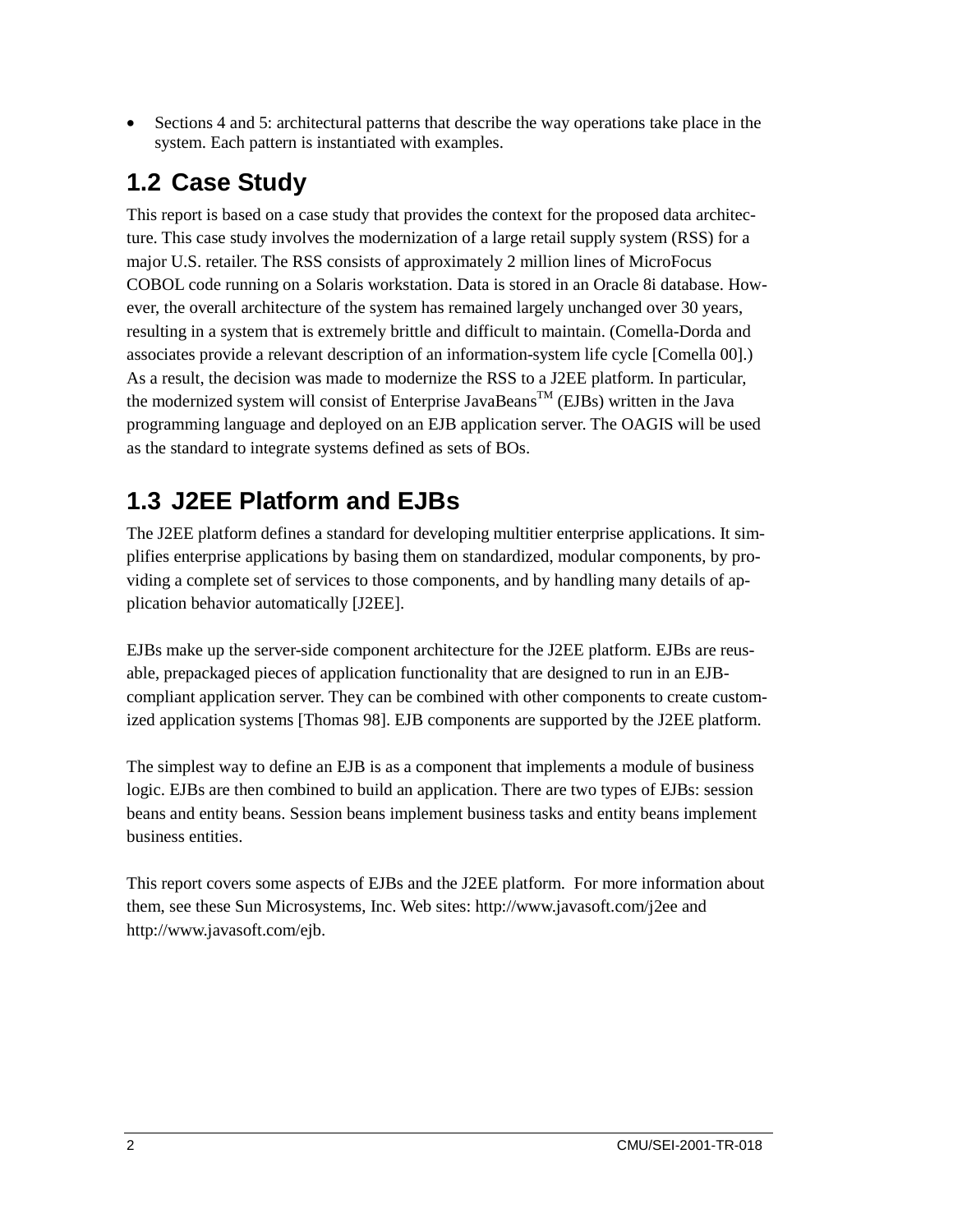### **1.4 Open Applications Group Integration Specification (OAGIS)**

The OAGIS prescribes a content-based, virtual, business object model (shown in Figure 1) that enables an enterprise business application to build a virtual-object wrapper around itself. To communicate with a business software component in this model, events are communicated through the integration backbone in the form of an OAGIS-compliant, business object document (BOD) to a virtual-object interface.



*Figure 1. OAGIS Virtual Business Object Model* 

The BOD uses metadata, in the form of an extensible markup language (XML) schema. It contains the framework necessary to convey its two primary components: the business service request and the business data area. This BOD structure is shown in Figure 2.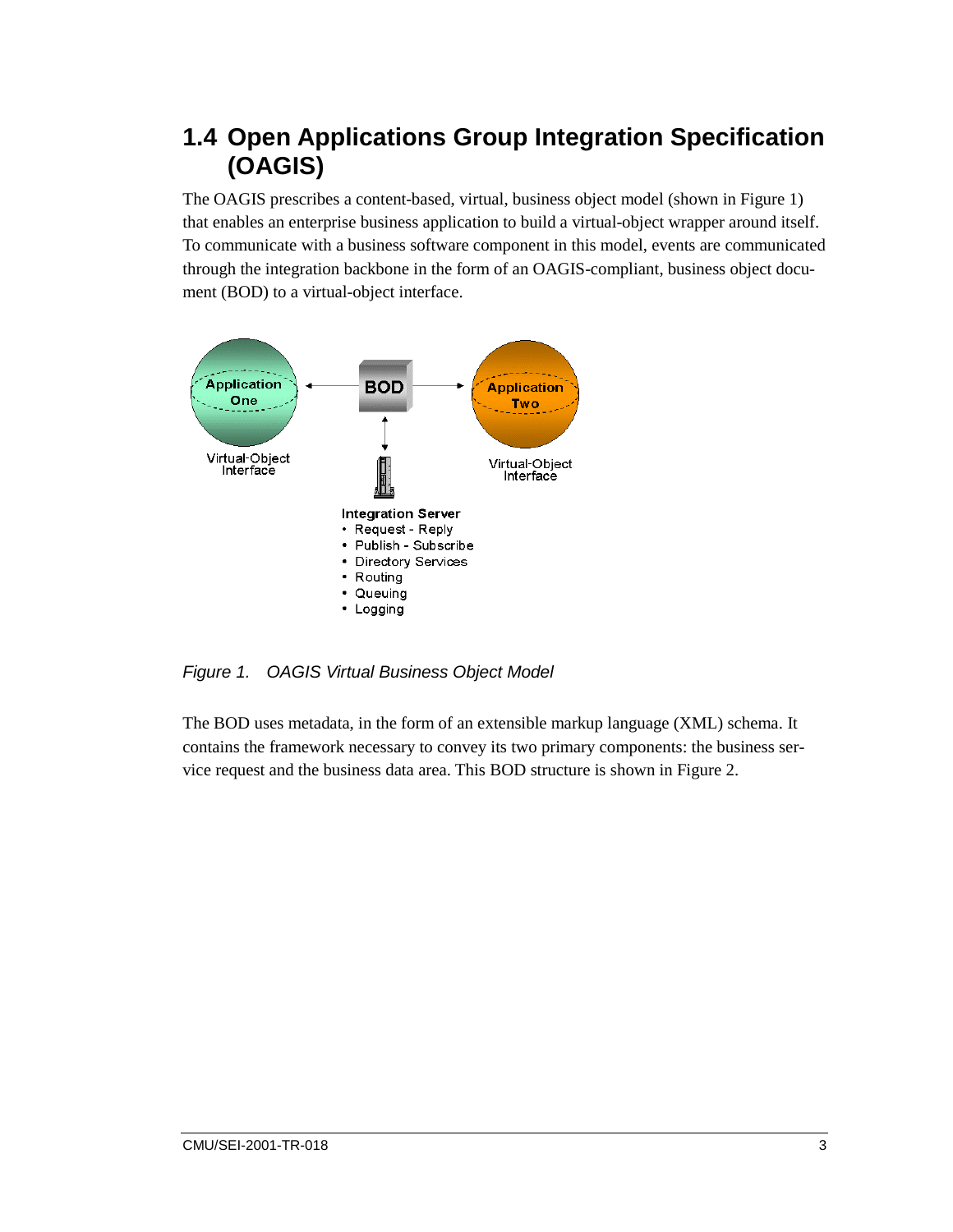

*Figure 2. BOD Structure* 

Each business service request (BSR) contains a unique verb/noun combination such as POST JOURNAL or SYNC ITEM that drives the contents of the business data area (BDA). This BSR and BDA combination corresponds to the object name, method, and arguments model of a procedure call or method-invocation model.

The use of BSRs prescribes a loosely coupled communication mechanism based on messages. The intent of this architecture is to support plug-and-play integration. Applications talk to each other using BSRs and are integrated though a backbone that handles message-based communication, as shown in Figure 3.



*Figure 3. Application Integration Using BSRs*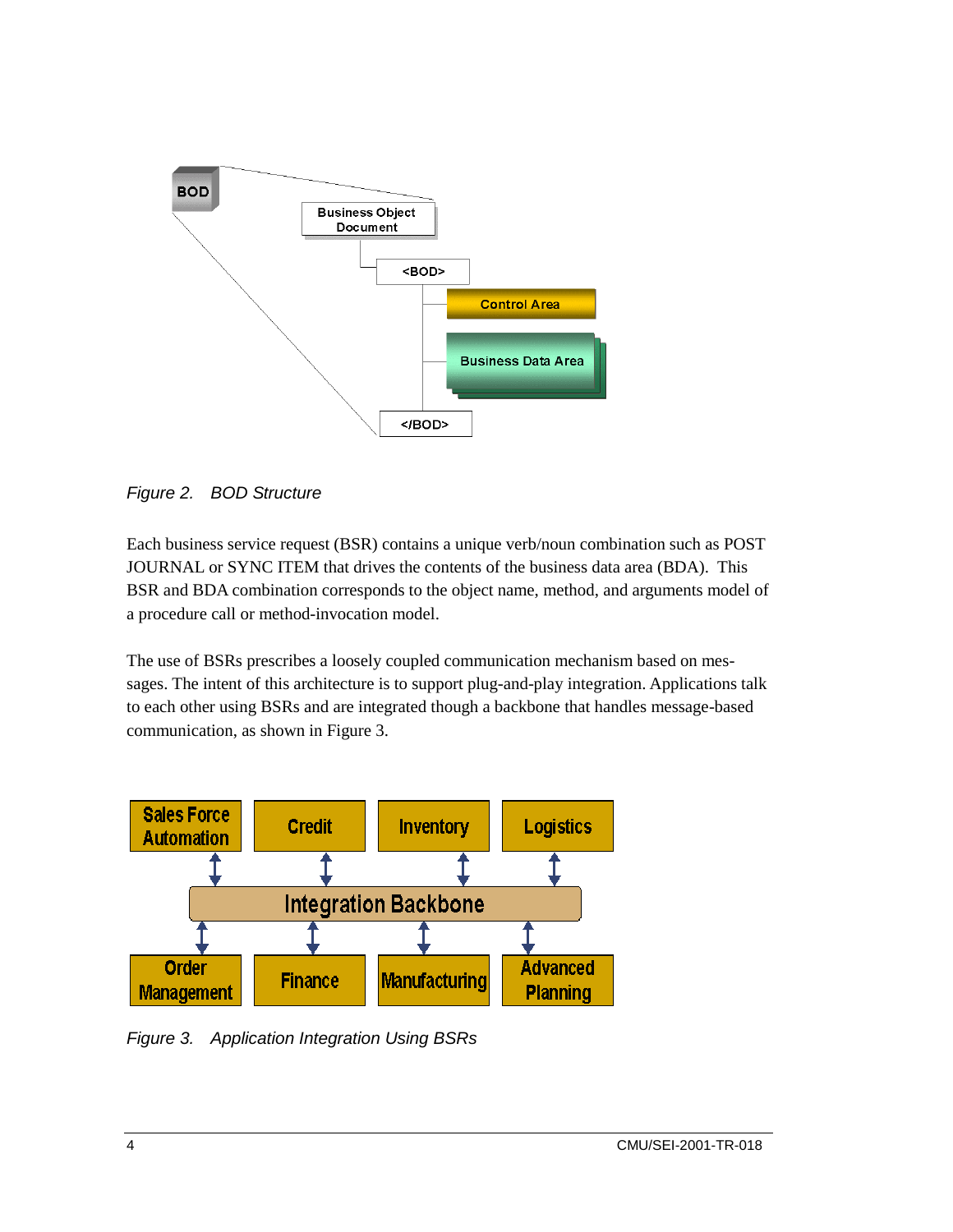# **2 Forces Affecting the Data Architecture**

Data, organizational, and technology requirements all constrain and influence the data architecture. The data architecture has to reflect the forces imposed by these often-incompatible requirements.

### **2.1 Data Requirements**

Data requirements are driven by functional requirements. Examples of common data requirements in enterprise information systems are summarized in the following paragraphs.

**Reports and queries, including flexible (ad hoc) queries:** Reports and queries involve extracting, relating, and summarizing data from one or more tables. Reports evolve and new reports are often added. Support for ad hoc query capability is required so that users can enter their queries in structured query language (SQL) or using query tools.

**Persistent summaries and roll ups:** Summaries and roll ups are reports produced from consolidated information that involves the extraction of data from multiple tables. Roll-up and summary information is then stored in the database. The process for collecting and analyzing this data may be computationally intensive, potentially requiring the creation of interim tables to store data temporarily.

**Data warehousing:** A data warehouse is a collection of data designed to support management decision making at the enterprise level. Data warehouses contain a wide variety of data that presents a coherent picture of business conditions at a single point in time. The development of a data warehouse includes the development of systems to extract data from operating systems plus the installation of a warehouse database system that provides managers with flexible access to the data. The term *data warehousing* generally refers to combining many different databases across an entire enterprise. A data mart is a database, or collection of databases, designed to help managers make strategic decisions about their business. Whereas a data warehouse combines databases across an entire enterprise, data marts are usually smaller and focus on a particular subject or department. Some data marts, called *dependent data marts,* are subsets of larger data warehouses. Data in a data mart is accessed using a business intelligence (BI) application. An example of data marts and data warehouses as seen by IBM in its Information Aggregation pattern is shown in Figure 4 [IBM].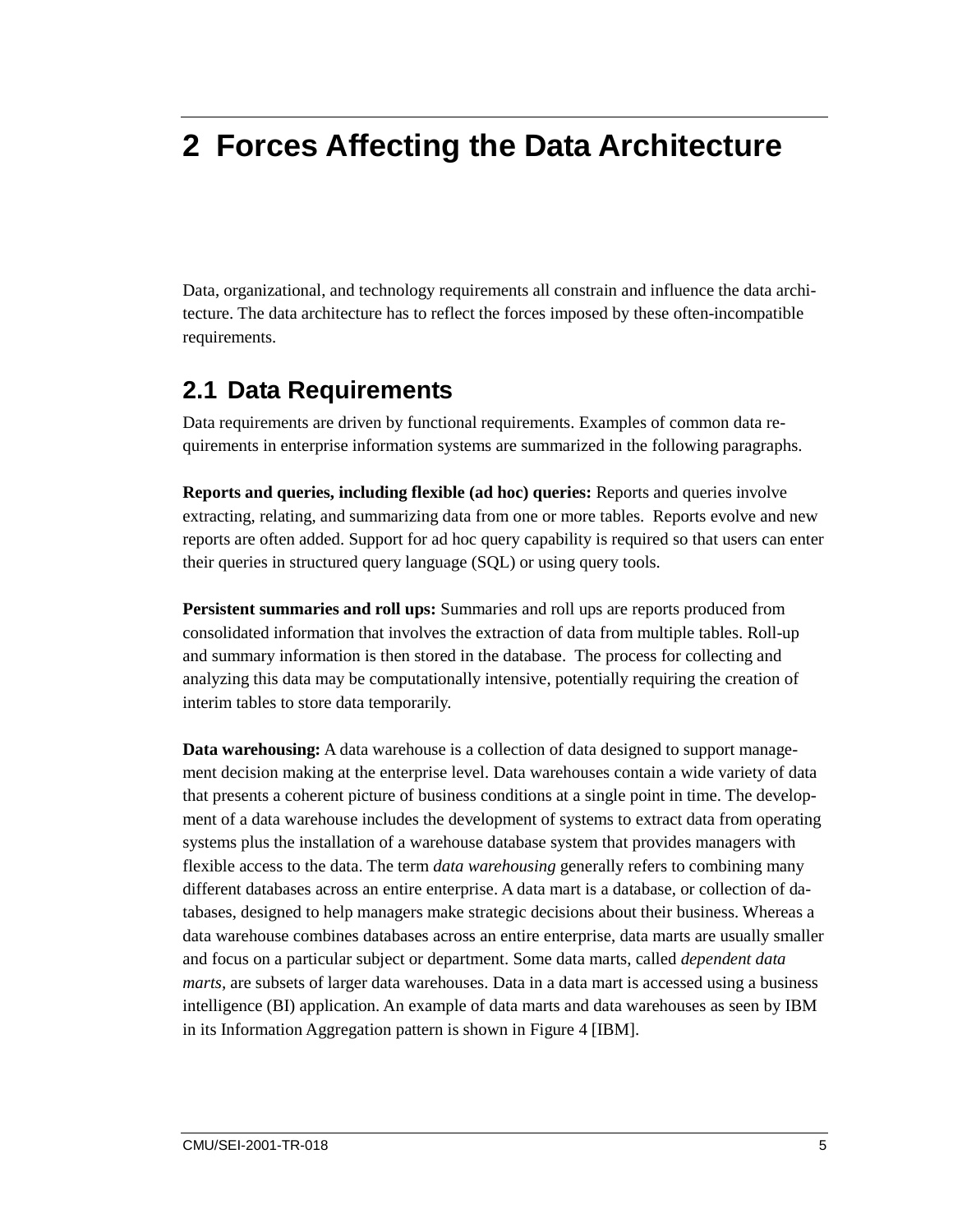

*Figure 4. Data Marts and Data Warehouses* 

**Complex transactions:** Enterprise information systems must support high volumes of transactions involving data elements in dispersed areas of the system in an efficient manner.

# **2.2 Organizational Requirements**

In any organization, data needs to be fully integrated and seamlessly accessible. Given the distributed nature of today's organizations (as shown in Figure 5) the data in the headquarters, in any region, and in any office has to be accessible, given that the user has the appropriate permissions.



*Figure 5. Distributed Organization* 

The challenges in data distribution are best summarized by the promises of distributed databases [Ozsu 99]:

- transparent management of distributed, fragmented, and replicated data
- improved reliability/availability through distributed transactions
- improved performance
- easier and more economical system expansion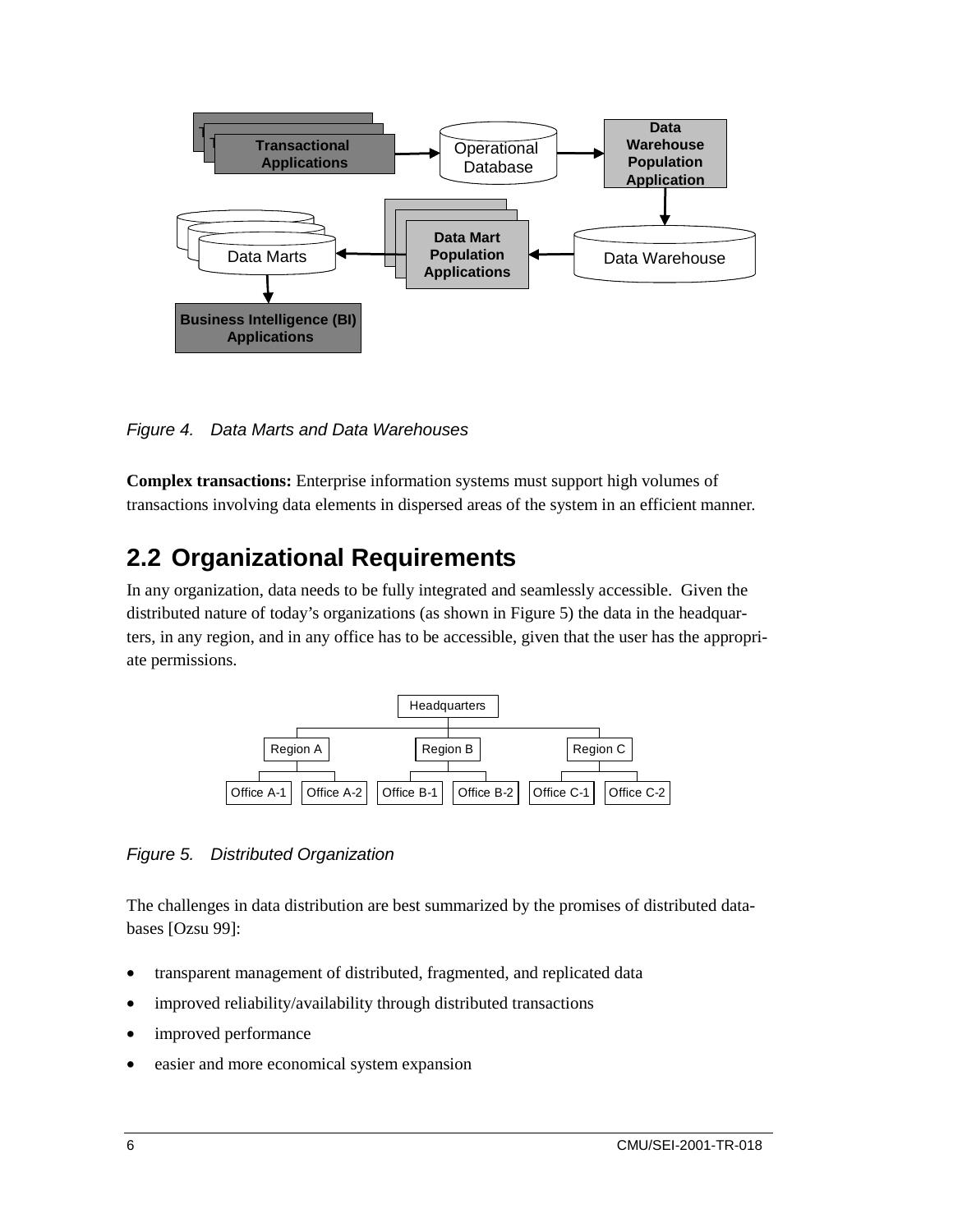# **2.3 Technology Requirements**

Technology requirements are often suggested or imposed by existing organizational integration frameworks or standards. These frameworks exist for a variety of reasons. By identifying standard products, an organization often hopes to share expertise between development projects and lower licensing costs by leveraging site or multiple-license discounts. While these frameworks are often a reasonable approach, care has to be given to provide a process for obtaining waivers when these technology choices are inappropriate for a project and to consider the effect of the continued evolution of the framework and its constituent products.

In our case study, the following technology is "suggested" by the organizational integration framework:

- J2EE platform
- EJBs written in the Java programming language and deployed on an EJB-application server
- the OAGIS as the mechanism to integrate systems defined as sets of BOs
- MQSeries as the message-oriented middleware package for exchanging BSRs between OAGIS BOs
- Oracle 8i as the relational database management system (RDBMS)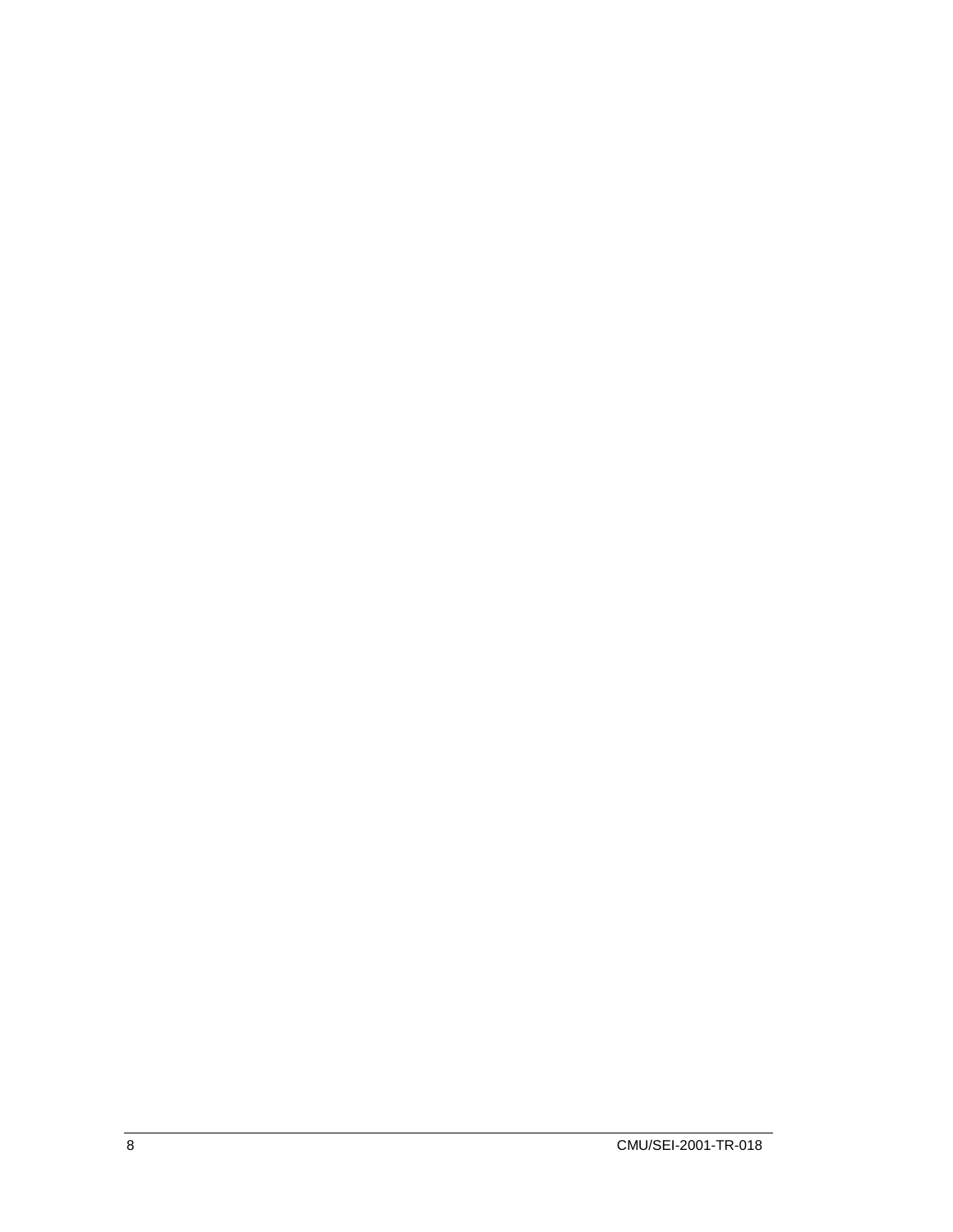# **3 Overview of the Proposed Data Architecture**

A simplified view of an application that combines the J2EE platform and the OAGIS is shown in Figure 6. The architecture can be viewed roughly as a three-tier, layered architecture where: the application components represent the presentation tier; the BOs represent the business logic tier; and the database represents the data tier. A more detailed view of the architecture is shown in Figure 7 and discussed in the following sections.



#### *Figure 6. Simplified View of an Application that Uses the J2EE Platform and the OAGIS1*

l

 $<sup>1</sup>$  RMI (remote method invocation) is used as the mechanism for communication between application</sup> components and business objects. SQL is used as an interface between business objects and the database.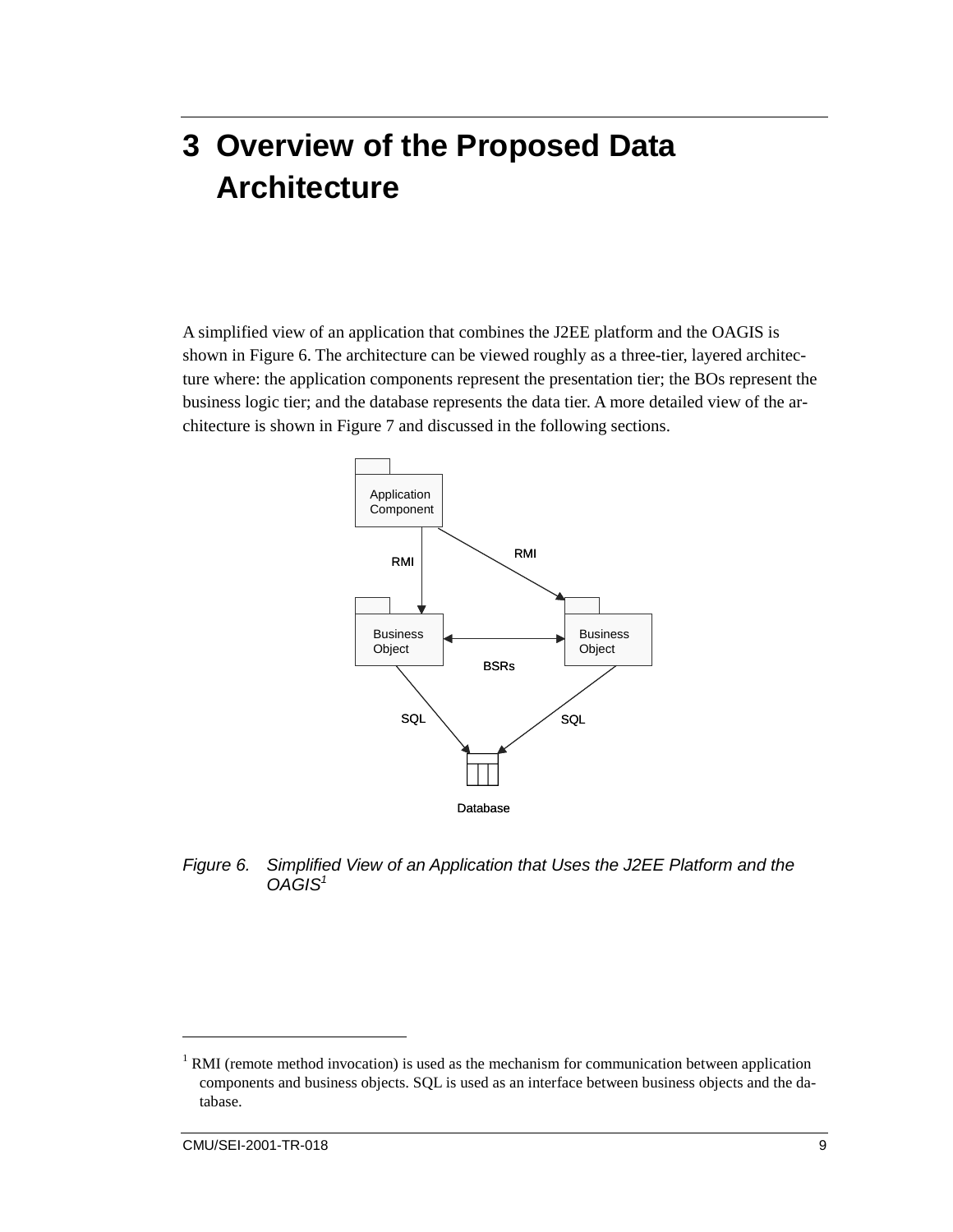

Conceptual Architecture of an Application that Uses J2EE and OAGIS Application Components *Figure 7. Conceptual Architecture of an Application that Uses J2EE and OAGIS Application Components* Figure 7.

CMU/SEI-2001-TR-018 10 CMU/SEI-2001-TR-018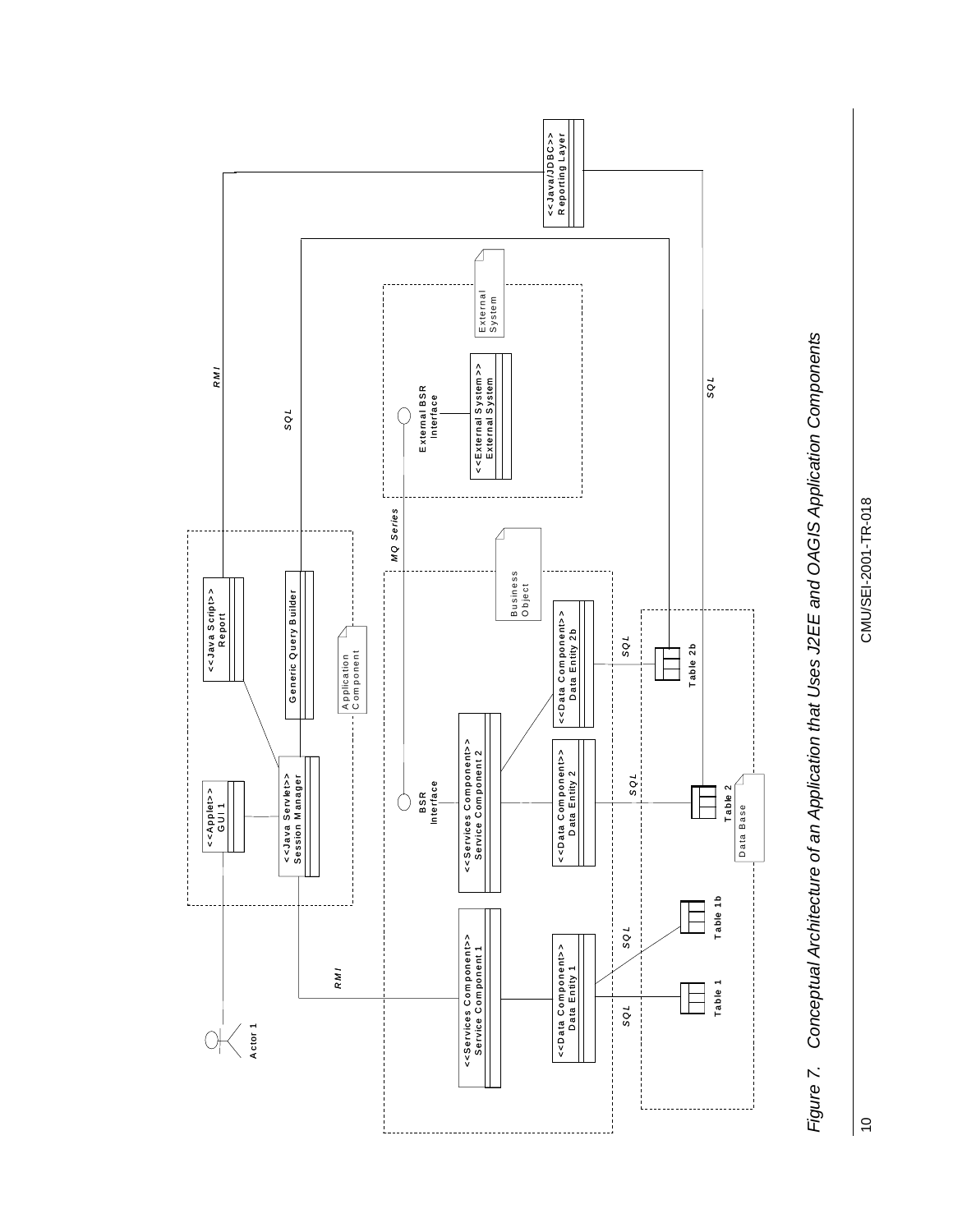Application components encapsulate application-specific logic, including user interfaces, reports, query building, and application-specific workflows.



*Figure 8. Application Component Structure* 

The structure of an application component is shown in Figure 8. The application component contains

- a graphical user interface (GUI): The GUI is represented by an applet that displays and obtains information from the user.
- reports: These are preset reports implemented by Java scripts that use the services of the reporting layer. The reporting layer provides a level of abstraction using the Java Database Connectivity (JDBC) layer to access the database. This makes the reports independent of the database implementation.
- a generic query builder: The generic query builder allows the user to construct ad hoc queries to the database. It can be an applet, an SQL prompt, or any commercial querybuilding tool.
- a session manager: The session manager is a Java servlet<sup>2</sup> that implements workflow and session management. It accepts the user's input, makes invocations to the service components located in the BOs, and then issues a response to the client.

Application components can communicate with BOs using BSRs, non-standard component application programming interfaces (APIs), or some combination of both. Communication using BSRs has the advantage of maintaining a greater degree of independence between applications and BOs. In particular, the use of non-standard APIs can create a dependency on a particular implementation of a BO within the application component. However, the granularity and performance of BSR-based communication may not be sufficient to support user interactions. As a result, the OAGIS permits the use of non-BSR communication in this situa-

l

<sup>&</sup>lt;sup>2</sup> Session management can also be implemented as Java Server Pages (JSPs). JSPs basically provide an HTML-like interface for programming Java servlets.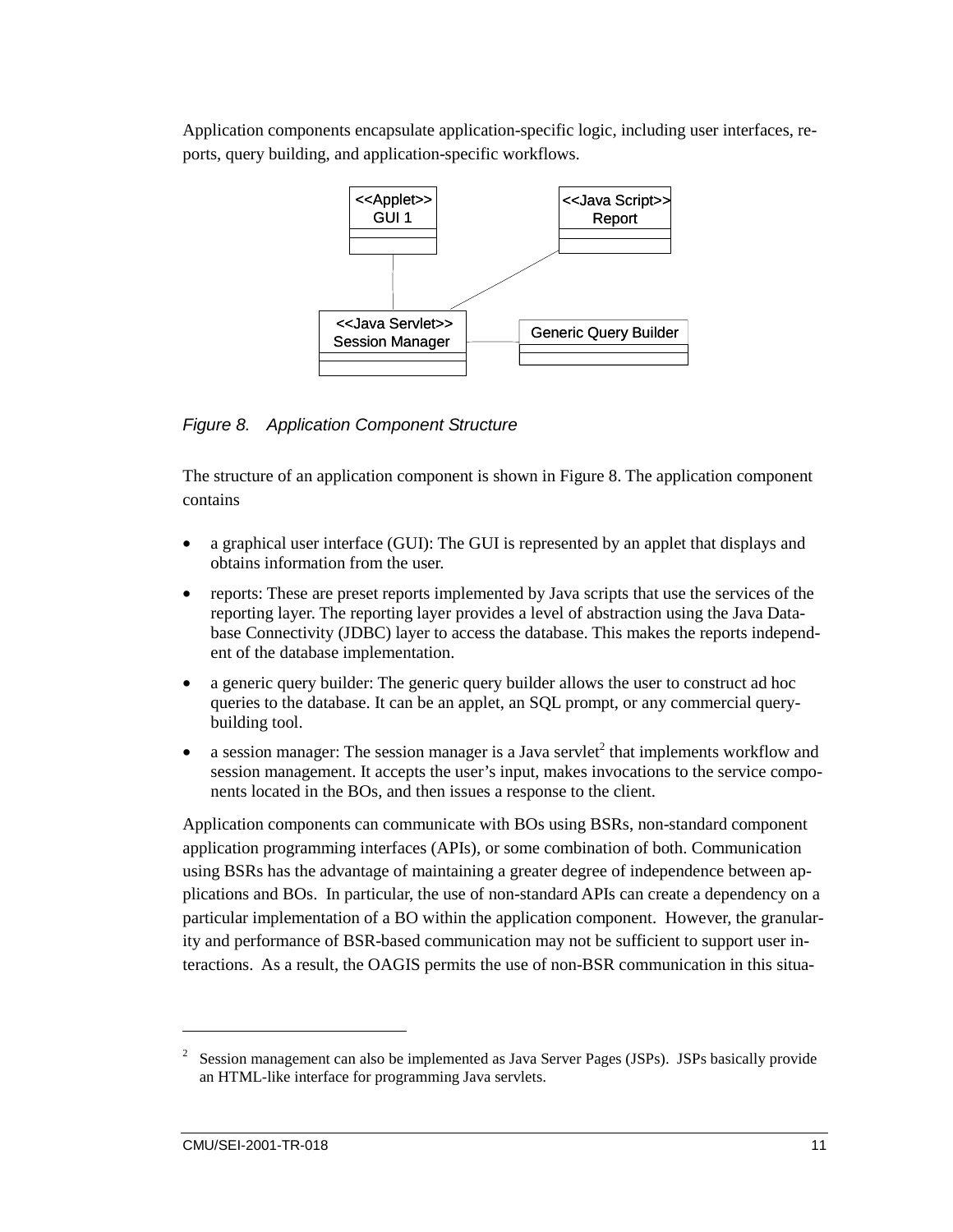tion. The data architecture uses remote method invocation (RMI) to communicate between application components and BOs.

Application components access data through the BOs, except in the case of reports and ad hoc queries: in reports, access is performed through a reporting layer that accesses the database; in ad hoc queries, access to the database is direct.

### **3.1 Business Objects (BOs)**

Business objects (BOs) encapsulate the business logic of a single business entity and data particular to that entity. BOs communicate with each other through BSRs containing BODs and with the database layer using SQL. Oracle is the RDBMS.

For each BO one or more *service components* and one or more *data components* are defined. A service component (SC) represents a piece of functionality to be provided by a BO. A data component (DC) provides encapsulation and communicates with the database to obtain and update information.

Service components within the business object must provide a BSR interface for communication with other BOs, as described in Section 1.4. In addition, these service components may provide other external interfaces that may be invoked by application components or other service components within the BO.

Service components also need to communicate with external systems. *Wrapper components* are used for communication with legacy systems that do not have a BSR interface.

Given the loosely coupled nature of the integration scheme proposed by the OAGIS, it is tempting to decompose the system into as many business objects as possible to take advantage of being able to replace components easily. Nevertheless, the partitioning of a system into BOs is a critical issue due to constraints imposed by the message-based communication required by BSRs and their impact on performance and transaction management.<sup>3</sup>

Having a large number of BOs is not recommended if there is a high coupling between the defined BOs that would cause large traffic due to BSR-based communication. This decomposition could potentially degrade performance, require the construction of adapters, and require the implementation/adaptation/construction of a transaction-management system.

Choosing to decompose a system in more than one BO requires a thorough analysis of scenarios versus BOs to determine which BOs are highly coupled. Decreasing the number of

l

<sup>3</sup> Seacord, Robert C., et al. *Modernizing Legacy Systems*. Boston, MA: Addison-Wesley, to be published.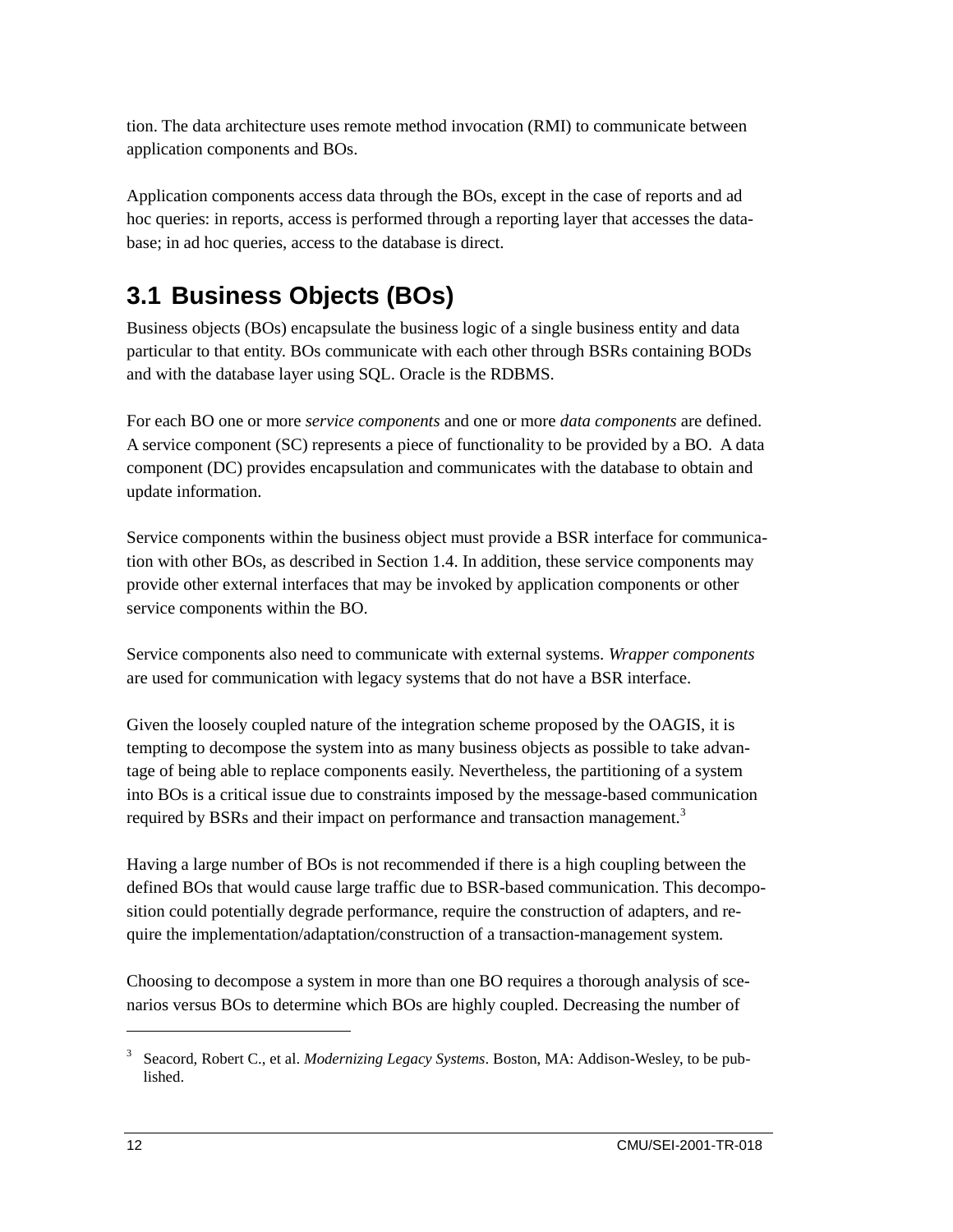BOs does not eliminate BSR-based communication, but does reduce it. Taking this approach requires manual transaction-management mechanisms because the transaction context cannot be maintained easily with MQSeries as the message-oriented middleware package.

Building the system as one BO eliminates internal BSR-based communication. Communication with BSRs is required only for communication with external systems that have a BSR interface. The problem with this approach is that the advantages granted by loose coupling are limited because it reduces the potential for interchanging components and adopting commercial components.

The proposed data architecture defines the system as one BO with a BSR interface to communicate with external systems or commercial components. Adapters will have to be constructed if the commercial product does not have a BSR-based interface. This could be a momentous task depending on the underlying technology.

The OAGIS model of XML-based communication is mainly for business-to-business (B2B) and application-to-application (A2A) communication between applications built by different vendors. The parsing, construction, and communication using BSRs adds a great overhead when used in a tightly coupled application like an RSS. The BSR interface should be used only for communication with external OAGIS-compliant applications.

#### **3.1.1 Service Components**

A service component represents business logic, the functionality to be provided by a BO. It communicates with one or more data components to obtain information, to respond to a call from another service component or an application, to respond to a BSR, or to generate a BSR.

Service components do not access the database directly; they access it through data components (see Section 3.1.2 on page 15). Service components perform bulk operations on data components, on behalf of Java servlets in the application components.

A related concept is found in the Session Entity Façade pattern [J2EE 01a]. The service component acts as a façade—a unified, simple interface to all of the service's clients. Those clients use the service component as "one-stop shopping" for functionality and data access.

Service components are implemented as EJB session beans. Session beans act as agents for clients and are typically instantiated for each client session. Order placement is a good example of functionality that would be implemented as a session bean.

The access of data components through service components also simplifies transaction management. For example, if "Required" is specified as the transaction attribute on the session bean implementing the service component, all entity-bean accesses run in the session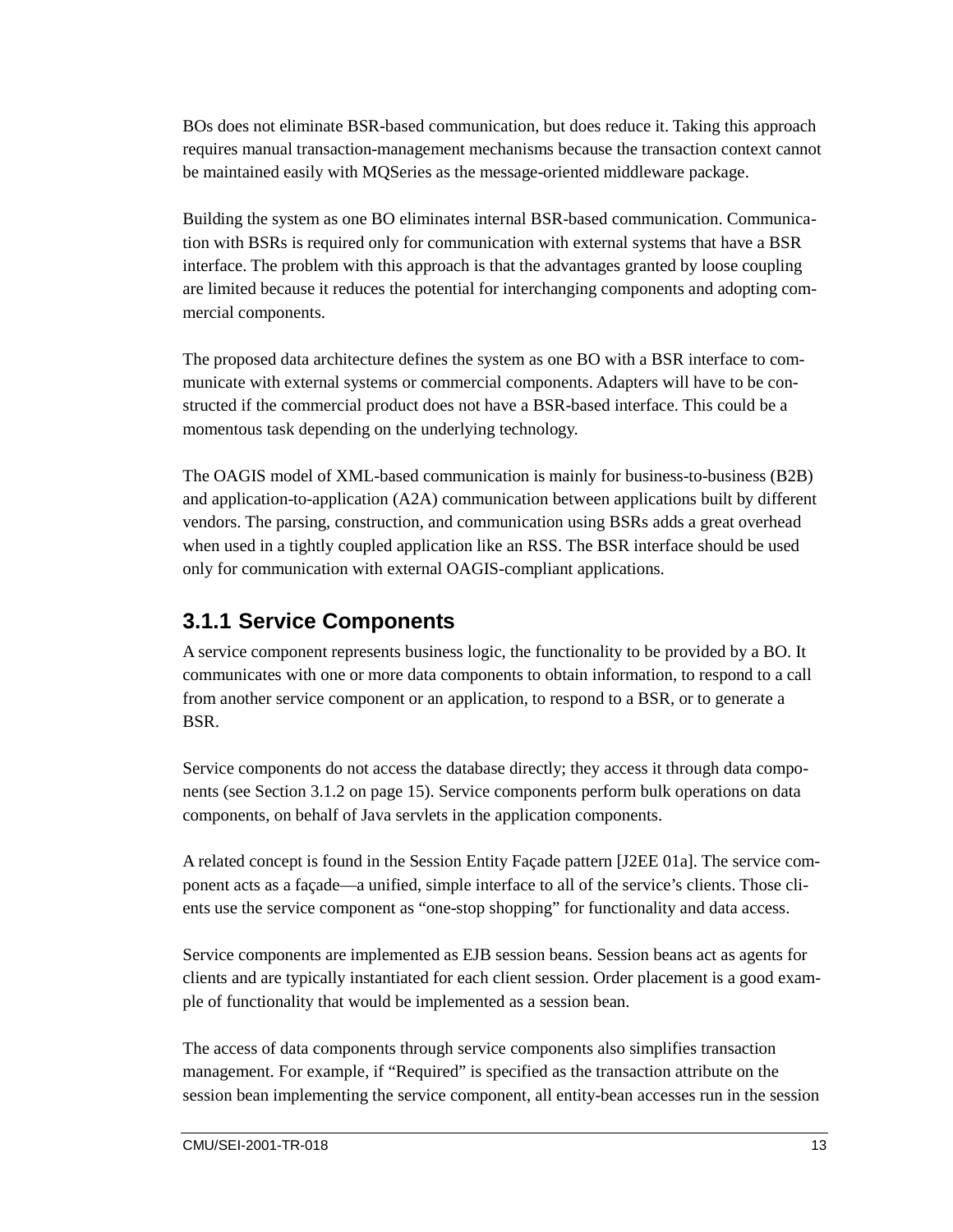bean implementing the service component, all entity-bean accesses run in the session bean's transaction.

EJBs define stateless and stateful session beans:

- stateless session beans: These are components that model business processes performed in a single method call. They hold no conversational state on behalf of clients, which means that they are free of a client-specific state after each method call. For a stateless session bean to be useful for a client, the client must pass all client data that the bean needs as parameters to business logic methods.
- stateful session beans: These are conversational beans because they hold conversations with clients that span multiple method invocations. Stateful session beans store a conversational state within the bean, and this state must be available for that same client's next method request.

When choosing between a stateful and a stateless session bean, the question to ask is, "What type of business process is the session bean attempting to emulate?" If the business process spans multiple invocations, the stateful model fits well because client-specific conversations are part of the bean state. If the business process is being performed on behalf of a specific client (an order placement, for example), a stateful session bean is appropriate.

A generic service is modeled as a stateless session bean. A service that manipulates multiple rows in a database and represents a shared view of the data is a common stateless session bean. An example of such a service is a catalog that presents a list of various products and categories. Since all users are interested in this information, the stateless session bean that represents it could be shared easily. When implementing behavior to visit multiple rows in a database and present a read-only view of data, stateless session beans are the best choice. They are designed to provide generic services to multiple clients.

Because session beans encapsulate a business task, service components typically match use cases—there is a strong correlation between service components and use cases identified in the system. Examples of use cases in an RSS are order placement, requisition, and delivery. Since these are services performed on behalf of a client, they should be modeled as stateful session beans.

When defining use cases, it is common to encounter steps that are common to other use cases (e.g., obtaining a list of items). These steps are usually extracted from the use case and modeled as use cases themselves. They are associated to the original use case with the *include relationship*. Use cases that provide a service should be modeled as stateless session beans.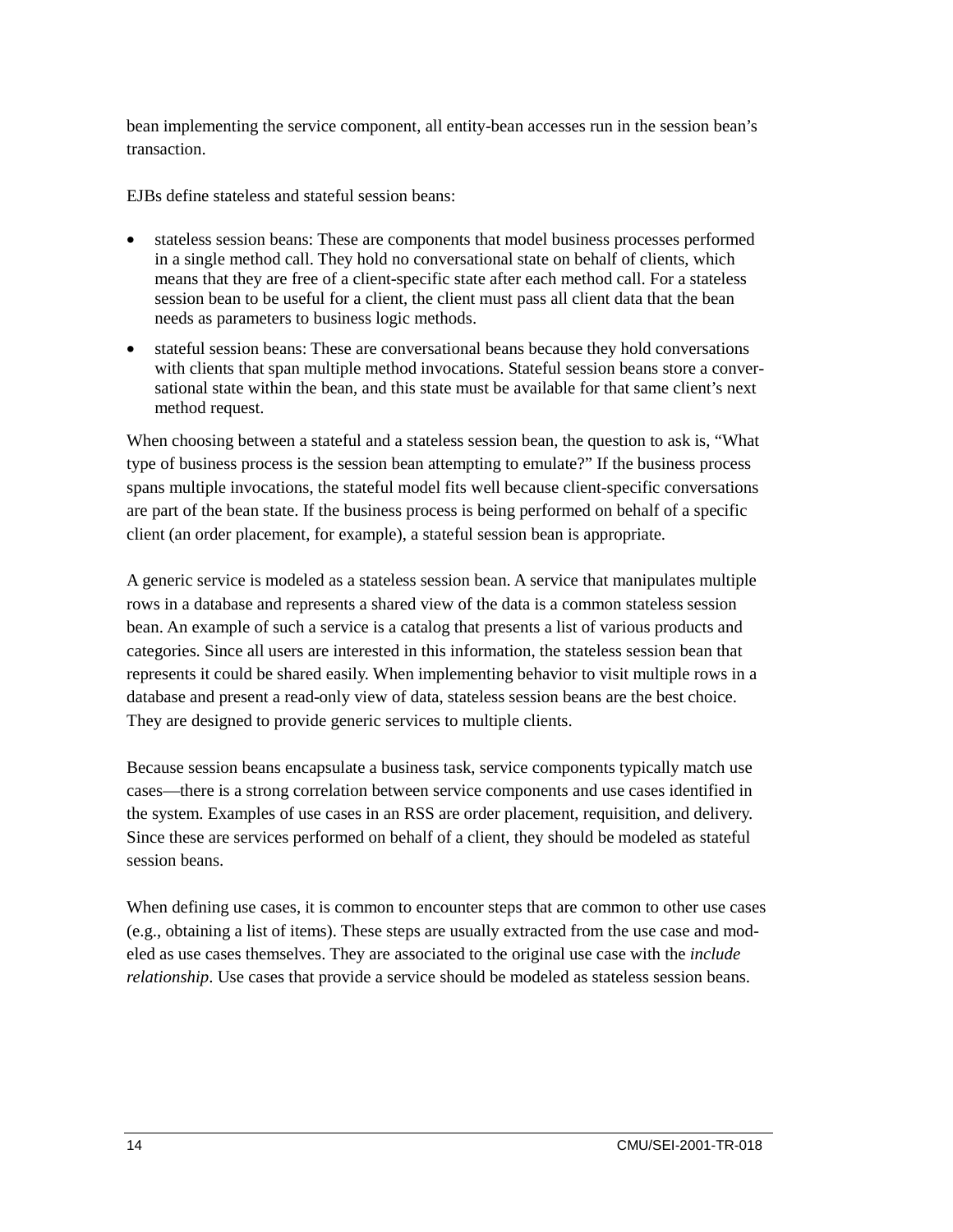#### **3.1.2 Data Components**

The data components provide encapsulation and communicate with the database to obtain or update information. In this architecture, data components are implemented as EJB entity beans.

Data components represent data in a database and add behavior to that data. Instead of writing database logic in an application, the application simply uses the remote interface to the entity bean to access its data.

Entity beans can use either bean-managed or container-managed persistence. With beanmanaged persistence, database calls are implemented within the bean, for example, using JDBC. With container-managed persistence, there is no persistence logic inside the bean: the EJB container manages data persistence based on information provided in the deployment descriptor.

Even though having container-managed persistence has benefits, such as smaller bean size and no need to write data-access logic, bean-managed persistence proves to be better in large and complex systems for three reasons:

- 1. There is usually the need to write some logic, especially for finder methods.
- 2. Complex data fields may not be directly mappable to underlying storage.
- 3. There may be relationships between entity beans that must be specified.

Entity beans should represent coarse-grained objects, such as those that provide complex behavior beyond simply getting and setting field values. These coarse-grained objects typically have dependent objects, which are objects that have real domain meaning only when they are associated with their coarse-grained parents. Data components are modeled by coarse-grained entity beans and have Java-class subcomponents that represent the finer-grained, dependentdata elements. This is represented in the Aggregate Entity Pattern which says to use an aggregate entity bean to model, represent, and manage a set of interrelated persistent objects rather than representing them as individual fine-grained entity beans [Larman 00]. An aggregate entity bean represents a tree of objects.

For example, an invoice can be represented as a coarse-grained entity bean. The lines in the invoice are dependent objects. This representation avoids the following problems:

- an interentity-bean communication bottleneck, if the entity-bean schema were to match the relational schema (each table represented by an entity bean). There would be an entity bean for each invoice and for each line in the invoice.
- overhead due to the presence of a large number of entity beans
- fine-grained management for fine-grained components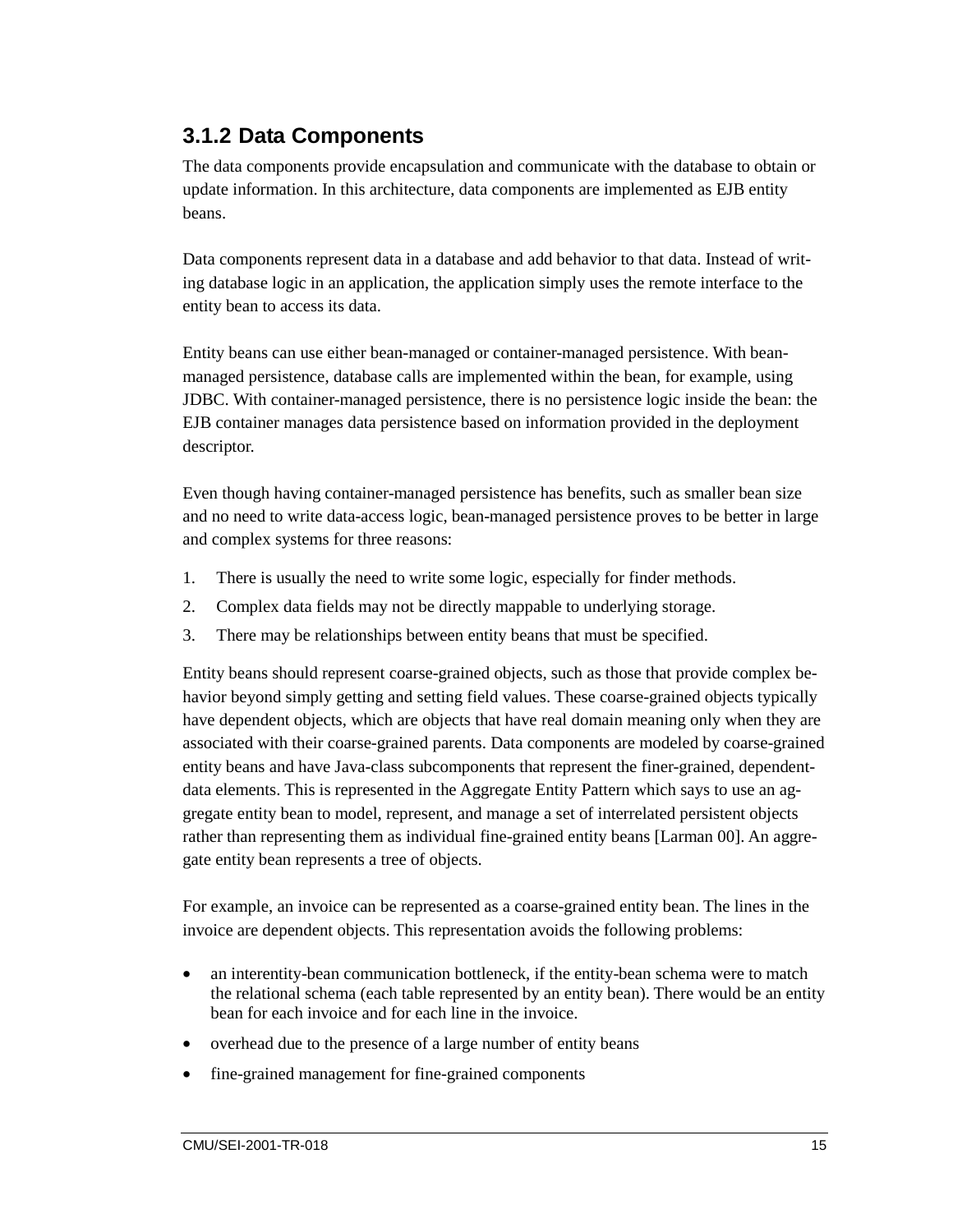- numerous dynamically established connections between entity beans
- distributed debugging

Figure 9 shows the aggregate entity pattern in which entity beans represent independent objects with associated sets of dependent objects (subcomponents), thus providing a coarsegrained, entity-bean schema. The aggregate entity pattern states:

*"In general, an entity bean should represent an independent business object that has an independent identity and life cycle, and is referenced by multiple enterprise beans and/or clients. A dependent object should not be implemented as an entity bean. Instead, a dependent object is better implemented as a Java class (or several classes) and included as part of the entity bean on which it depends" [Larman 00].* 



*Figure 9. Data Component Internals – Aggregate Entity Pattern* 

This form of aggregation requires access to subcomponents to be performed always through the entity bean. One way to reduce the overhead of having to go through the entity bean is to have *group operations* when necessary. This means that in the above figure, for example, *EntityBean1* could have a method *SetSubentity1( … )* that sets all the attributes in *Subentity1* without having to call an individual set method for every attribute.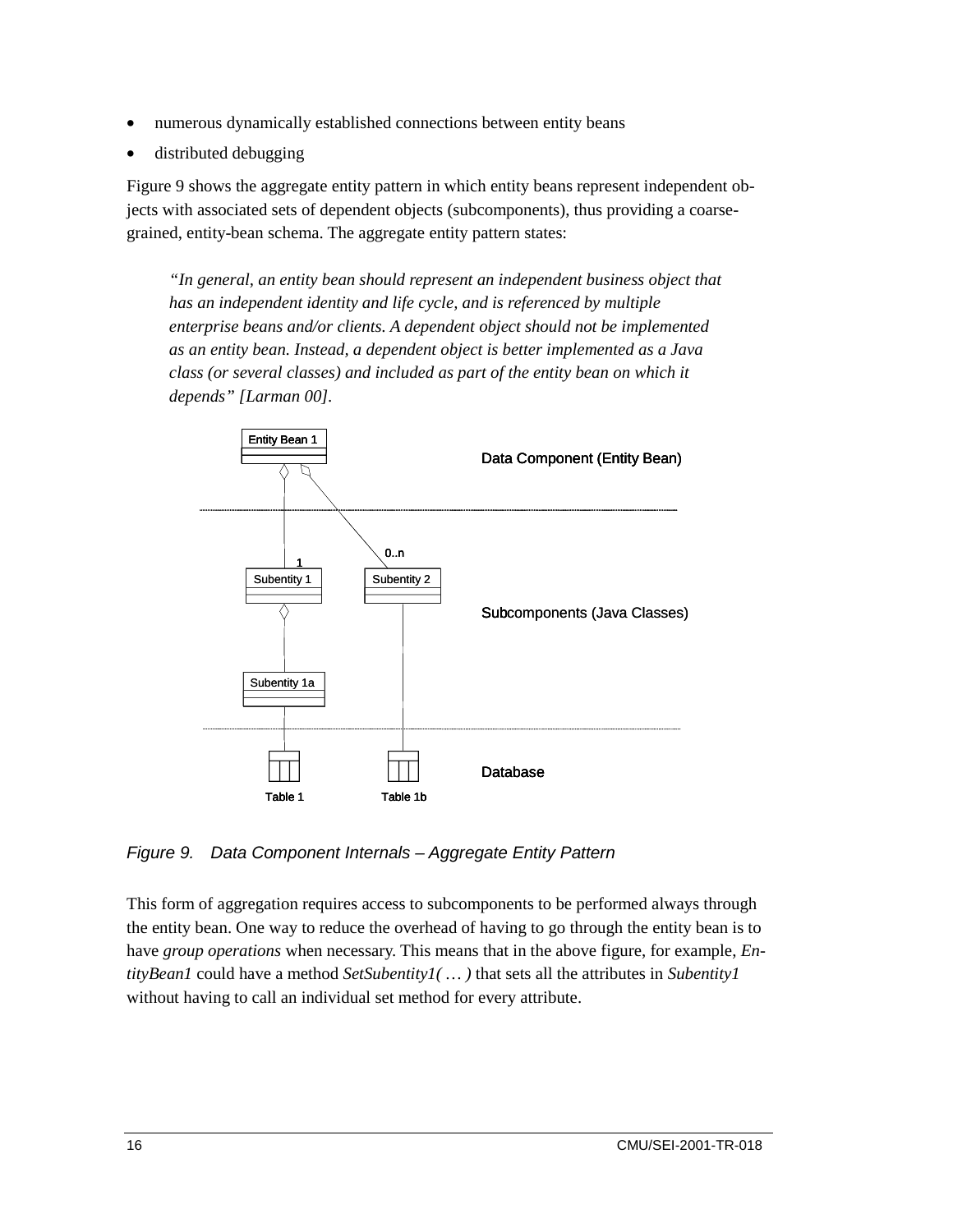Elements identified as data components have common qualities. In particular, they

- are referenced by more than one component or client
- have an independent life cycle that is not bound or managed by the life cycle of another element
- require a unique identity
- provide complex behavior beyond simply getting and setting field values
- usually have dependent objects, which are objects that have no real domain meaning when standing alone

### **3.1.3 Wrapper Components**

A wrapper component is an adapter that allows a service component to communicate with an external system.

There are two situations in which a wrapper should be used, as shown in Figure 10. A BSRto-API wrapper is used to communicate with an external legacy system that will eventually become a BO of its own. An API-to-Native-API wrapper is used when a component communicates with an external legacy system that is accessed only by components in the same BO or that will eventually become a part of the same BO when modernized.



*Figure 10. Types of Wrapper Components* 

#### **3.1.4 BSR interface**

The BSR interface provides service for communication between BOs. The layout for most OAGIS-compliant applications is

- 1. a layer that receives information in an OAGIS XML BOD from a messaging system or messaging framework (e.g., MOM, JMS, RMI, SOAP). A requirement for this system is that the messaging system be MQSeries.
- 2. a layer that interprets the message and typically includes an XML parser. Newer applications interface with the parser to retrieve and provide information. In older (legacy) ap-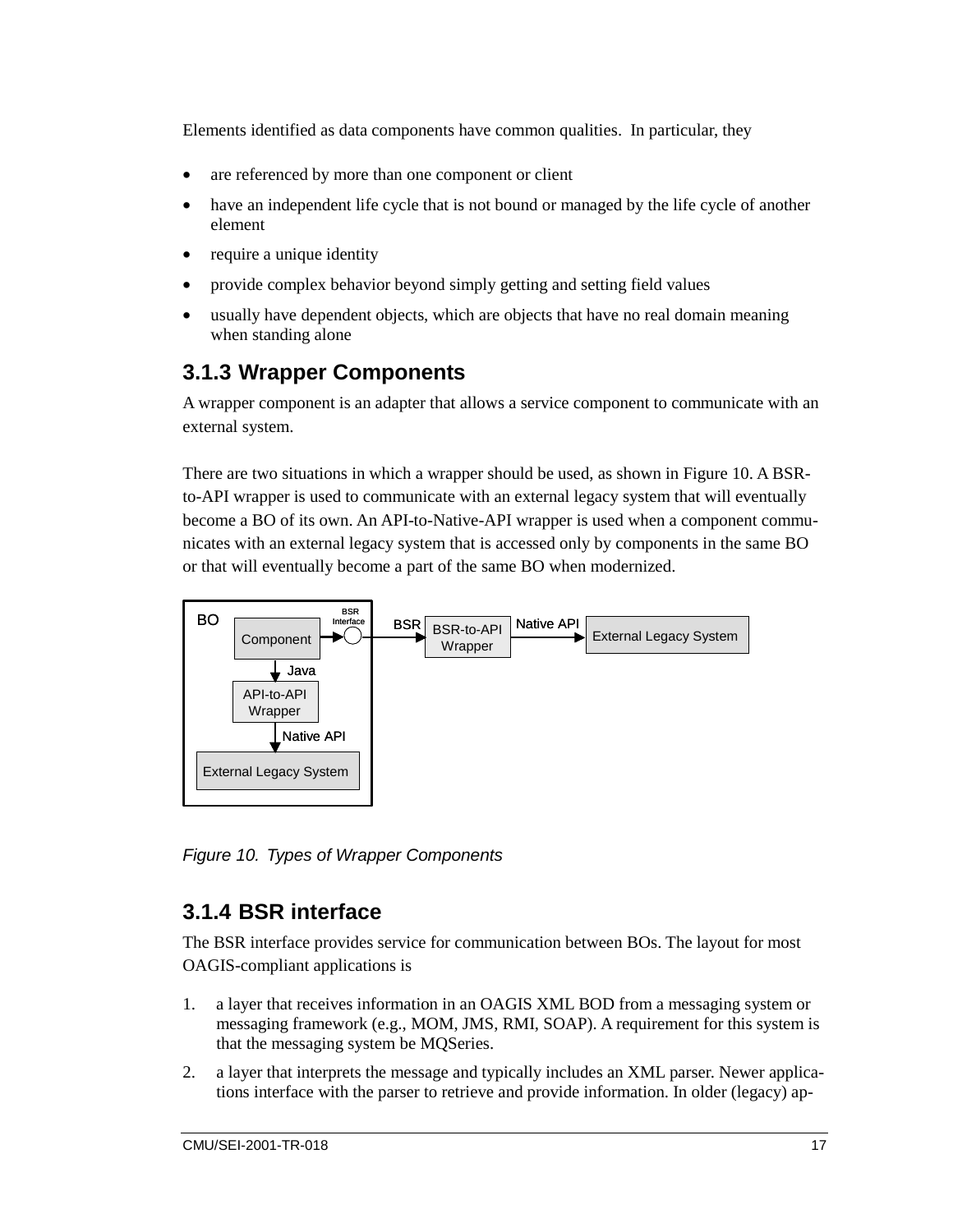plications, this is done via an adapter layer. These adapters can be thin or thick depending on the amount of processing to be done.

3. an application layer that is the actual application that performs the value-added processing

The BSR interface package must be able to receive BSRs, parse the BODs contained in the BSRs, and translate the BODs into calls to the service components. It also has to generate BODs and send BSRs when requested from a service component or as a confirmation/reply to a BSR.

The parts of a BSR interface as shown in Figure 11 include

- BSR interpreter: The BSR interpreter receives XML messages, parses them, and generates the appropriate calls to the service components inside the BO.
- BSR constructor: The BSR constructor receives requests from service components to construct BSRs to send to other BOs. The BSR constructor can also be called from the BSR interpreter if the incoming BSR requires another BSR to be generated as a confirmation or reply.
- XML schema parser: This is any third-party XML schema parser. Java, for example, has XML parser and builder classes in the com.sun.xml.parser and com.sun.xml.tree packages.
- DTD (data type definition) repository: The DTD repository contains the DTDs for all the BODs defined by the OAGIS. This repository resides in the database or on any file system.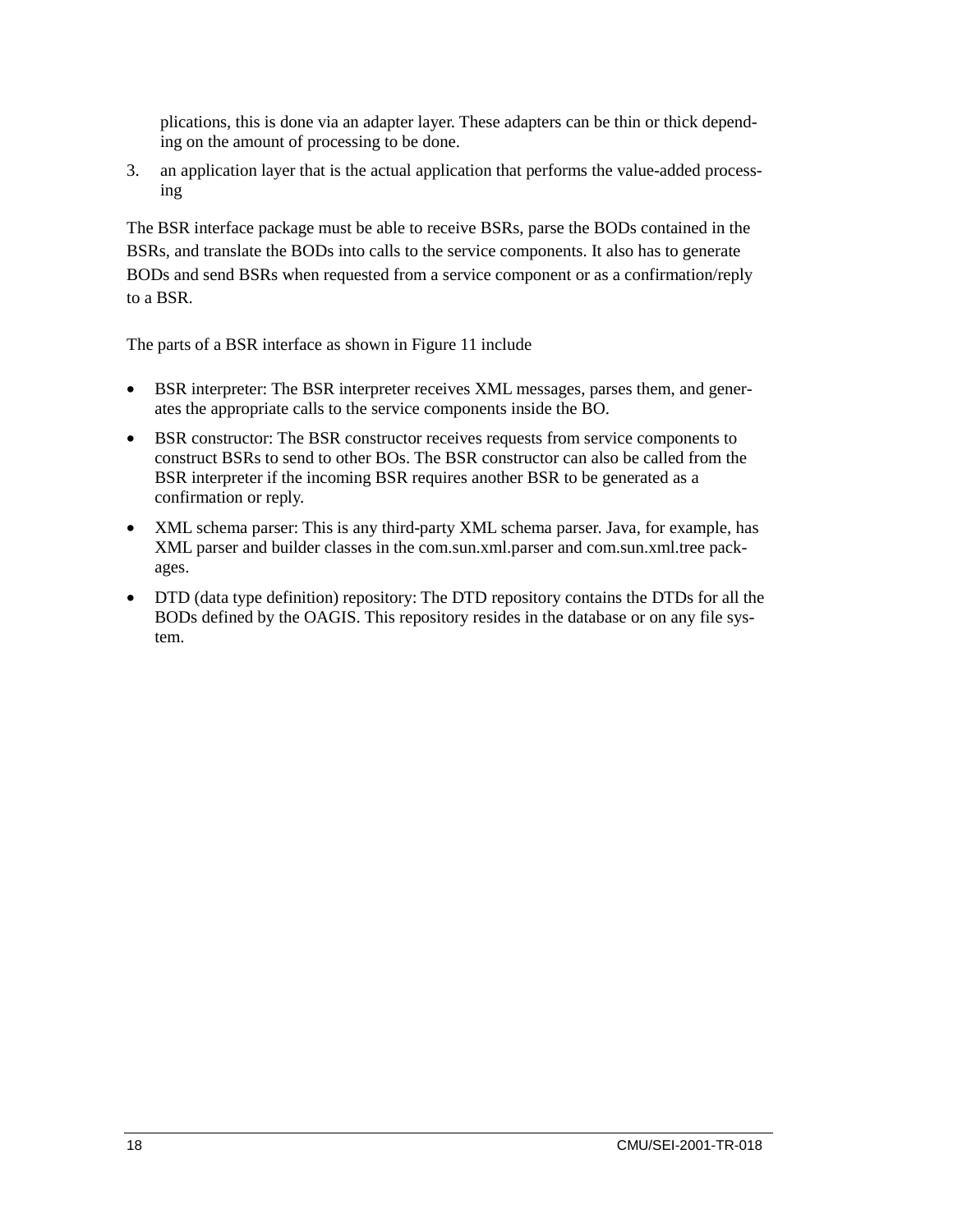

*Figure 11. Elements of a BSR Interface Package* 

As shown in Figure 12, the following operations take place when the BSR interface receives a BSR.

- 1. The BSR interface of BO 1 sends a BSR over MQSeries to the BSR interface of BO 2.
- 2. The BSR interface of BO 2 invokes the BSR interpreter that knows how to handle the incoming BSR.
- 3. The BSR interpreter invokes the XML schema parser to extract the information from the BOD associated with the incoming BSR.
- 4. The XML parser obtains the DTD from the DTD repository.
- 5. The BSR interpreter invokes the service component that knows how to process the incoming BSR and passes it the information that was extracted from the BOD.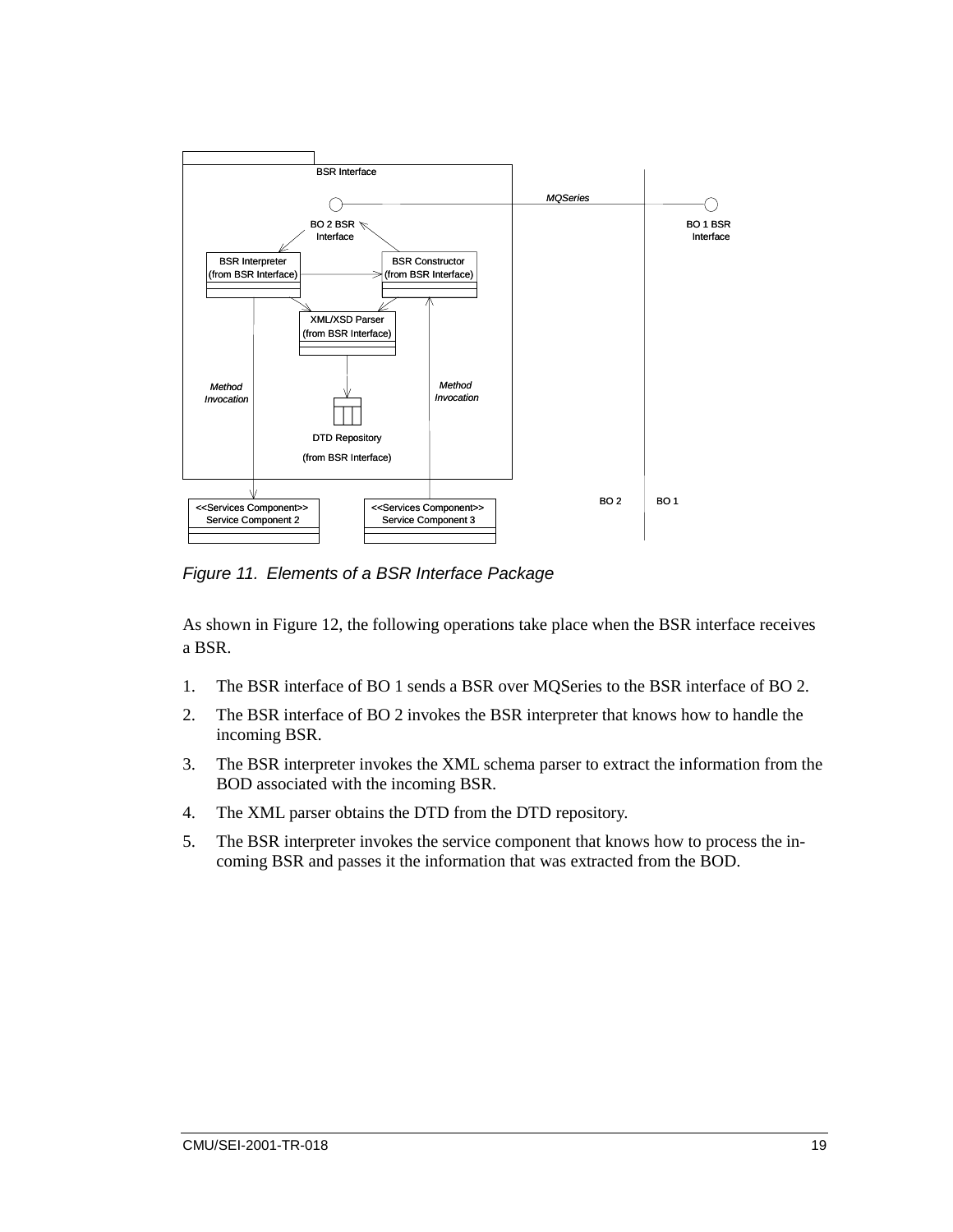

*Figure 12. Processing of an Incoming BSR* 

As shown in Figure 13, the following operations take place when a service component invokes the service of a BSR interface for communication with another BO.

- 1. The service component in BO 2 that needs to communicate with BO 1 sends a request for BSR construction to the BSR constructor.
- 2. The BSR constructor invokes the XML schema parser to construct the BOD to be sent in the BSR.
- 3. The XML parser obtains the DTD from the DTD repository.
- 4. The BSR constructor requests the BSR interface of BO 2 to send the BSR to BO 1.
- 5. The BSR interface of BO 2 sends the BSR to BO 1.

If a BSR is required as a reply to an incoming BSR, the BSR interpreter requests the services of the BSR constructor, and the operations in steps 2 through 5 above take place.

Another possibility is to have the BSR constructor communicate with the BSR interface of BO 1 directly. The problem with this is that you have two components that interact through MQSeries (or are aware of how to do it) instead of having just one. The BSR interfaces know how to receive a message through MQSeries and send the BSR (or BOD) to the interpreter, and they know how to take a BSR (or BOD) and bundle it up into a message for MQSeries.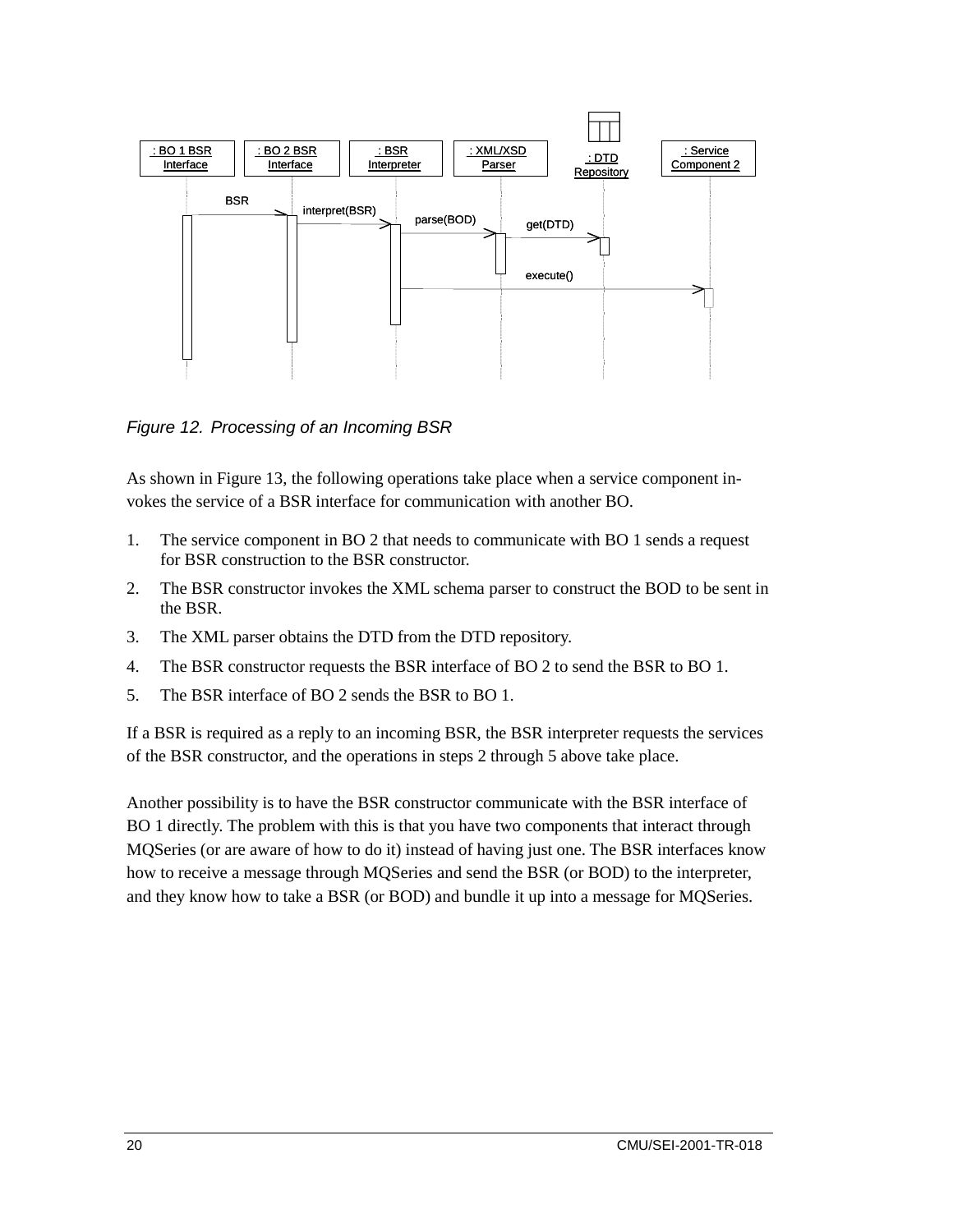

*Figure 13. Processing of an Outgoing BSR*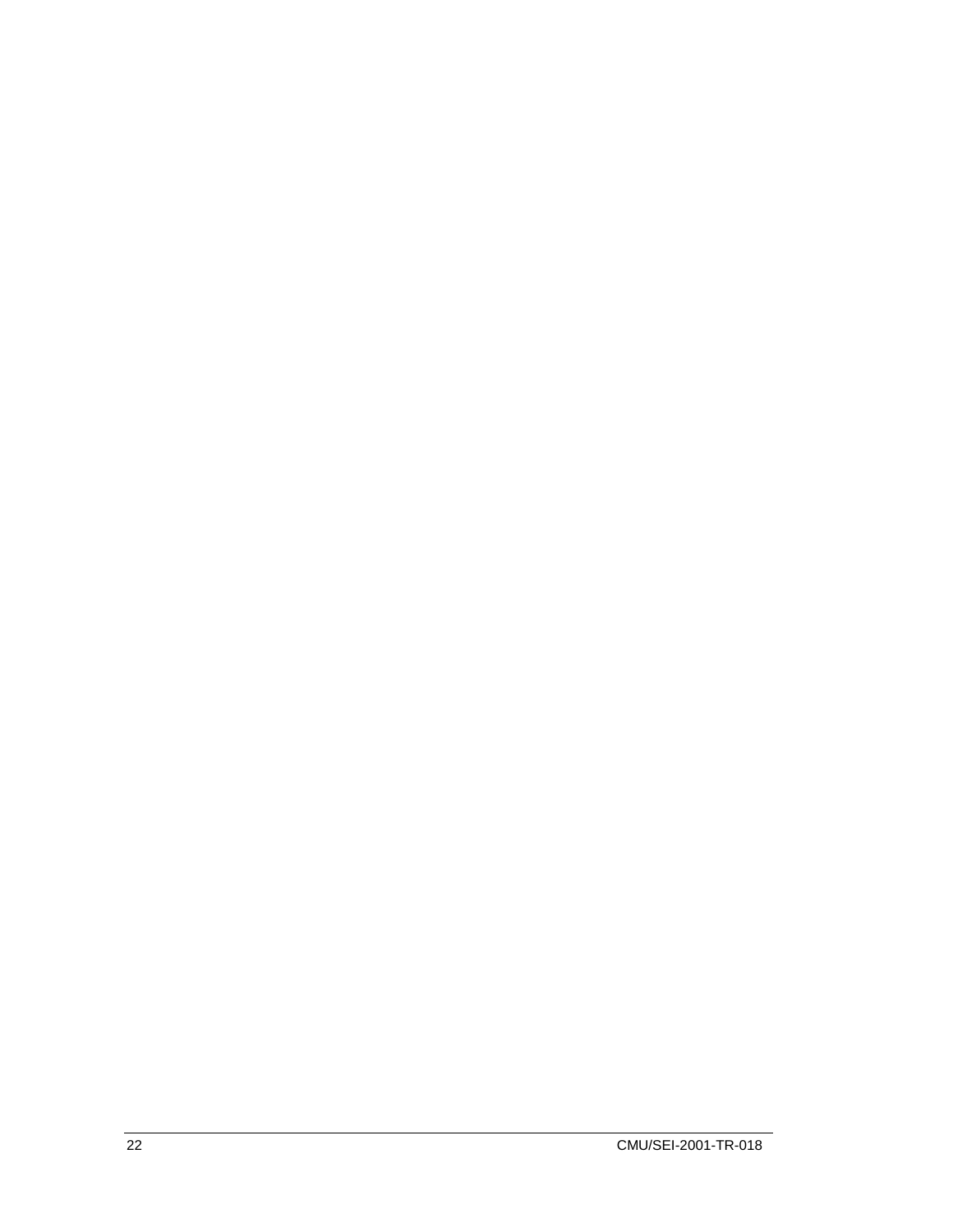# **4 Architectural Patterns**

Architectural patterns are templates that represent generic functions required by the system. They should be used as a guide for component developers.

The architectural patterns that have been identified in this data architecture are

- access operation involving one BO
- access operation involving more than one BO
- report
- ad hoc query
- batch roll up
- continuously updated roll up
- transaction

Each architectural pattern describes the motivation for using the pattern and a Unified Modeling Language (UML) sequence diagram, followed by explanatory steps.

# **4.1 Access Operation Involving One Business Object**

#### **4.1.1 Motivation**

This pattern is used when an operation accesses data that is fully contained within the system. It should not be used if the operation communicates with an external system using BSRs.

The sequence of operations for a simple example that accesses data from only one data component is shown in Figure 14. An operation requiring access to multiple tables would include calls to other data components that have access to the tables.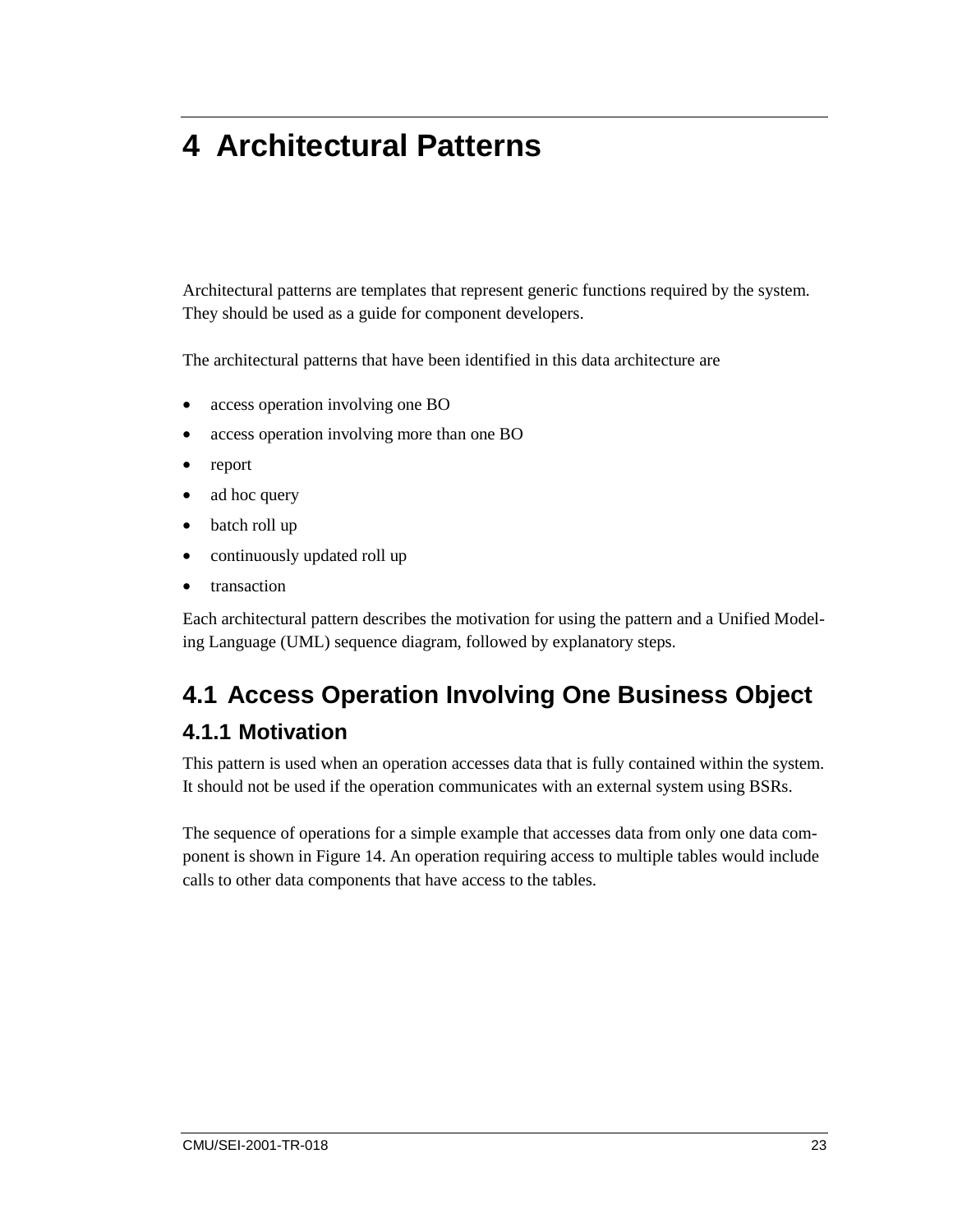### **4.1.2 Sequence Diagram**



*Figure 14. Sequence Diagram for Access Involving One Business Object* 

### **4.1.3 Explanatory Steps**

The sequence of operations for access involving one BO is as follows:

- 1. The GUI confirms the operation to the session manager.
- 2. The session manager invokes the service component that performs the operation.
- 3. The service component communicates with the data component that has access to the data.
- 4. The data component executes the necessary SQL command to select the data.

### **4.2 Access Operation Involving More Than One Business Object**

### **4.2.1 Motivation**

This pattern is used when an operation accesses data that is not fully contained within the system and access to an external system is needed to complete the operation.

The sequence of operations for a simple example that communicates with an external system is shown in Figure 15. An operation requiring access to multiple tables would include calls to other data components with the appropriate access.

This pattern assumes that the BSR that returns the data requested by the system exists. If not, a BSR for this purpose needs to be defined.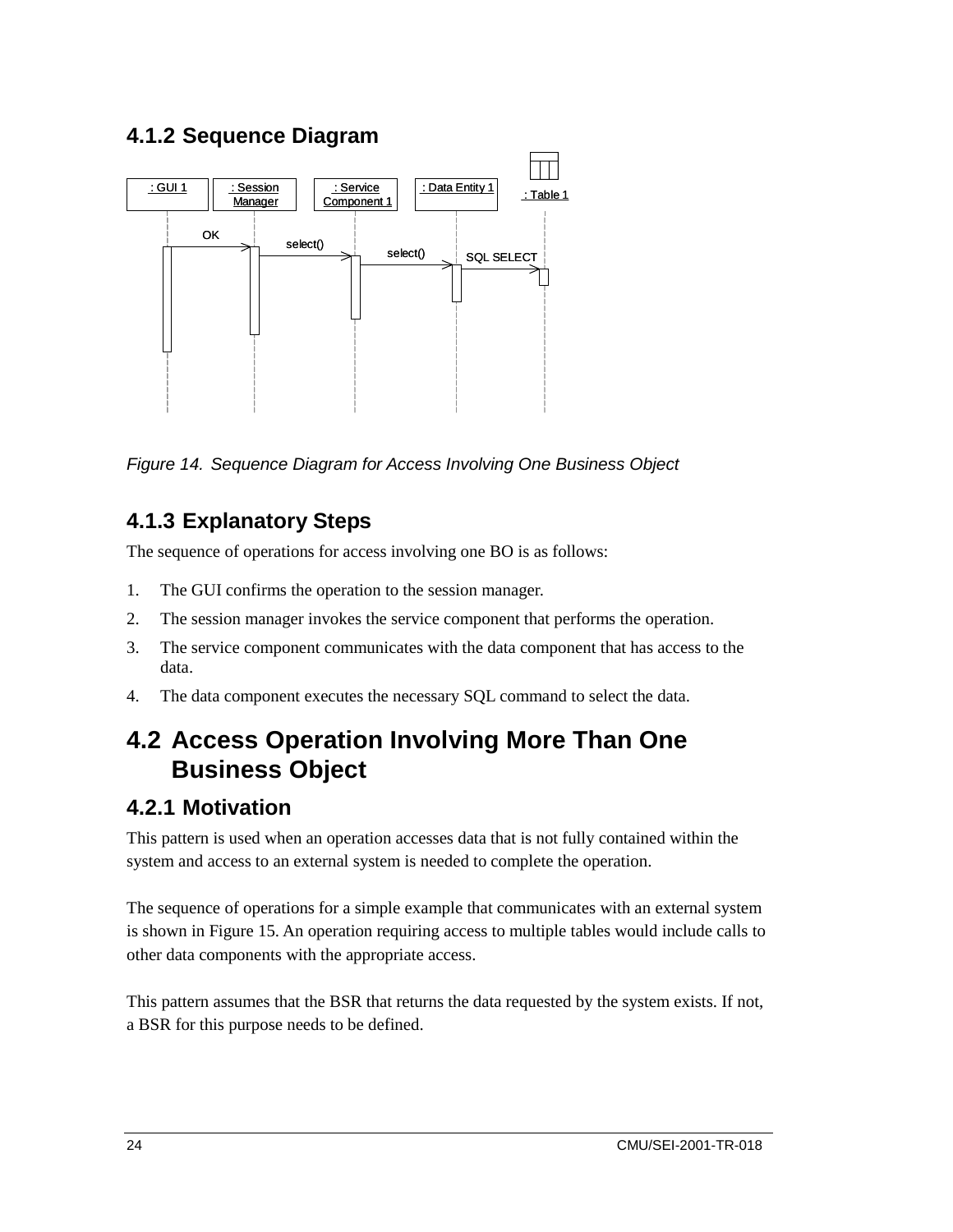#### **4.2.2 Sequence Diagram**



*Figure 15. Sequence Diagram for an Access Operation Involving More than One Business Object* 

### **4.2.3 Explanatory Steps**

The sequence of operations for an access operation involving more than one BO is as follows:

- 1. The GUI confirms the select operation to the session manager.
- 2. The session manager invokes the service component that performs the operation.
- 3. The service component communicates with the data component that has access to the data.
- 4. The data component executes the necessary SQL command to obtain the data.
- 5. The service component sends a request to the BSR interface, because it has to obtain data from another BO.
- 6. The BSR interface constructs a BSR and sends it to the BSR interface of the second BO.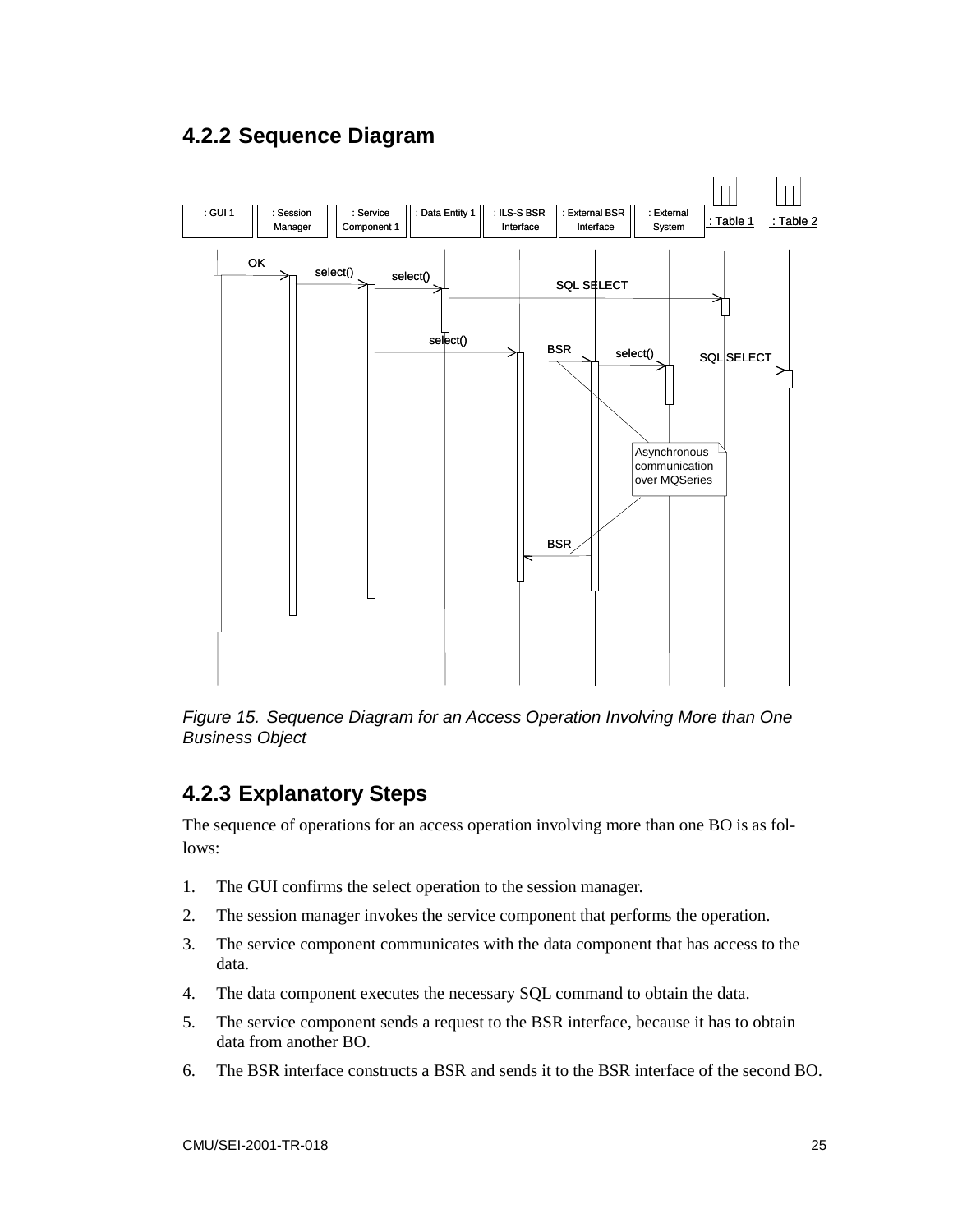- 7. The BSR interface of the second BO invokes the service component that performs the operation.
- 8. The service component communicates with the data component that has access to the data.
- 9. The data component executes the necessary SQL command to obtain the data.
- 10. The BSR interface constructs a BSR with the obtained data and sends it to the BSR interface of the first BO.

# **4.3 Report**

#### **4.3.1 Motivation**

A report is a formatted and organized presentation of data. The report pattern is used when a report needs to be produced in the system. The output for a report can be printed on paper, written to a file, or sent to an external system, and can be generated from the application component or as part of an operation in a service component.

The report is an exception to the rule of always going through BOs to access data, because SQL is recognized as the best way to handle reports. An example of this is the J2EE Bimodal Data Access pattern that states

*"Under certain conditions, the Bimodal Data Access pattern allows designers to trade off data consistency for access efficiency. JDBC provides read-only, potentially dirty reads of lists of objects, bypassing both the functionality and overhead of entity enterprise beans. At the same time, entity enterprise beans can still be used for transactional access to enterprise data. The mechanism to select depends on the requirements of the application" [J2EE 01b].* 

Reports use the JDBC-based reporting layer for access to data used only for display, since in this case transactional support is unnecessary. (When the application needs to update the database transactionally, it uses enterprise beans.) The sequences of operations are shown in Figure 16 and Figure 17. The report output is not represented in the sequence diagrams but should be defined in the report.

Another option that could be considered for reports is to have stored procedures in the database. These procedures can be written in the SQL programming language as either PL/SQL Stored procedures or Java Stored procedures. The problem with this option is that it makes the reports database dependent. If the database changes, all the procedures stored in the database would have to be ported to the new database. An additional problem is that even though most databases support standard SQL, some have enhancements or additional features that, for example, work only for that particular database and can be used only inside PL/SQL. If this is the case, the procedures will not work when ported to the new database. The new database may not support Java Stored procedures.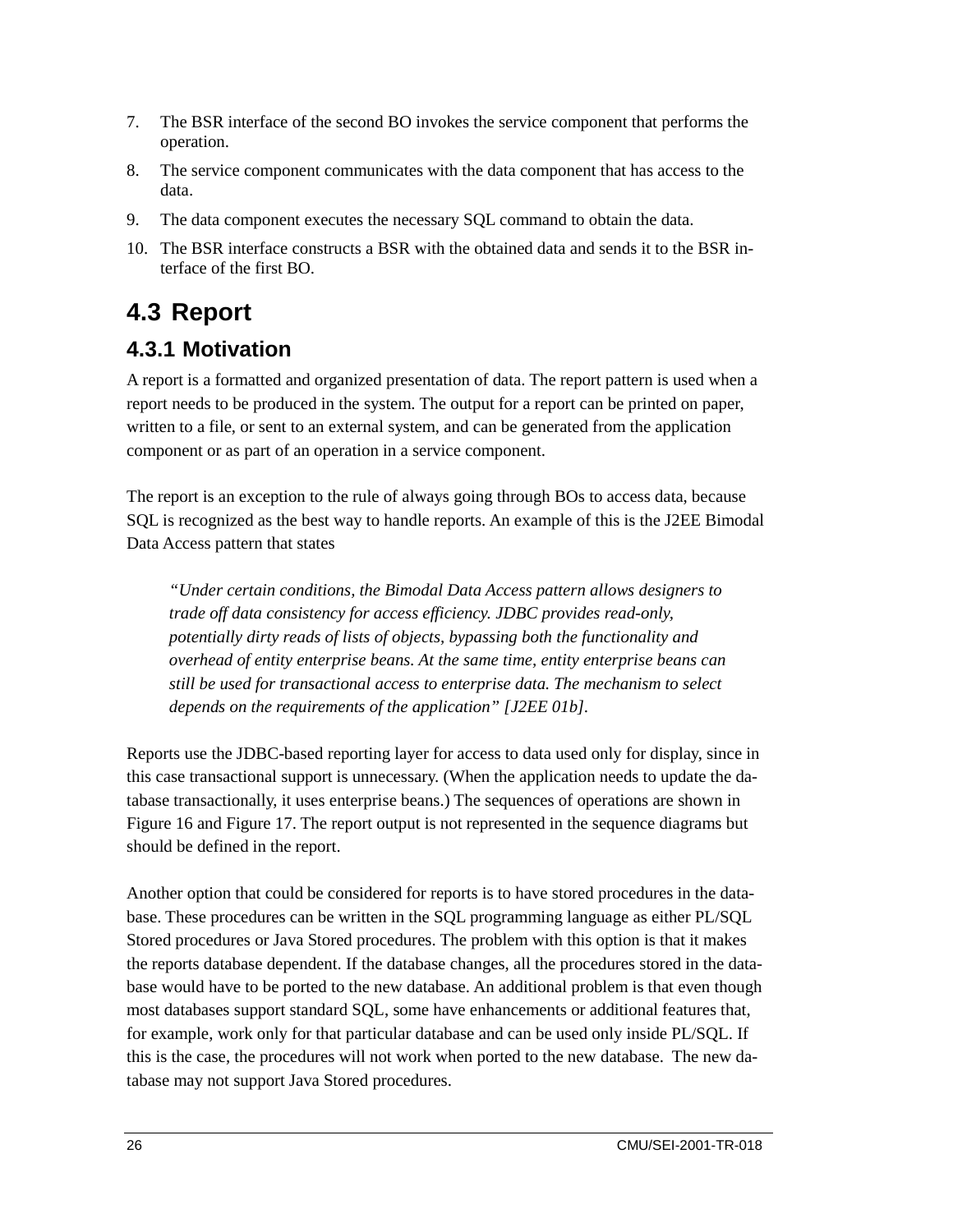### **4.3.2 Sequence Diagram 1**



*Figure 16. Sequence Diagram for a Report Executed from an Application Component* 

### **4.3.3 Explanatory Steps for Sequence Diagram 1**

The sequence of operations for a report executed from an application component is as follows:

- 1. The GUI confirms the report operation to the session manager.
- 2. The session manager invokes the report script.
- 3. The report script invokes the Java program (which uses JDBC to access the database) for the report in the reporting layer.
- 4. The reporting layer obtains the information from the tables in the database.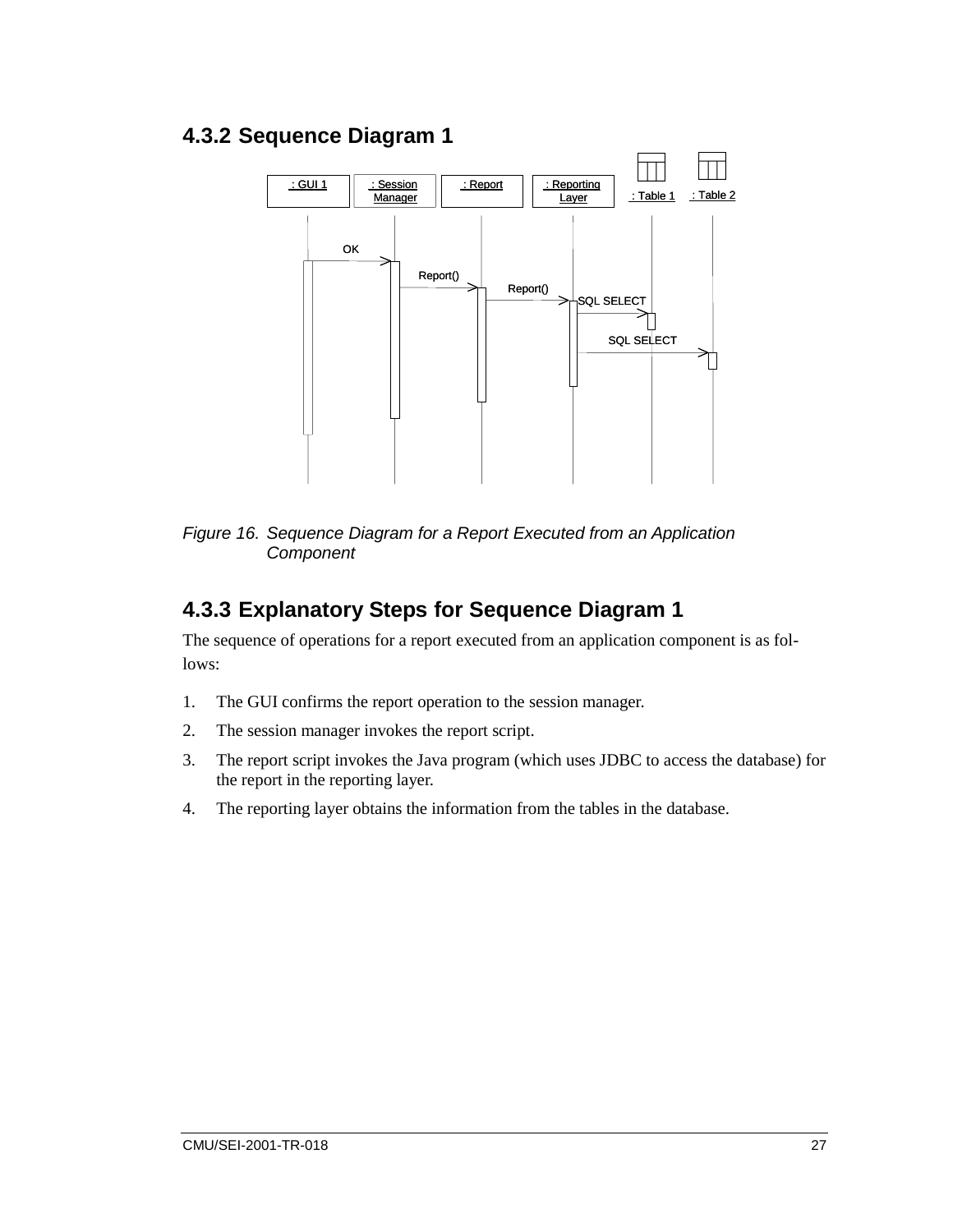### **4.3.4 Sequence Diagram 2**



*Figure 17. Sequence Diagram for a Report Executed from a Service Component* 

### **4.3.5 Explanatory Steps for Sequence Diagram 2**

The sequence of operations for a report executed from a service component is as follows:

- 1. The GUI confirms the operation to the session manager.
- 2. The session manager invokes the service component that performs the operation.
- 3. The service component executes the operation.
- 4. The service component invokes the Java program (which uses JDBC to access the database) for the report in the reporting layer.
- 5. The reporting layer obtains the information from the tables in the database.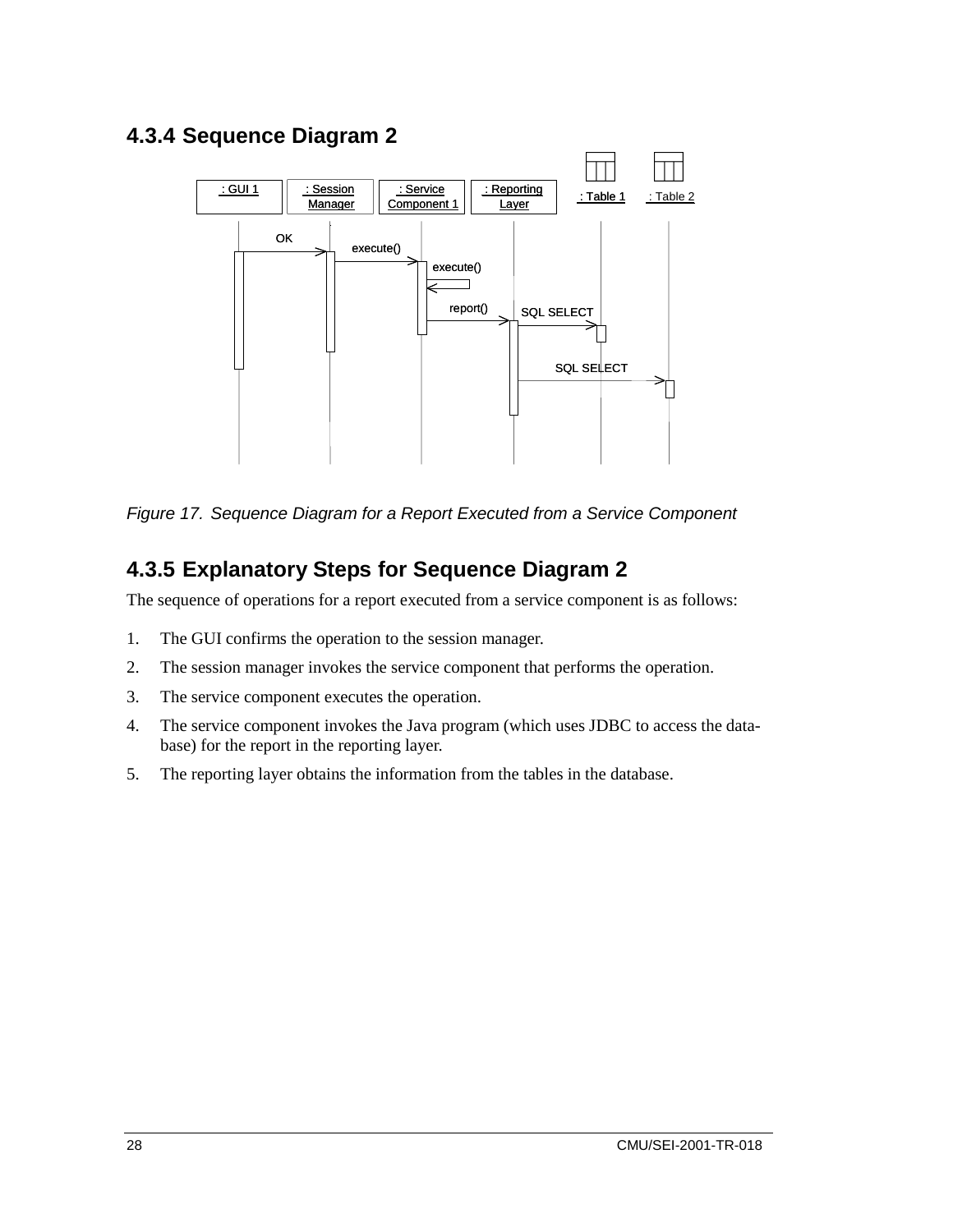## **4.4 Ad Hoc Query**

### **4.4.1 Motivation**

This pattern is used when a user needs to obtain information from the database and there is no predefined report or operation that returns the data in the desired form. Ad hoc queries are also an exception to the constraint of going through BOs to access data. The sequence of operations for an ad hoc query using a generic, query-builder tool is shown in Figure 18. Another option for entering ad hoc queries is using SQL directly.

### **4.4.2 Sequence Diagram**



*Figure 18. Sequence Diagram for an Ad Hoc Query* 

### **4.4.3 Explanatory Steps**

The sequence of operations for an ad hoc query is as follows:

- 1. The GUI confirms the ad hoc query to the session manager.
- 2. The session manager invokes the generic query builder.
- 3. The generic query builder sends the query entered by the user to the SQL engine.
- 4. The SQL engine retrieves the results from the tables in the database.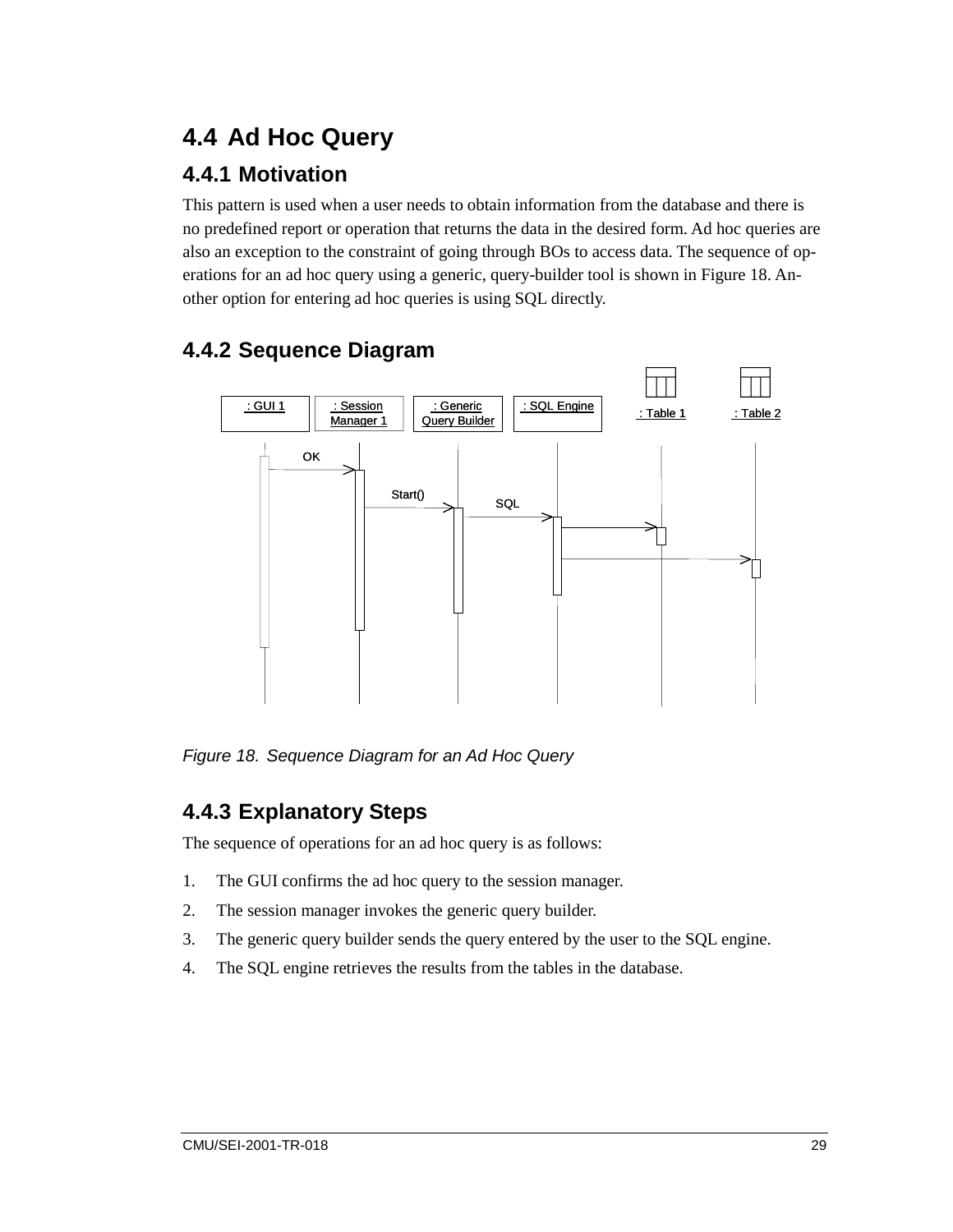## **4.5 Roll Ups**

Roll ups are persistent reports (also called summaries) that require the consolidation of data from one or more tables, potentially located on different machines or even different sites. There are two categories of roll ups:

- 1. on the fly: These are generated immediately and therefore treated as reports.
- 2. persistent: These require roll-up tables that must be updated to maintain their data in sync with operational data. Roll-up tables have an associated data component, as shown in Figure 19, that is located inside a BO.

The roll-up tables are either batch updated or continuously updated, but the actual generation of the roll up is a report and is treated as such.



*Figure 19. Roll-Up Data Component* 

### **4.5.1 Batch Roll Up**

The batch roll-up pattern is used when an operation requires data to be extracted from different sources and consolidated in a persistent table, and this table does not need to be immediately synchronized with the tables from which it obtains its data. A procedure is executed on demand to synchronize the roll-up table with its related tables. Figure 20 shows a sequence diagram for a roll-up table that needs to synchronize with only one other table. If the number of related tables is greater, a select operation has to be performed against each of the tables to obtain the necessary data.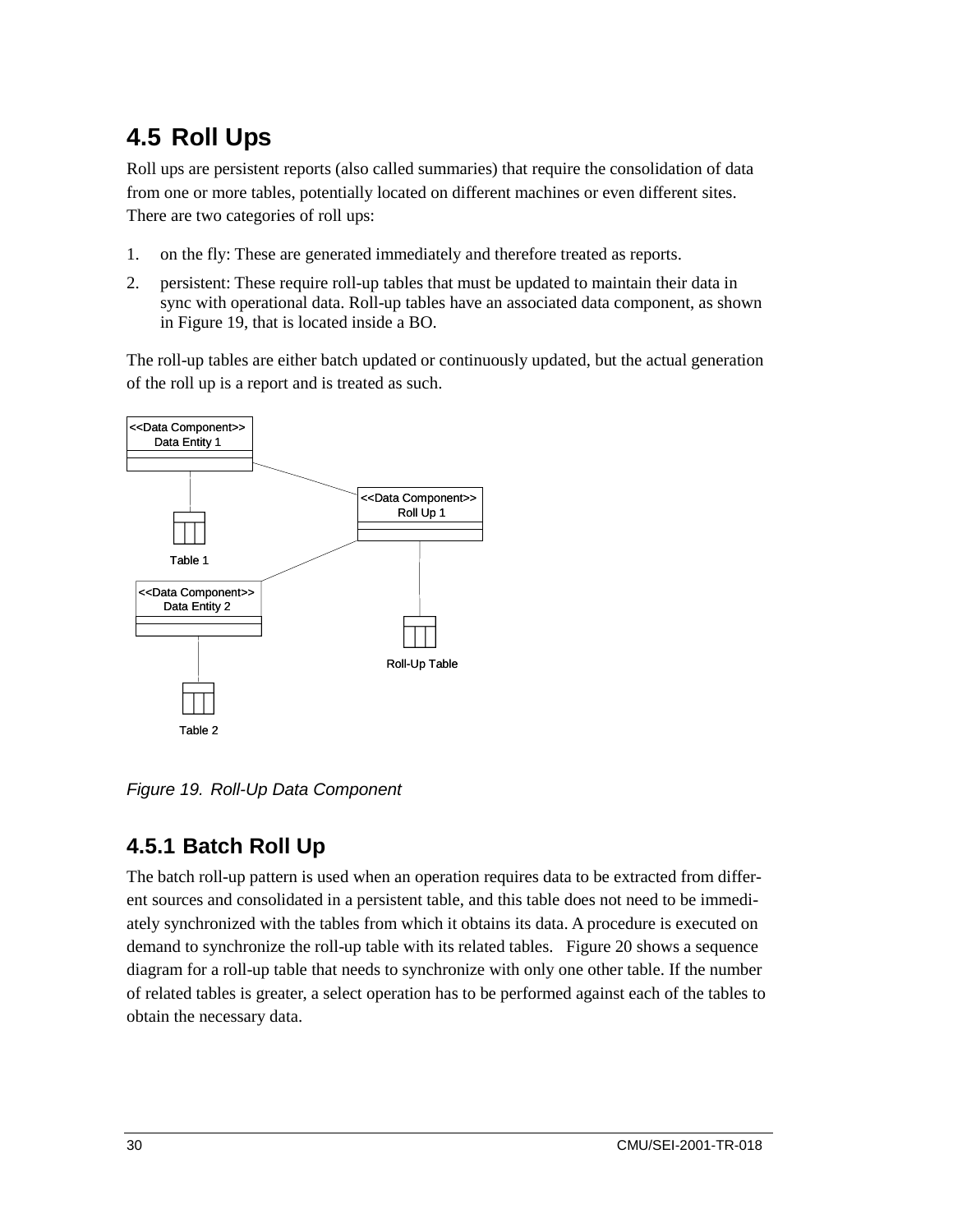#### **4.5.1.1 Sequence Diagram**



*Figure 20. Sequence Diagram for a Batch Roll Up* 

#### **4.5.1.2 Explanatory Steps**

The sequence of operations during online transaction processing (day-to-day operations) is as follows:

- 1. The GUI confirms the update operation to the session manager.
- 2. The session manager invokes the service component that performs the operation.
- 3. The service component communicates with the data component that has access to the data.
- 4. The data component executes the necessary SQL command to update the data.

The sequence of operations during processing once a day, by request, or any other policy is as follows:

- 1. The GUI confirms the synchronization operation to the session manager.
- 2. The session manager sends a synchronization request to the roll-up data component.
- 3. The roll-up data component obtains the necessary data from the table associated with the roll-up table.
- 4. The roll-up data component updates the roll-up table.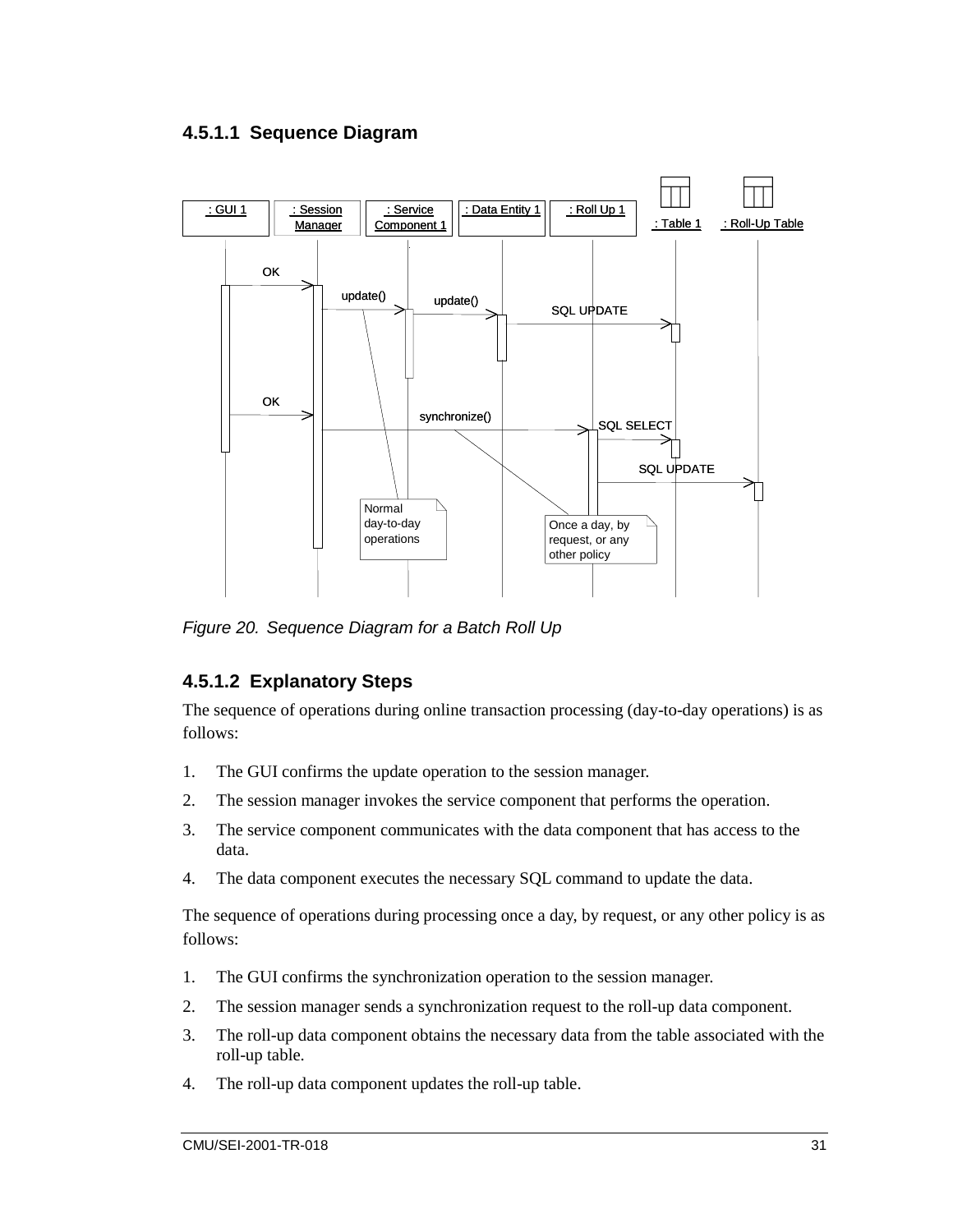### **4.5.2 Continuously Updated Roll Up**

### **4.5.2.1 Motivation**

This pattern is used when an operation requires data to be extracted from different sources and consolidated in a persistent table, and this table needs to be immediately synchronized with the tables from which it obtains its data.

In a continuously updated roll up, the roll-up table has to be updated every time any of its associated tables is updated. This operation is based on the Subject-Observer pattern [Gamma 95]. In this case, the roll-up table acts as the *observer* by registering an interest in knowing when its associated tables have been updated. The associated tables are the *subject*. After this, every time an update occurs, the roll-up table is notified.

Figure 21 shows a sequence diagram for a roll-up table that synchronizes with only one table. If the number of related tables is greater, a select operation has to be performed against each of the tables to obtain the necessary data.



### **4.5.2.2 Sequence Diagram**

*Figure 21. Sequence Diagram for Continuously Updated Roll Up Using the Subject-Observer Pattern*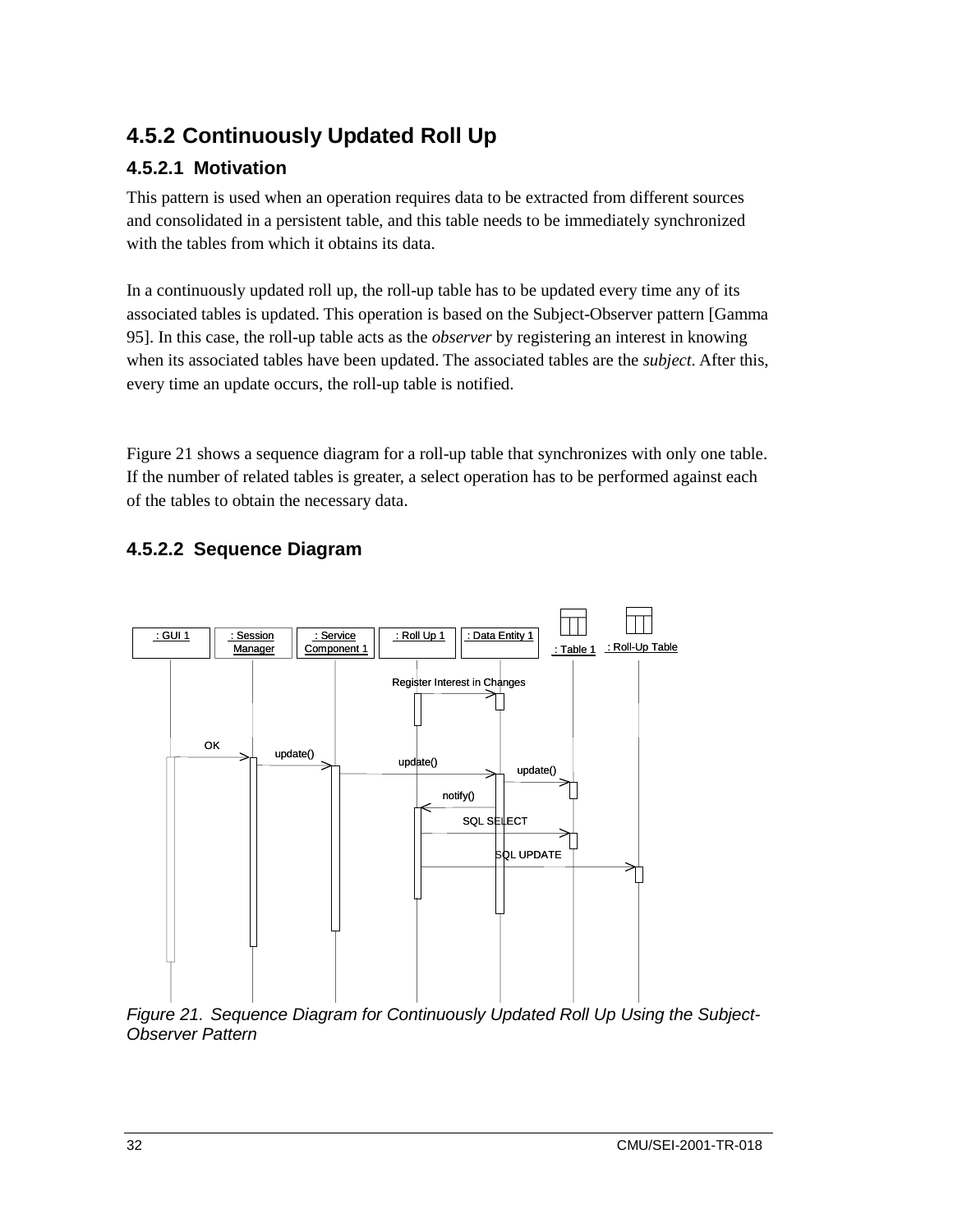#### **4.5.2.3 Explanatory Steps**

During normal day-to-day operations, once the roll-up data component registers an interest in changes made to Table 1 by sending a registration message to the data component associated to the table, the sequence of operations is as follows:

- 1. The GUI confirms the update operation to the session manager.
- 2. The session manager invokes the service component that performs the operation.
- 3. The service component communicates with the data component that has access to the data.
- 4. The data component executes the necessary SQL command to update the data.
- 5. The data component notifies the roll-up data component that there has been an update.
- 6. The roll-up data component obtains the necessary data from the table associated with the roll-up table.
- 7. The roll-up data component updates the roll-up table.

The operations that take place after the notification can be considered part of the transaction or can be executed outside of the transaction if the response time is inadequate.

## **4.6 Transactions**

### **4.6.1 Motivation**

This pattern is used when an operation updates data that is entirely contained within the system. Transactions that span over two BOs are not covered in this pattern because the transaction context might not be able to be maintained between components that use message-based communication. Also, because of the asynchronous nature of message-based communication, the length of time required to perform the transaction across components can vary. This is the reason why loosely coupled applications are often limited to transient data exchange and messaging between systems across organization boundaries.

A transaction is an *atomic* operation that follows the ACID properties for transactionprocessing systems.<sup>4</sup> A transaction involves two or more operations on the database, where

 $\overline{a}$ 

<sup>4</sup> ACID is an acronym for the four properties of transaction-processing systems: Atomicity, Consistency, Isolation, and Durability. Atomicity refers to the principle that the update operations done by a transaction on a database are *atomic* (i.e., either all or none of the operations are done). Consistency is the property of the application that requires any execution of transactions to take the database from one consistent state to another. Isolation pertains to the extent to which operations done upon data by one transaction are *seen* by or protected from a different transaction or query running concurrently. Durability is the property of a system to preserve the effects of committed transactions and ensure database consistency after recovery from certain types of system failures.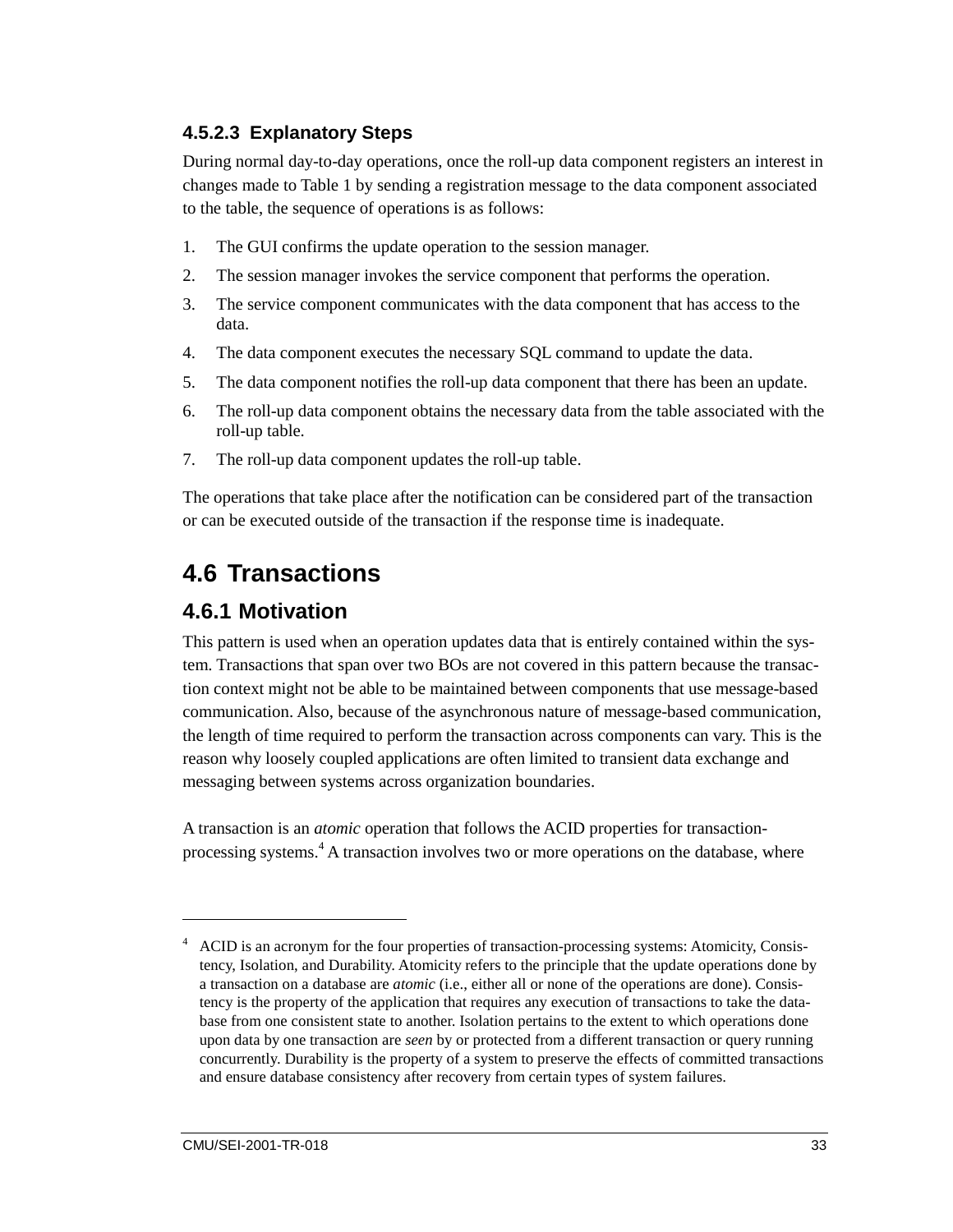either all or none of the operations are done. A commit operation (where all changes are kept) or a rollback operation (where all changes are removed) ends a transaction.

Figure 22 shows a sequence diagram for a transaction that requires the update of two tables as part of the same transaction. The number of tables updated as part of the transaction is irrelevant, as the EJB framework manages all updates within the same transaction context.



### **4.6.2 Sequence Diagram**

*Figure 22. Sequence Diagram for a Transaction* 

### **4.6.3 Explanatory Steps**

The sequence of operations for a transaction is as follows:

- 1. The GUI confirms the operation to the session manager.
- 2. The session manager invokes the service component that performs the operation.
- 3. The EJB framework creates a transaction context.
- 4. The service component communicates with the first data component participating in the transaction.
- 5. The first data component executes the necessary SQL command to update the data.
- 6. The service component communicates with the second data component participating in the transaction.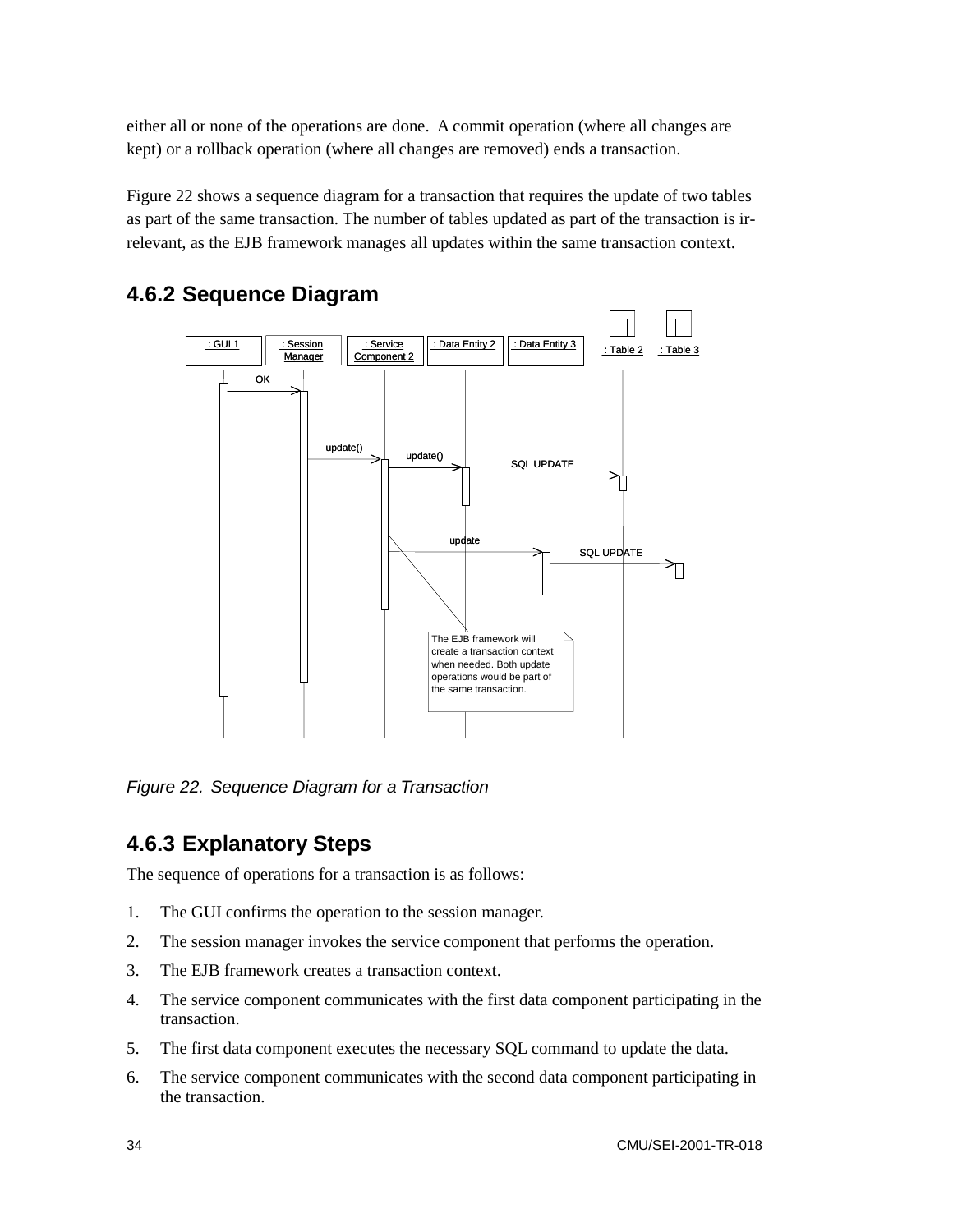- 7. The second data component executes the necessary SQL command to update the data.
- 8. The EJB framework commits or rolls back the transaction.

## **4.7 Data Warehouses**

This pattern is used to interface to data warehouses and data marts. Because data marts are usually subsets of data warehouses, the data warehouses communicate with the operational database, and then the data marts populate themselves from data in the data warehouse. This pattern is dependent on the specific tool that is used for data-warehouse population.

There are two possibilities to populate data warehouses:

- 1. pull mechanism: The data-warehouse-population application pulls the data from the operational database either by request or through automated update procedures. In this case an interface to the operational database has to be implemented.
- 2. push mechanism: The operational database pushes data to the data warehouse either by request or through automated update procedures. In this case an interface to the datawarehouse-population application has to be implemented.

If a pull mechanism is implemented, the functionality for data-warehouse population resides in a third-party data-warehouse-population tool. This tool can be treated as a BO where population operations use BSRs, given that the tool has a BSR-based communication interface, or it can be treated as an application-specific component where population operations use the reporting layer. These two possibilities are shown in Figure 23 and Figure 24.

The population operations that take place inside the BOs are omitted in the pull option for data-warehouse population using BSRs. The sequence of steps in this option is as follows:

- 1. The data-warehouse-population application communicates with its BSR interface to request a population operation.
- 2. The BSR interface constructs a BSR and sends it to a BO.
- 3. The BO obtains the information and uses its BSR interface to construct a BSR that sends the requested information to the data-warehouse-population application.
- 4. The data-warehouse-population application populates the data warehouse with the obtained data.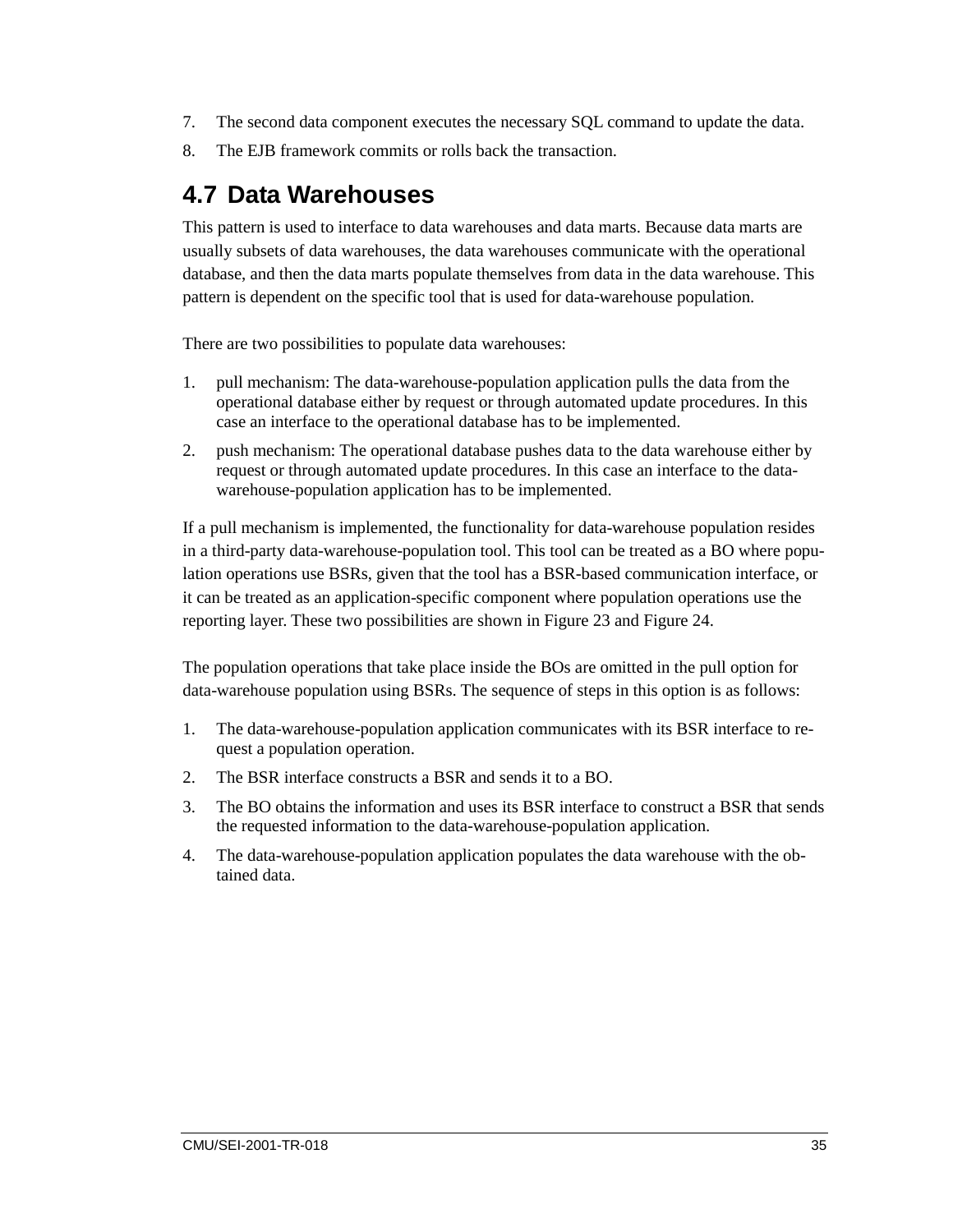

*Figure 23. Pull Option for Data-Warehouse Population Using BSRs* 

The sequence of steps in the pull option for data-warehouse population using the reporting layer is as follows:

- 1. The data-warehouse-population application communicates with the reporting layer to obtain the data.
- 2. The reporting layer performs the necessary SQL select operations to obtain the data.
- 3. The data-warehouse-population application populates the data warehouse with the obtained data.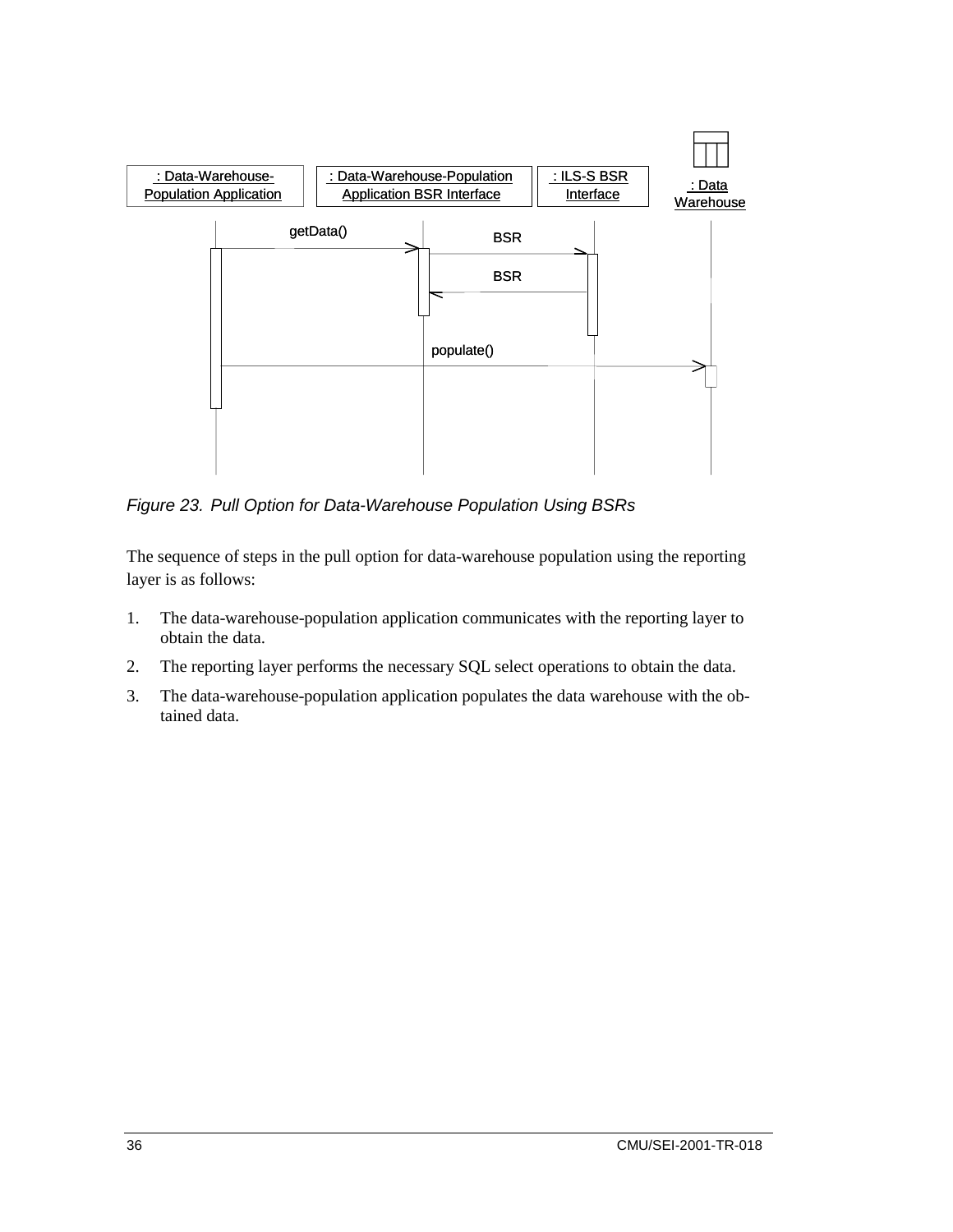

*Figure 24. Pull Option for Data-Warehouse Population Using the Reporting Layer* 

If a push mechanism is implemented, the functionality for data-warehouse population resides within the system. As in the previous option, if the tool has a BSR-based communication interface, communication can take place through BSRs. If this is not a possibility, an adapter for communication with the tool is to be implemented as a wrapper component. These two possibilities are shown in Figure 25 and Figure 26.

The operations that take place inside the BOs are omitted in the push option for datawarehouse population using BSRs. The sequence of steps in this option is as follows:

- 1. The system uses its BSR interface to construct a BSR that sends information to the datawarehouse-population application.
- 2. The BSR interface sends the data-warehouse-population application the incoming data.
- 3. The data-warehouse-population application populates the data warehouse with the incoming data.
- 4. (Optional) The BSR interface constructs a confirmation BSR and sends it back to the system.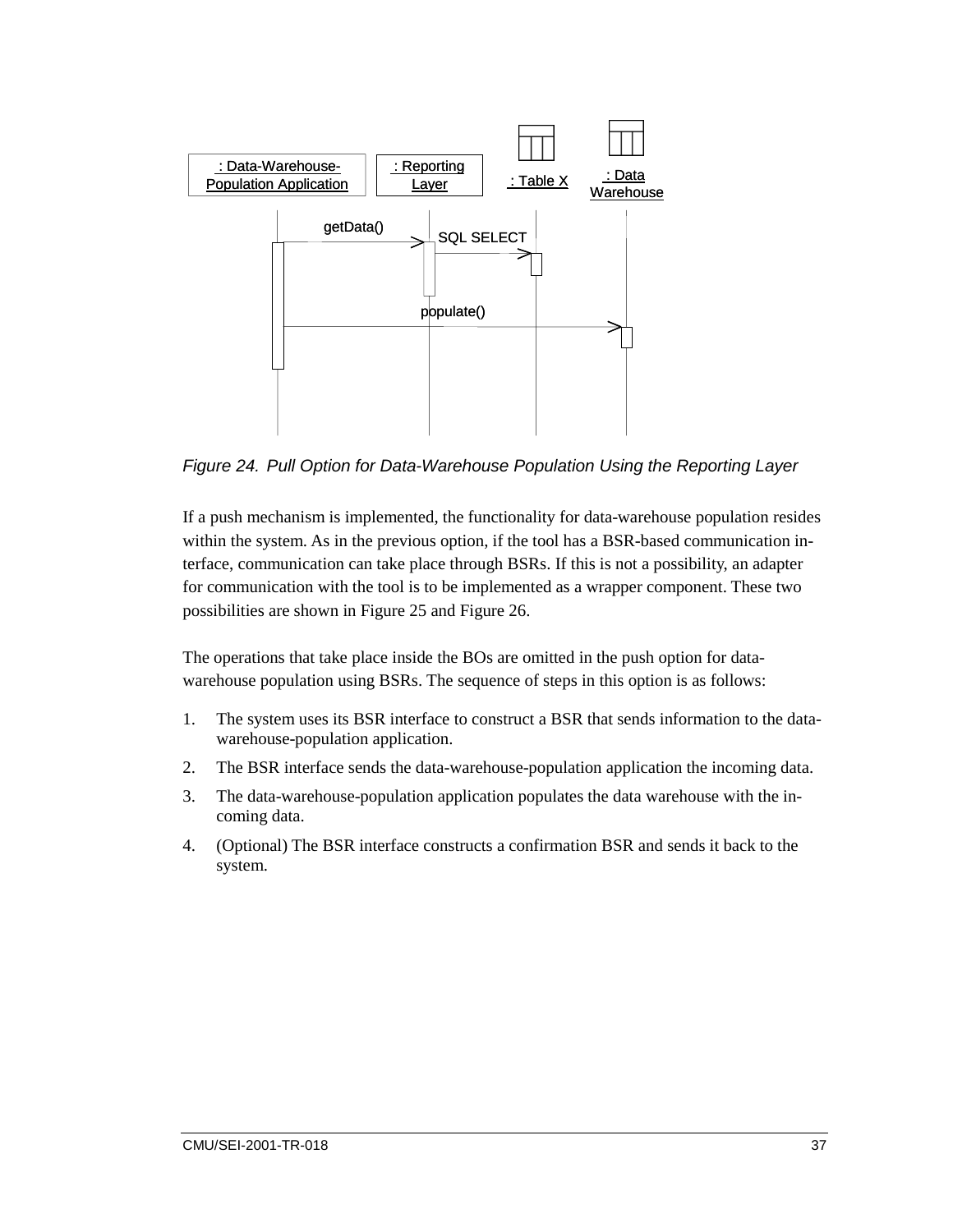

*Figure 25. Push Option for Data-Warehouse Population Using BSRs* 

The operations that obtain the data from the data components in the push option for datawarehouse population using a wrapper component are omitted. For details see Section 4.1 on page 23. The sequence of steps in this option is as follows:

- 1. A service component sends a request to a wrapper component to populate the data warehouse. Data obtained from the operational database is attached to this request.
- 2. The wrapper component sends the request and data to the data-warehouse-population application.
- 3. The data-warehouse-population application populates the data warehouse with the incoming data.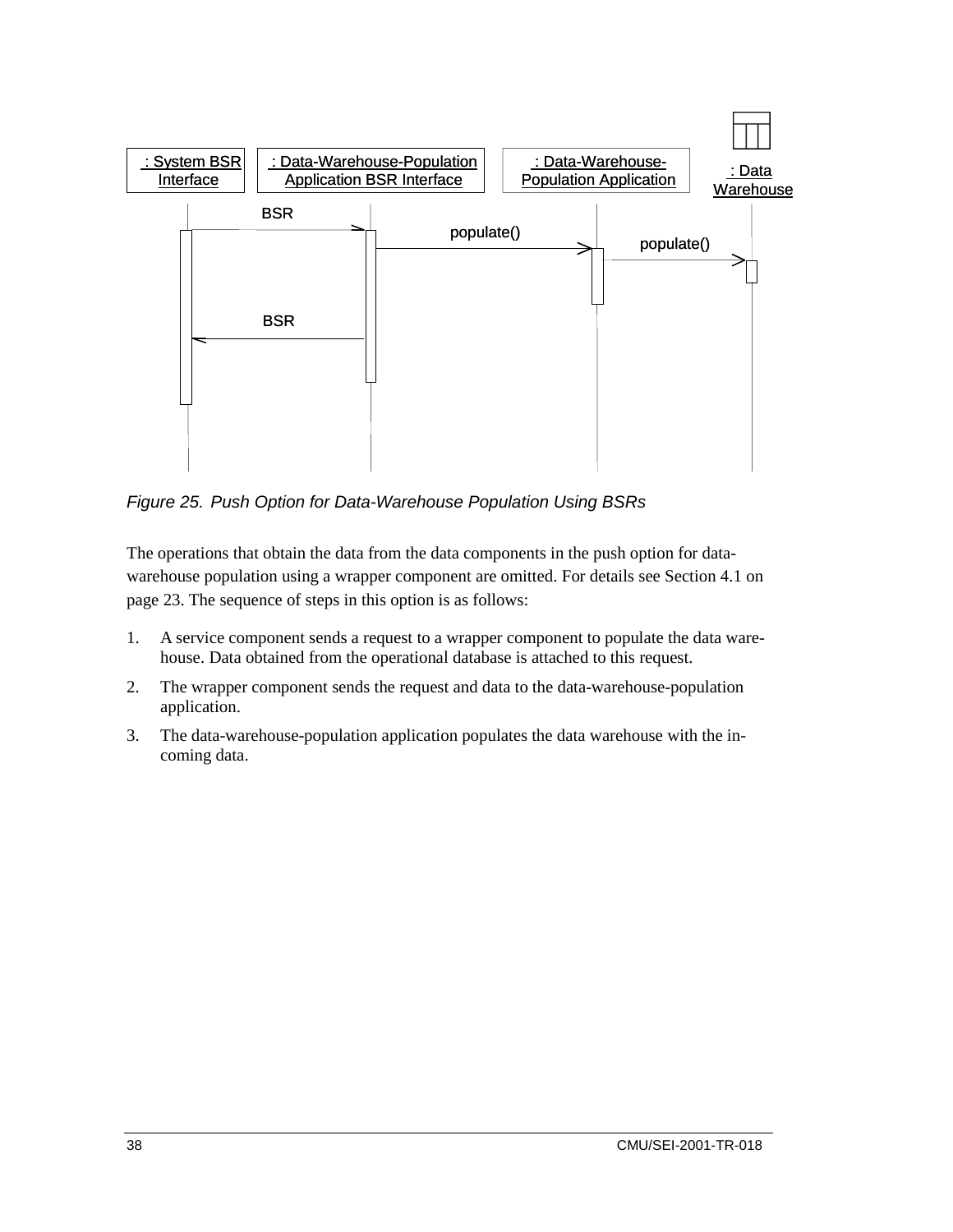

*Figure 26. Push Option for Data-Warehouse Population Using a Wrapper Component*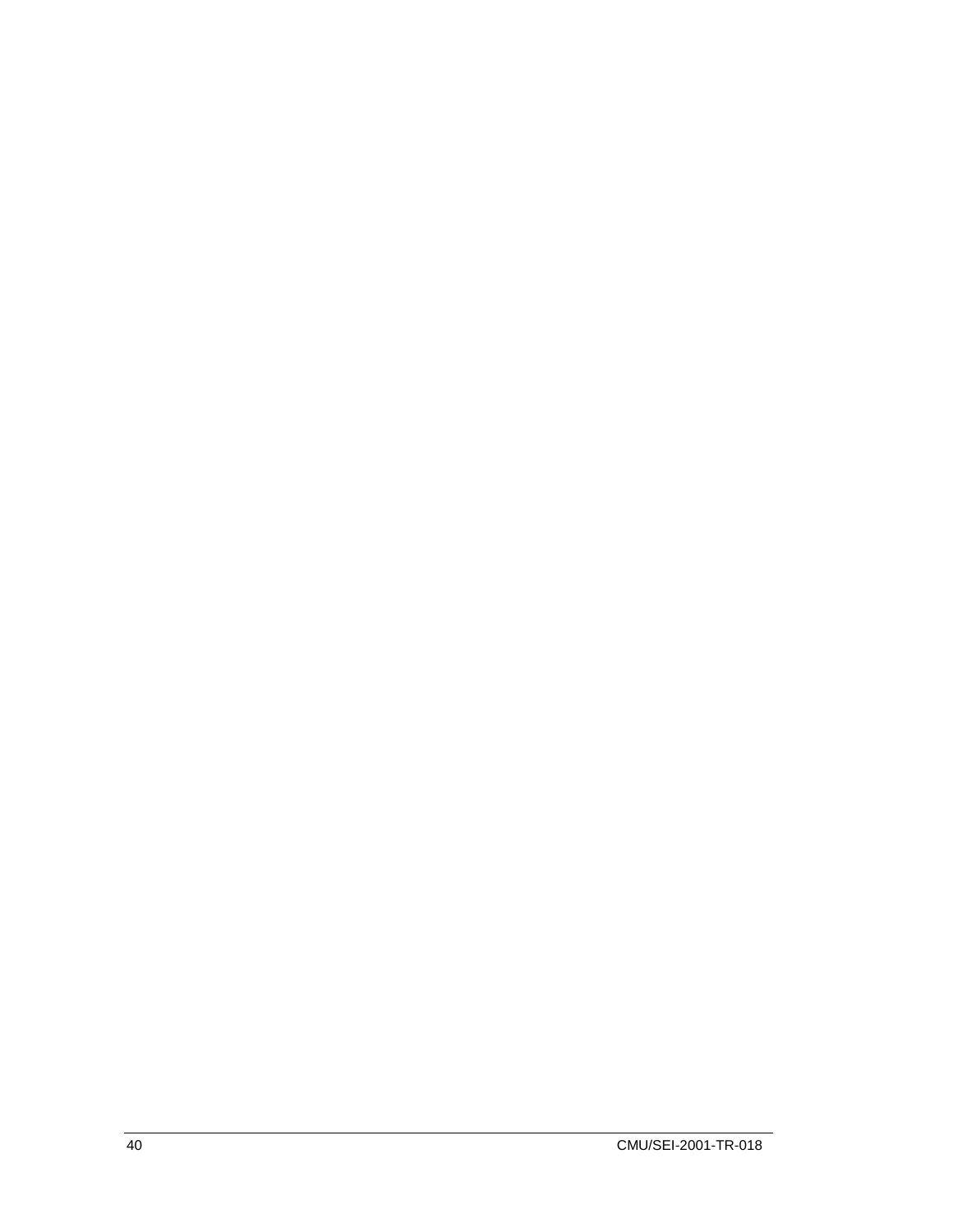# **5 Examples**

This section contains examples taken from RSS use cases. The instantiations of the architectural patterns do not correspond completely to use cases because only data-interaction activities are considered. Aspects like notifications to other users and communication between users are not represented.

The assumption for all of the patterns is that the application component is responsible for validating users, displaying forms, and handling all communication between the user and the system. For simplicity, details on the actual tables managed by the data components and subcomponents are not included.

### **5.1 Decomposition of a Use Case into Service and Data Components**

This example corresponds to the Order Consumable Item use case. This use case's sequence of steps is summarized below and illustrated in Figure 27.

- 1. The user accesses the order-management application and selects the ordering option for a consumable item.
- 2. The user is presented with an order form.
- 3. The user fills out the order form and can obtain a list of items in the catalog if desired.
- 4. The user submits the order.
- 5. The system validates the order and communicates with the financial system to check funds as part of the process. If the order is not valid, the user is informed.
- 6. If the item is available: it is reserved; the Pull Item from Warehouse Location use case is initiated; and the user is presented with an order confirmation.
- 7. If an item is not available, a list of alternate items is presented. If this is not satisfactory, the Backorder use case is initiated.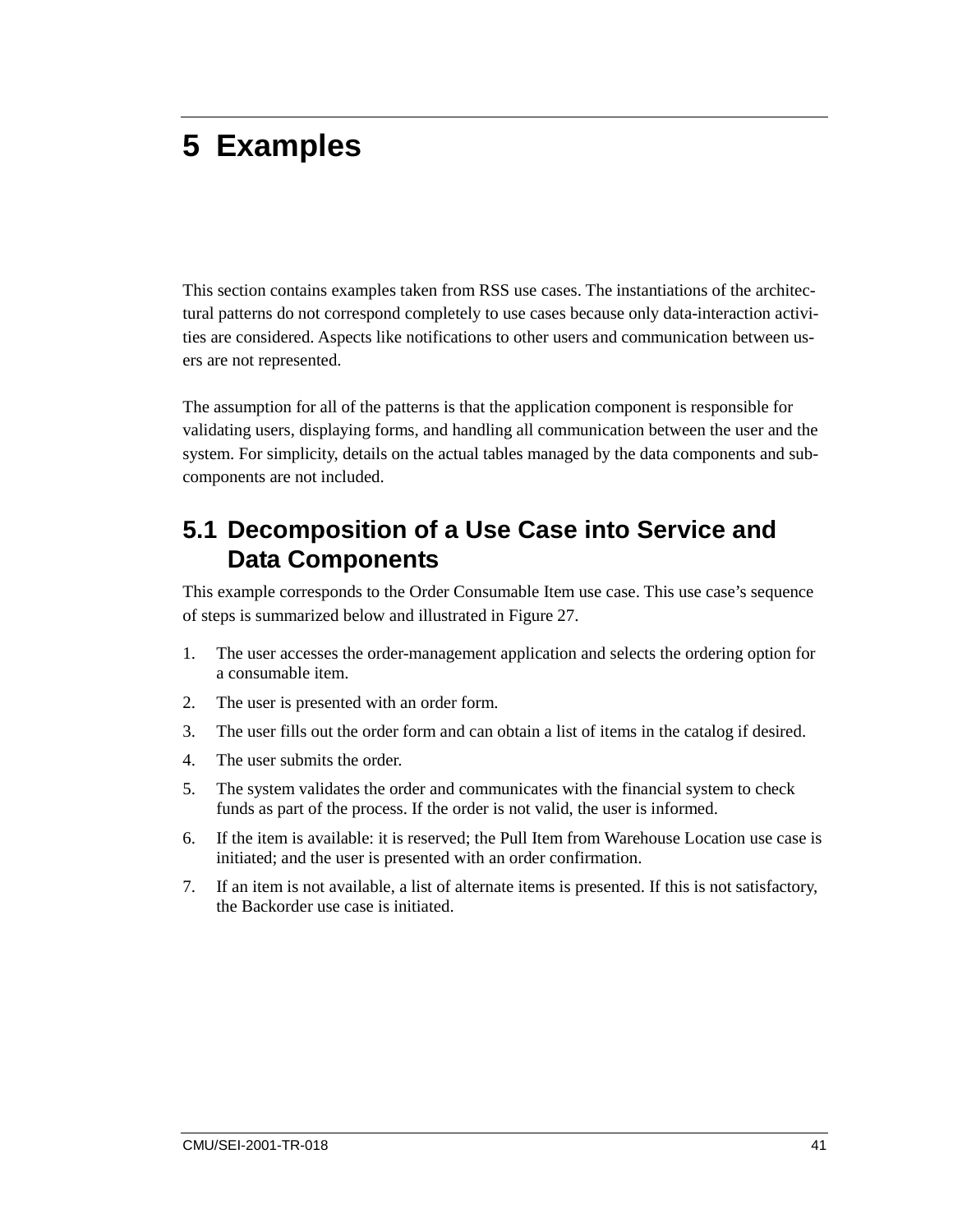

*Figure 27. Decomposition of the Order Consumable Item Use Case* 

In this use case

- Order Consumable Item, Pull Item from Warehouse, and Backorder are service components implemented as stateful session beans, because they require knowledge of the user.
- The Order Consumable Item service component contains the logic for validating an order, creating an order, and reserving an item. If other use cases require reserving an item, a Reserve Item service component can be created.
- Inventory and Order are data components implemented as entity beans and can be used by any service component in the system.
- Reserve Information, Stock Information, and Alternate Items are data subcomponents implemented as Java classes and are subcomponents of the Inventory data component.
- Order Item Line is a data subcomponent implemented as a Java class and is a subcomponent of the Order data component.
- There is a wrapper component for communication with the financial system. If the financial system has a BSR interface, the communication would take place through the BSR interface, making the wrapper component unnecessary.

The Catalog List service component is not part of the Order Consumable Item use case. It can be invoked from the application component and should be implemented as a stateless session bean, because it only displays information and does not require knowledge of the user.

## **5.2 Access to Information in One Business Object**

The Obtaining a Catalog List operation is an example of access to information in one BO. The sequence of steps in this operation is summarized below and illustrated in Figure 28.

1. A user submits a request for a catalog list.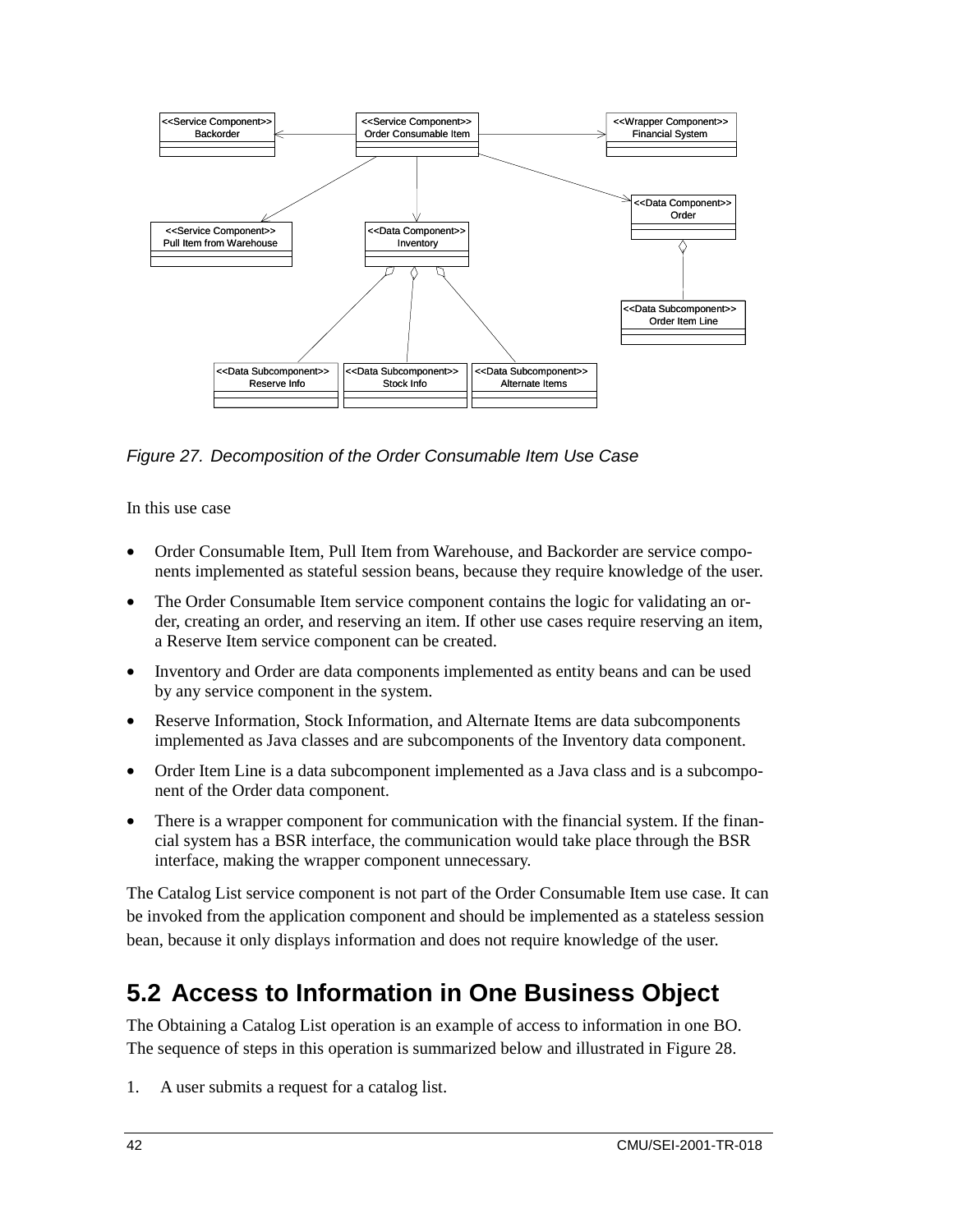- 2. The session manager invokes the Catalog List service component.
- 3. The Catalog List service component requests the catalog information from the Item data component.
- 4. The Item data component obtains the catalog information from the Item table.
- 5. The session manager sends the data to the user screen to be displayed.



*Figure 28. Catalog List Use Case as an Example of Access to Information in One Business Object* 

## **5.3 Access to Information in Two Business Objects**

This example corresponds to the Manually Prepared Requisition use case. The sequence of steps in this use case is summarized below and illustrated in Figure 29.

- 1. An authorized supply clerk accesses the order-management application and selects the option for manually entering a requisition.
- 2. The user is presented with an order form.
- 3. The user fills out the order form and can obtain a list of items in the catalog if desired.
- 4. The user submits the order.
- 5. The system validates the order and communicates with the financial system to check funds as part of the process. If the order is not valid, the user is informed.
- 6. If the item is available: it is reserved; the Pull Item from Warehouse Location service component is initiated; and the user is presented with an order confirmation.
- 7. If an item is not available, a list of alternate items is presented. If this is not satisfactory, the Backorder use case is initiated.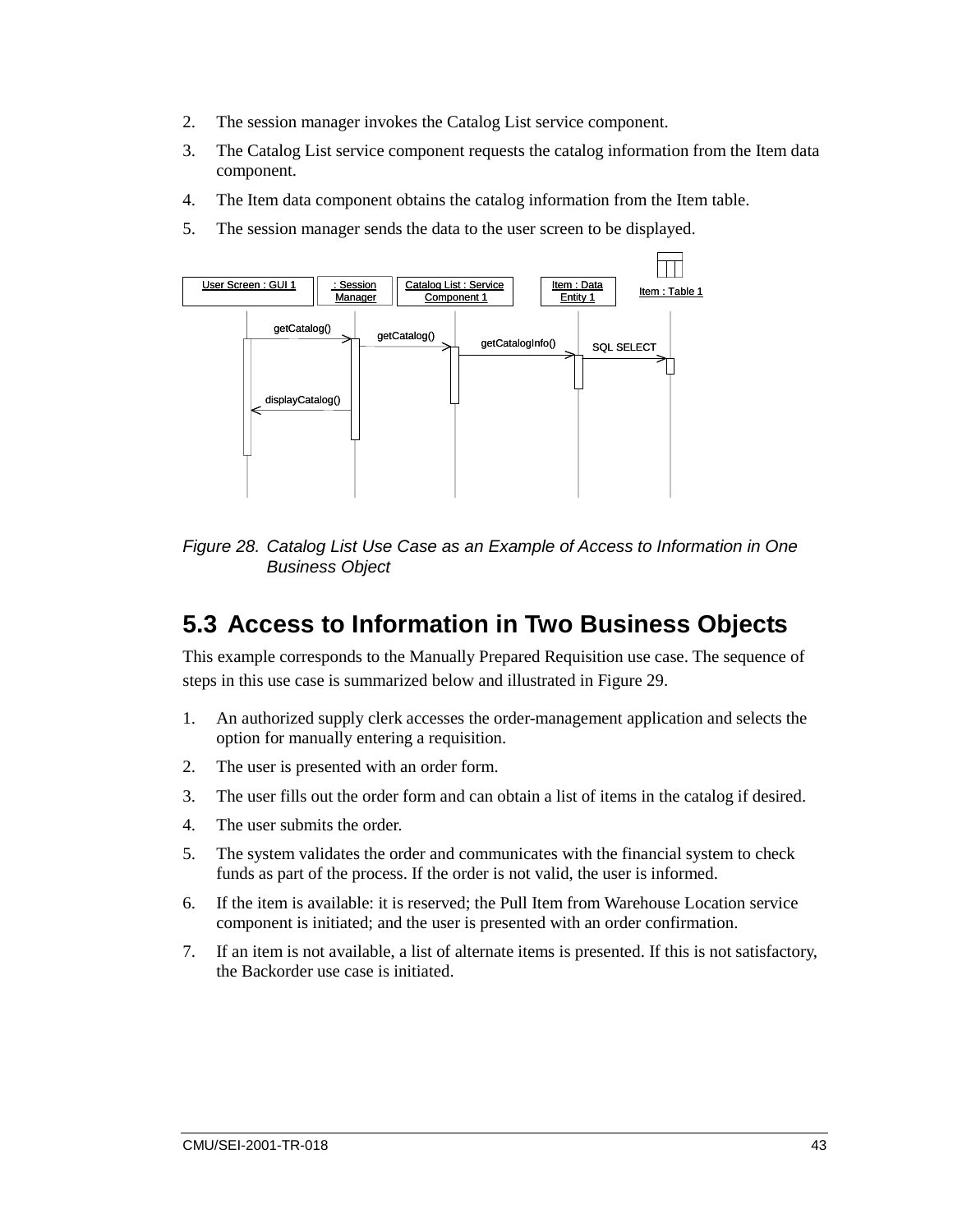

Figure 29. Manual Requisition Use Case as an Example of Access to Information in Two Business Objects *Figure 29. Manual Requisition Use Case as an Example of Access to Information in Two Business Objects*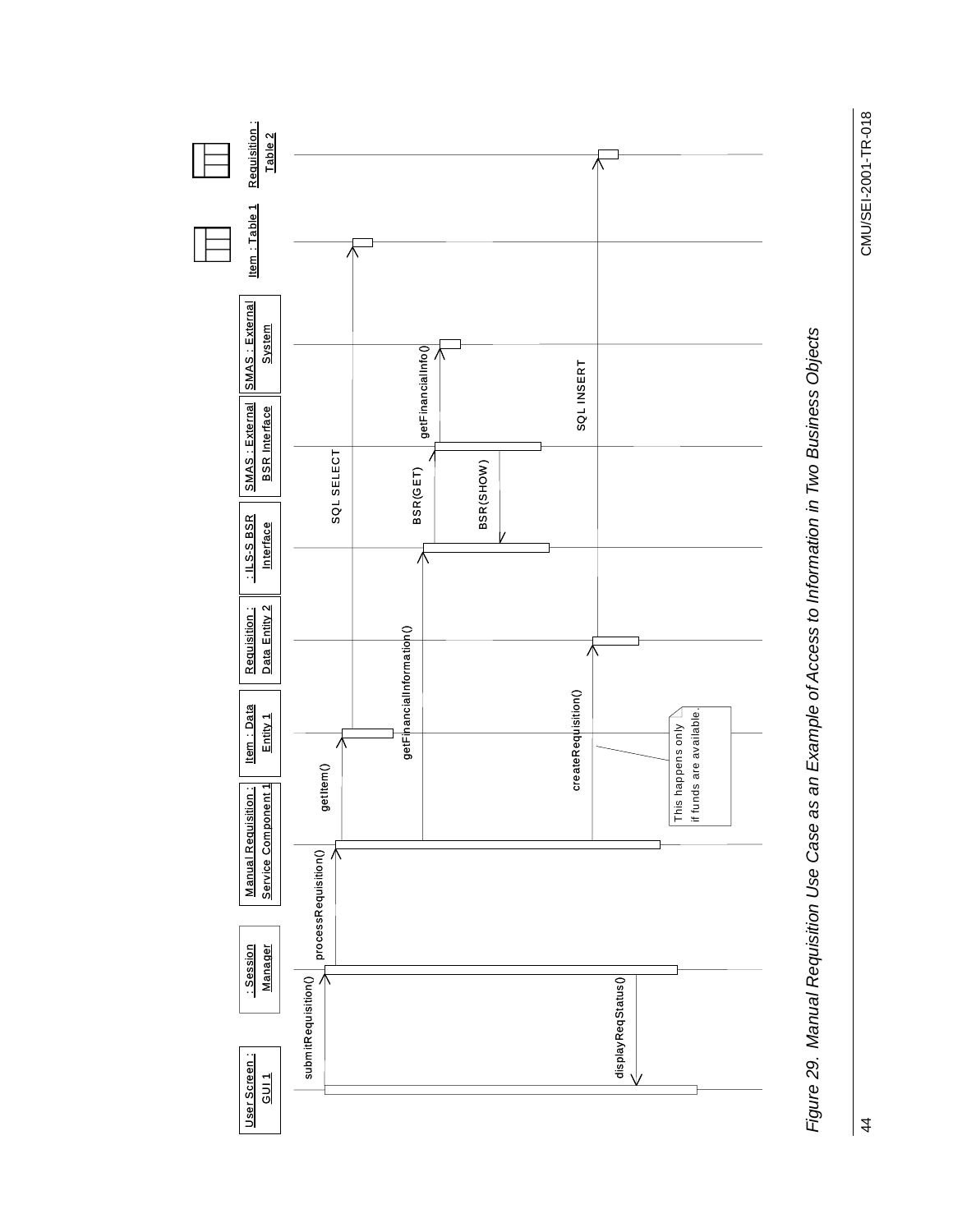## **5.4 Report Generated from the User Interface**

According to the Manually Prepared Requisition use case, supply customers are allowed to query the status of their organizations' backorders and linked requisitions at any time before the final receipt of the order. This example corresponds to the Backorder Status Report use case. The sequence of steps in this use case is summarized below and illustrated in Figure 30.

- 1. The supply clerk submits a request for a Backorder Status Report.
- 2. The session manager invokes the Backorder Status Report script.
- 3. The script assembles a request to the reporting layer with the user parameters.
- 4. The Backorder Status Report program in the reporting layer converts the request into SQL statements using JDBC and obtains the data from the database.

The report can be sent to a printer, a file, or an external system.



*Figure 30. Backorder Status Report as an Example of a Report Generated from the User Interface*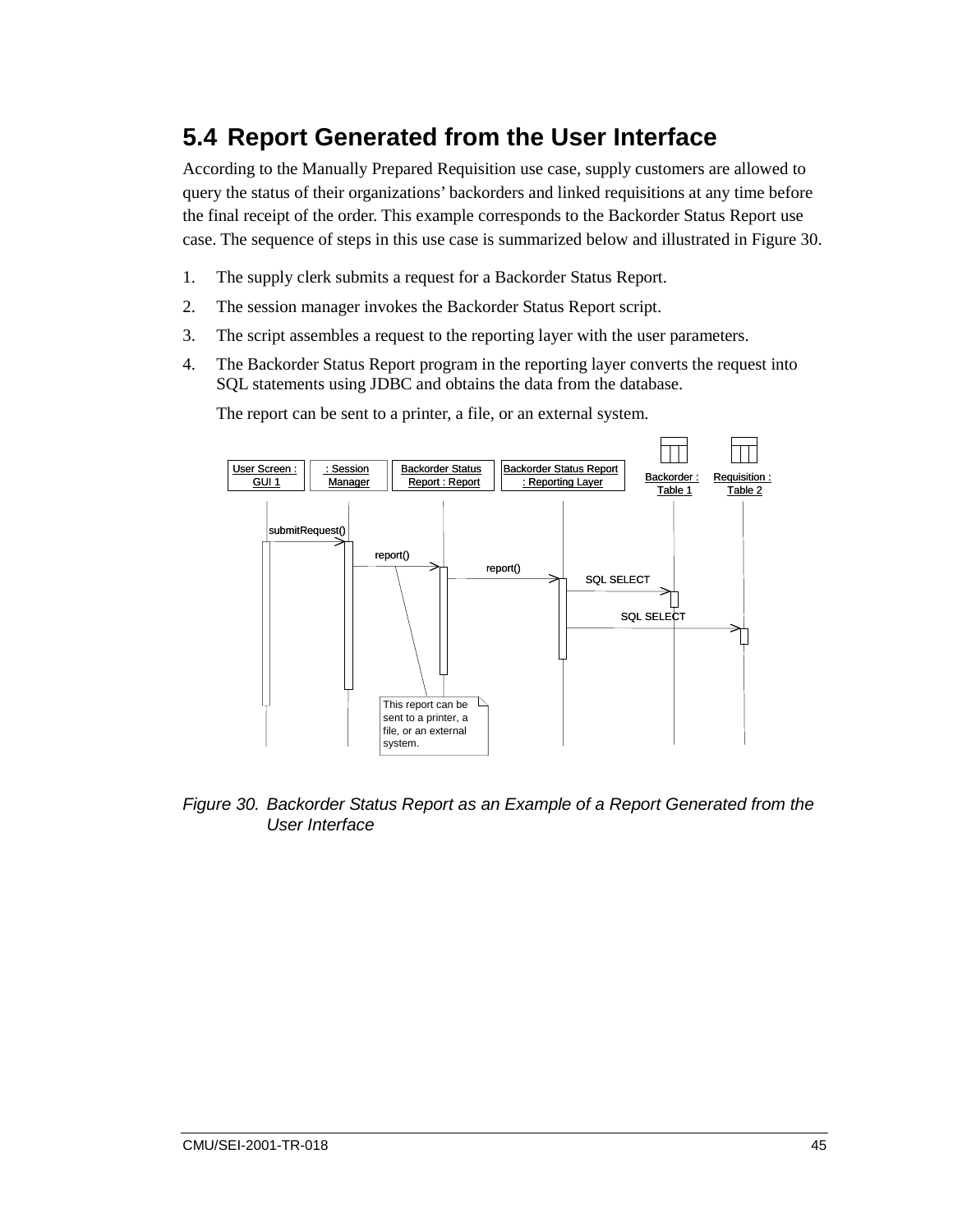## **5.5 Report Generated from a Service Component**

The Ship Exchangeable Item use case is an example of a report that is generated from a service component. After the shipment suspense is created, a hard copy of the shipment documentation is generated and attached to the property. The sequence of steps in this use case is summarized below and illustrated in Figure 31.

- 1. An authorized supply clerk accesses the order-management application and selects the option for shipping an exchangeable item.
- 2. The supply clerk is presented with a shipping information form.
- 3. The supply clerk fills out the form.
- 4. The supply clerk submits the form.
- 5. The session manager invokes the Ship Exchangeable Item service component.
- 6. The Ship Exchangeable Item service component sends a request to obtain the shipping information for the item to the Item data component.
- 7. The Item data component obtains the shipping information for the item from the Item table.
- 8. The Ship Exchangeable Item service component sends a request to decrease the stock for the item to the Inventory data component.
- 9. The Inventory data component updates the stock information for that item in the Inventory table.
- 10. The Ship Exchangeable Item service component sends a request to create a shipment suspense to the Shipment Suspense data component.
- 11. The Shipment Suspense data component creates the shipment suspense in the Shipment Suspense table.
- 12. The Ship Exchangeable Item service component sends a request for a Shipment Documentation Report to the reporting layer.
- 13. The Shipment Documentation Report program in the reporting layer converts the request into SQL statements using JDBC and obtains the data from the database.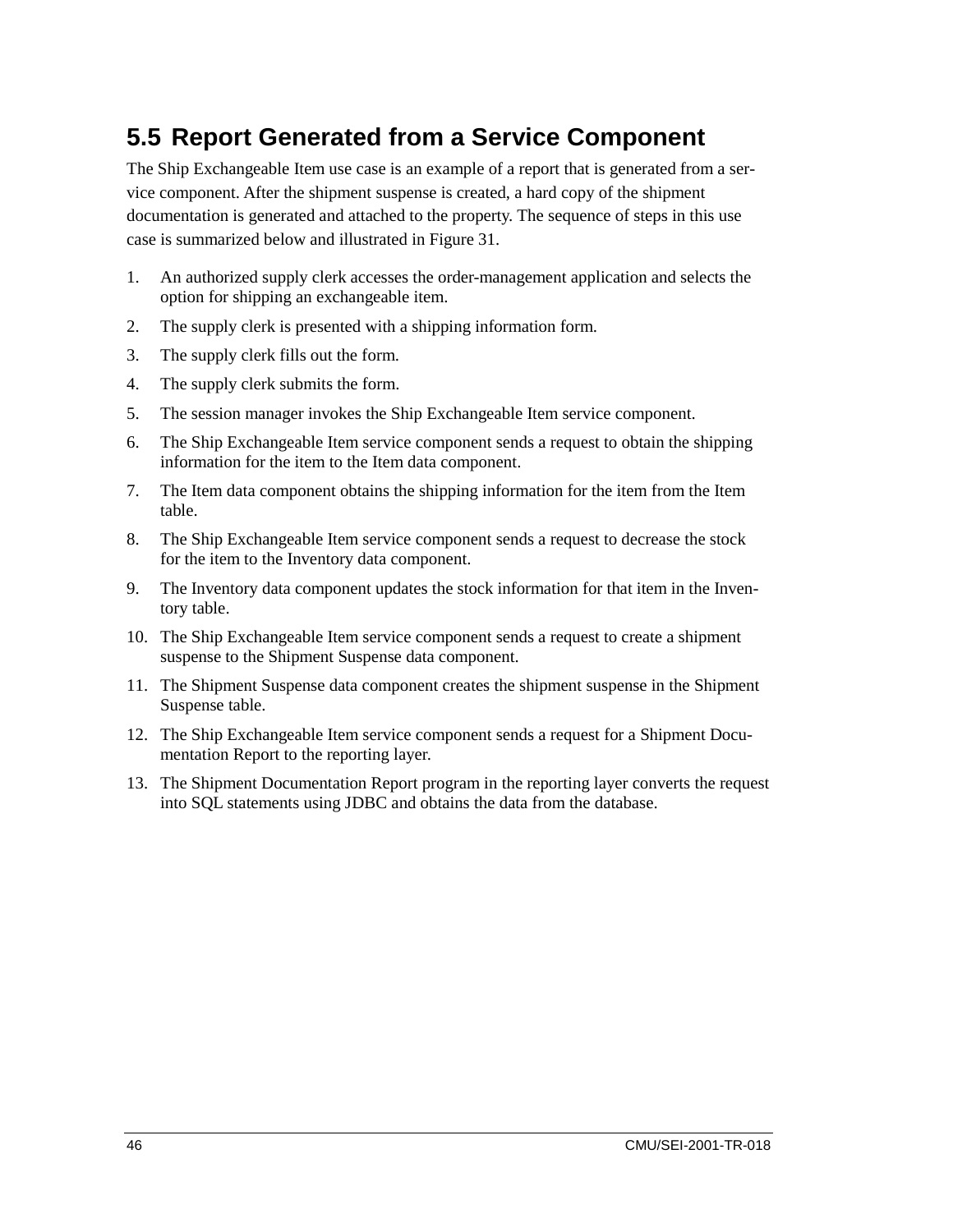

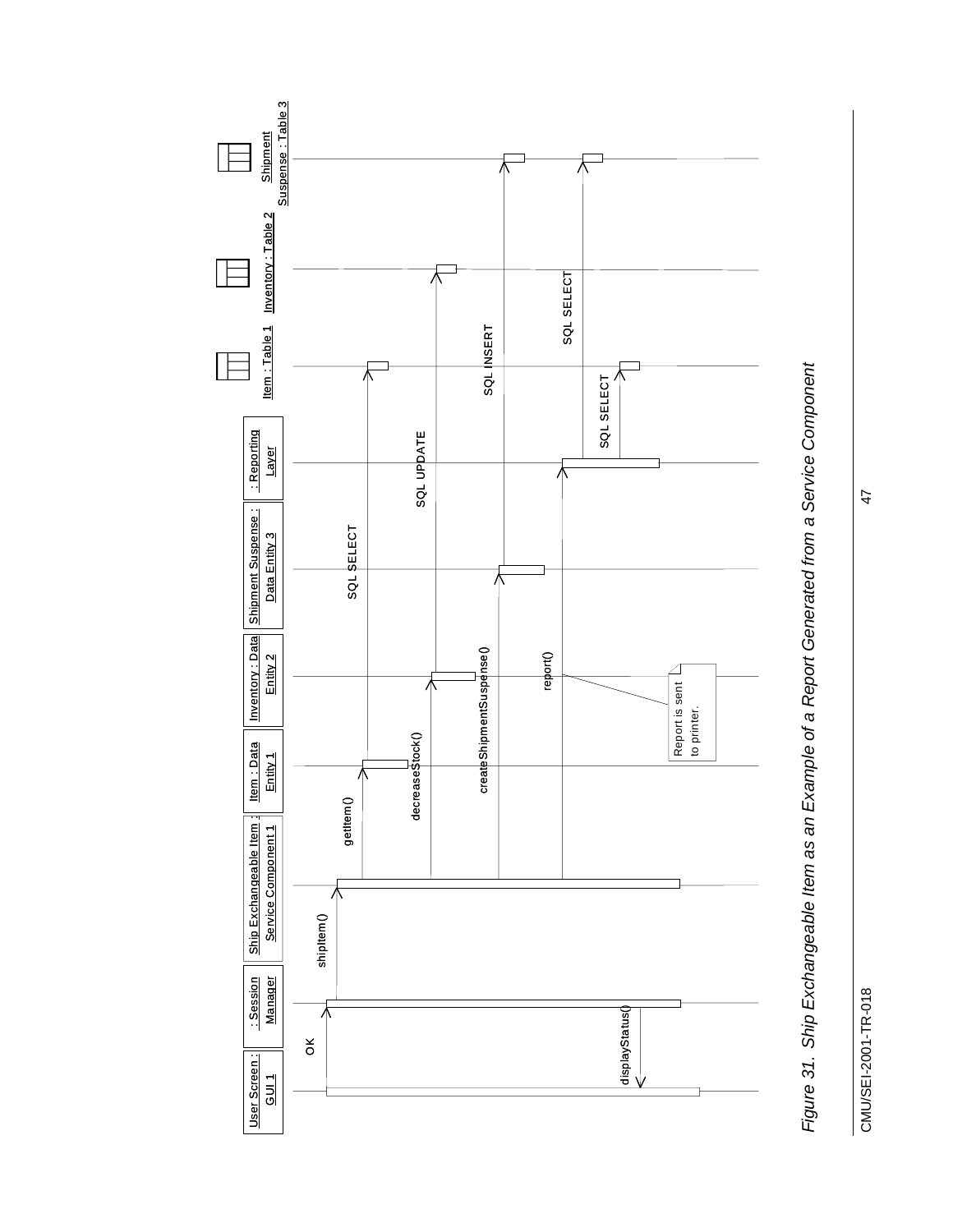## **5.6 Ad Hoc Query**

An ad hoc query tool provides users with "on-demand" query and reporting capabilities. An example of an ad hoc query could be "I need to know how many units of item X have been transferred to Office Y in the past Z weeks." The sequence of steps in this operation is summarized below and illustrated in Figure 32.

- 1. The user submits a request for an ad hoc query to the session manager.
- 2. The session manager invokes the ad hoc query tool.
- 3. The ad hoc query tool allows the user to assemble the ad hoc query and submits it to the database SQL engine.



4. The SQL engine retrieves the necessary data from the tables involved.

*Figure 32. Ad Hoc Query Example* 

To avoid the problems of not being able to find data or having a tool that is too difficult for end users, ad hoc query tools (such as Oracle Discoverer) provide an End User Layer (EUL), which is a metadata repository and query management engine. The EUL presents users with a business view of their data and shields the complexity of database structures. End users interact with their data using familiar business terminology, not cryptic database terminology. If this is the case, the metadata repository becomes an element of this architectural pattern.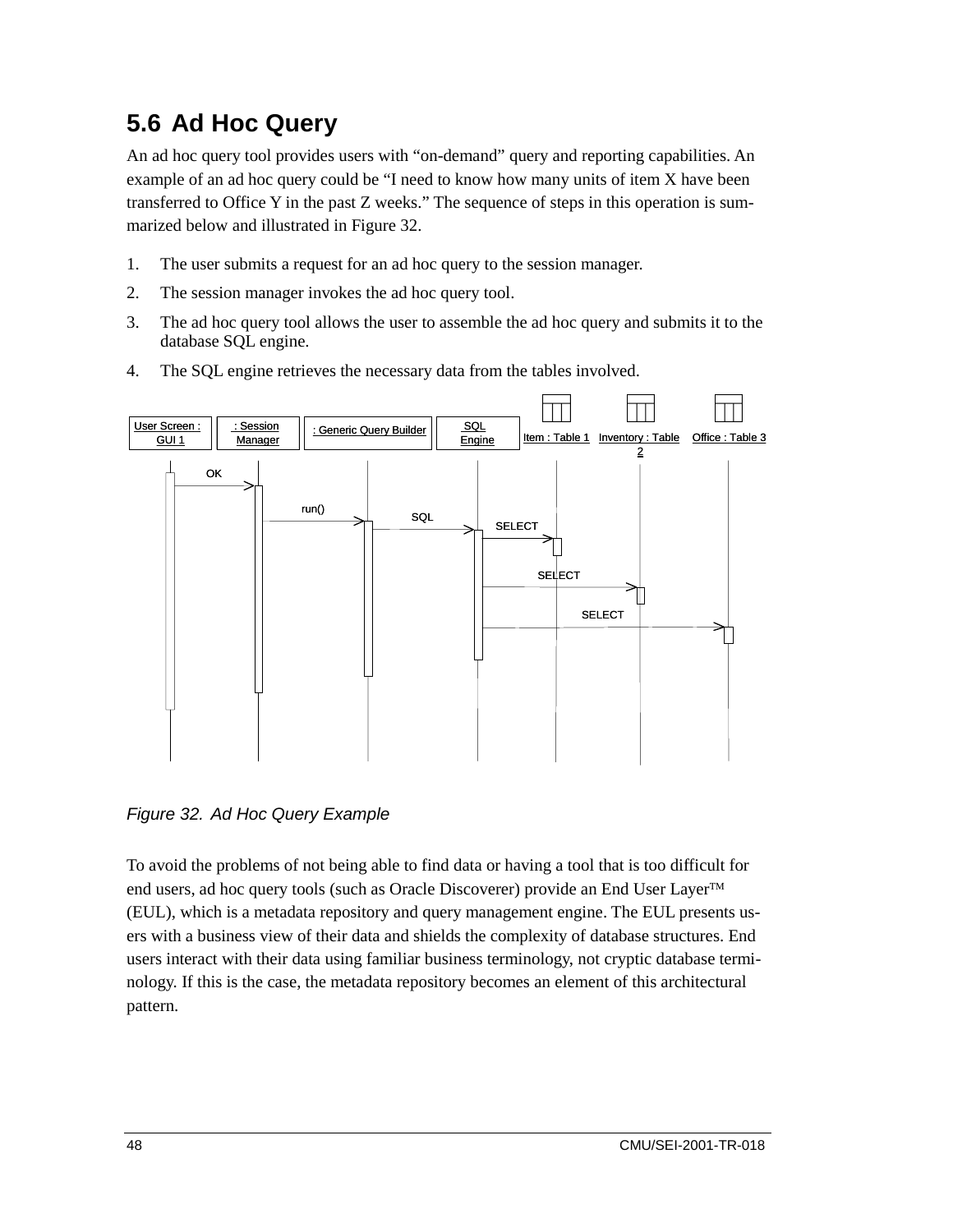## **5.7 Batch Roll Up**

Batch roll ups are typical in the current system. An example of a batch roll up is Outstanding Orders. Orders that are, for example, seven days old and have not been delivered can be rolled up into an Outstanding Order Roll-Up data component. This data can then be used in reports, queried by users of other systems, transferred to other systems, or kept for long-range demand planning. The sequence of steps for the generation of an Outstanding Orders batch roll up is summarized below and illustrated in Figure 33. It is combined with the Order Consumable Item use case to show the relationship between the roll-up table and its associated table.

During online transaction processing (day-to-day operations), these steps are taken:

- 1. The user accesses the order-management application and selects the ordering option for a consumable item.
- 2. The user is presented with an order form.
- 3. The user fills out the form.
- 4. The user submits the form.
- 5. The session manager invokes the Order Consumable Item service component.
- 6. As part of its operations, the Order Consumable Item service component requests the creation of an order from the Order data component.
- 7. The Order data component creates the order in the database.

Once a week, these steps are taken:

- 1. The user submits a request for Outstanding Orders.
- 2. The session manager invokes the synchronization procedure in the Outstanding Orders Roll-Up data component.
- 3. The Roll-Up data component obtains the necessary data from the Order table and creates/updates entries in the Outstanding Orders table.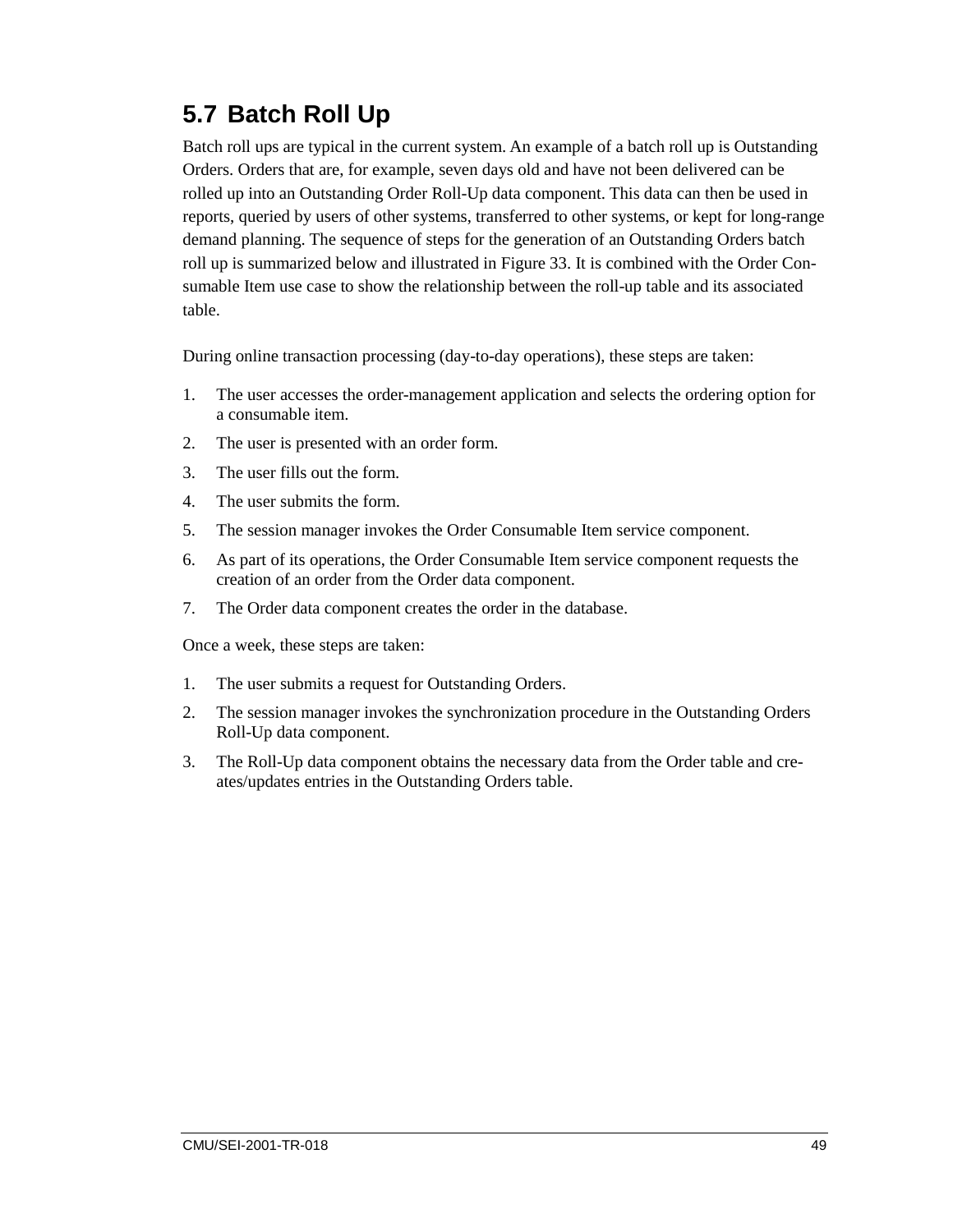

*Figure 33. Example of a Batch Roll Up – Outstanding Orders* 

## **5.8 Continuously Updated Roll Up**

Continuously updated roll ups differ from batch roll ups in that the former must be updated as operations occur in the system, as opposed to waiting for a synchronization operation to occur. An example of a continuously updated roll up is Average Cost of Inventory. The average cost of inventory in the supply system varies with every change in the Inventory table. The average cost of inventory data can be used in reports, queried by users of other systems, transferred to other systems, or kept for long-range demand planning. The sequence of steps for the update of an Average Cost of Inventory continuously updated roll up is summarized below and illustrated in Figure 34. It is combined with the Ship Exchangeable Item use case to show the relationship between the roll-up table and its associated table.

The following step is taken once: the Average Cost of Inventory Roll-Up data component registers an interest in changes made to the Inventory table, by sending a registration message to the Inventory data component associated with the table.

During normal day-to-day operations, these steps are taken:

- 1. An authorized supply clerk accesses the order-management application and selects the option for shipping an exchangeable item.
- 2. The supply clerk is presented with a shipping information form.
- 3. The supply clerk fills out the form.
- 4. The supply clerk submits the form.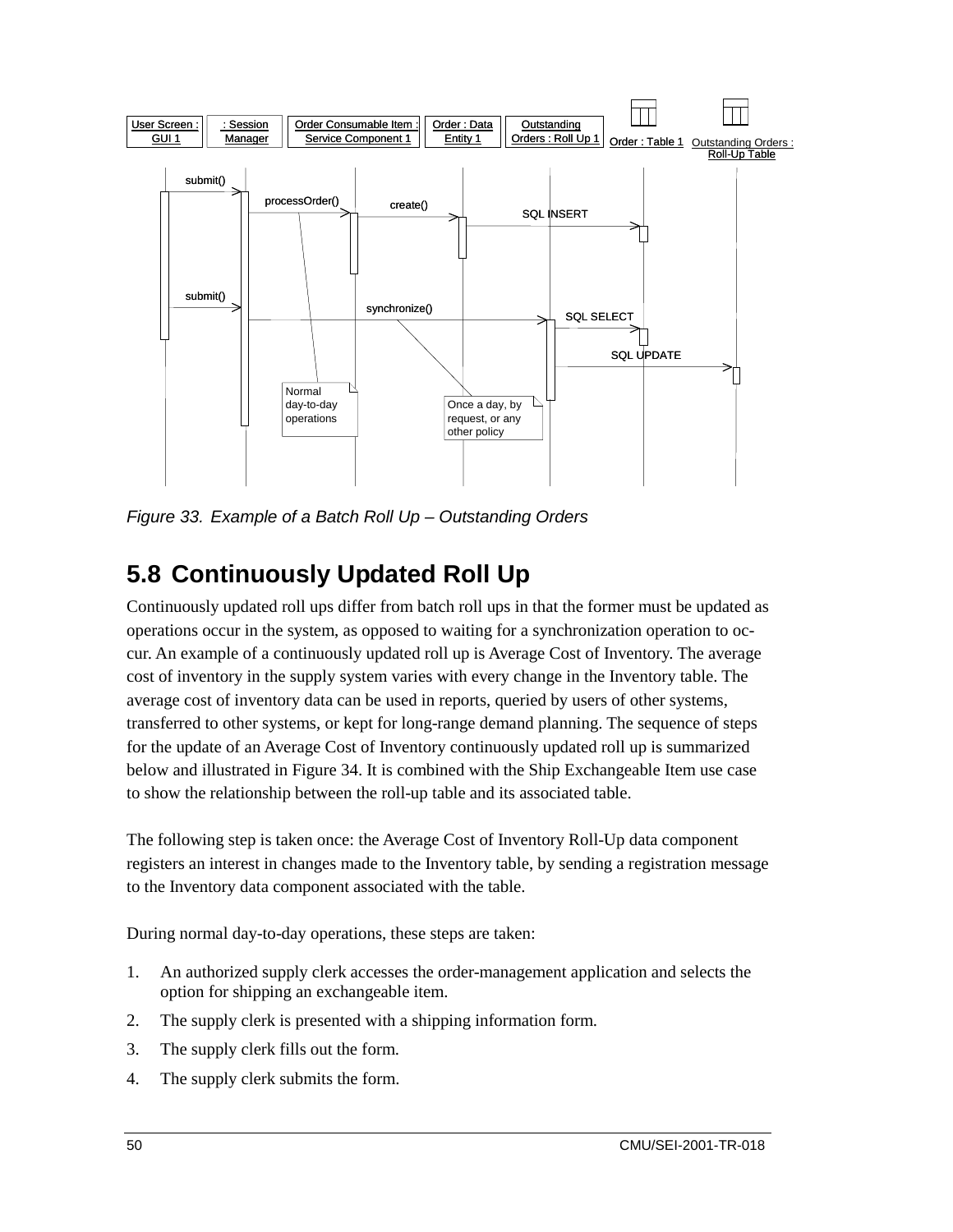- 5. The session manager invokes the Ship Exchangeable Item service component.
- 6. As part of its operations, the Ship Exchangeable Item service component sends a request to decrease the stock for the item to the Inventory data component.
- 7. The Inventory data component updates the stock information for that item in the Inventory table.
- 8. The Inventory data component notifies the Average Cost of Inventory Roll-Up data component that there has been an update.
- 9. The Average Cost of Inventory Roll-Up data component obtains data from the Inventory table (if necessary).
- 10. The Average Cost of Inventory Roll-Up data component updates the Average Cost of Inventory Roll-Up table.

Steps 8 to 10 can be considered part of the transaction or can be executed outside of the transaction if the response time is inadequate. The component developer can decide which will be done based on performance requirements.



*Figure 34. Example of a Continuously Updated Roll Up – Average Cost of Inventory*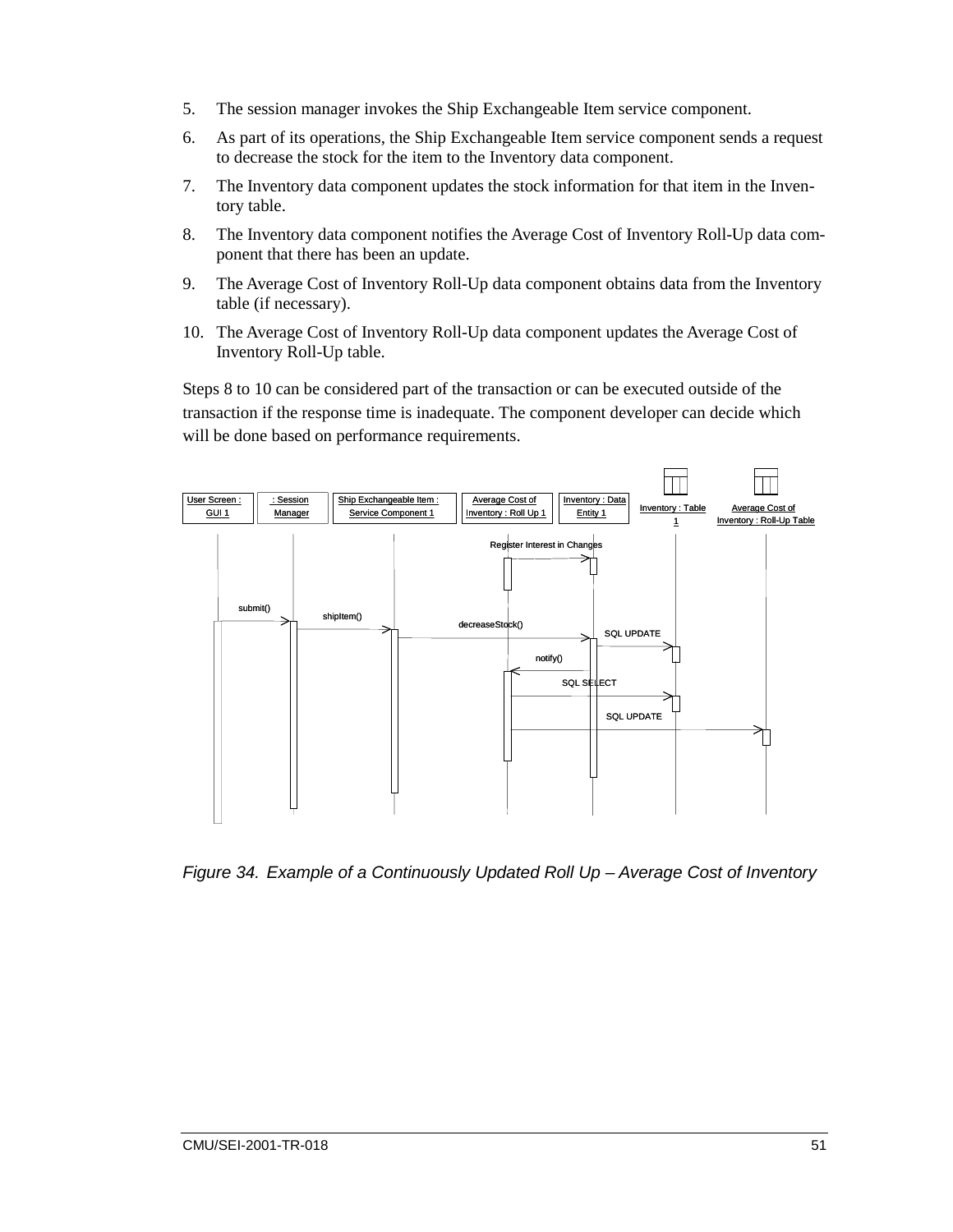## **5.9 Transaction**

This example corresponds to the Delivery – Customer Pickup use case. The sequence of steps in this use case is summarized below and illustrated in Figure 35.

- 1. An authorized delivery clerk accesses the order-management application and selects the option for delivering an item to a customer.
- 2. The delivery clerk is presented with a delivery information form.
- 3. The delivery clerk fills out the form.
- 4. The delivery clerk submits the form.
- 5. The session manager invokes the Delivery for Customer Pickup service component.
- 6. The EJB framework creates a transaction context.
- 7. The Delivery for Customer Pickup service component sends a request to update the warehouse-tracking information to the Warehouse Tracking data component.
- 8. The Warehouse Tracking data component updates the warehouse-tracking information in the Warehouse Tracking table.
- 9. The Delivery for Customer Pickup service component sends a request to decrease the stock for the delivered item to the Inventory data component.
- 10. The Inventory data component updates the stock information for that item in the Inventory table.
- 11. The EJB framework commits or rolls back the transaction.
- 12. The delivery clerk is informed of the transaction's status.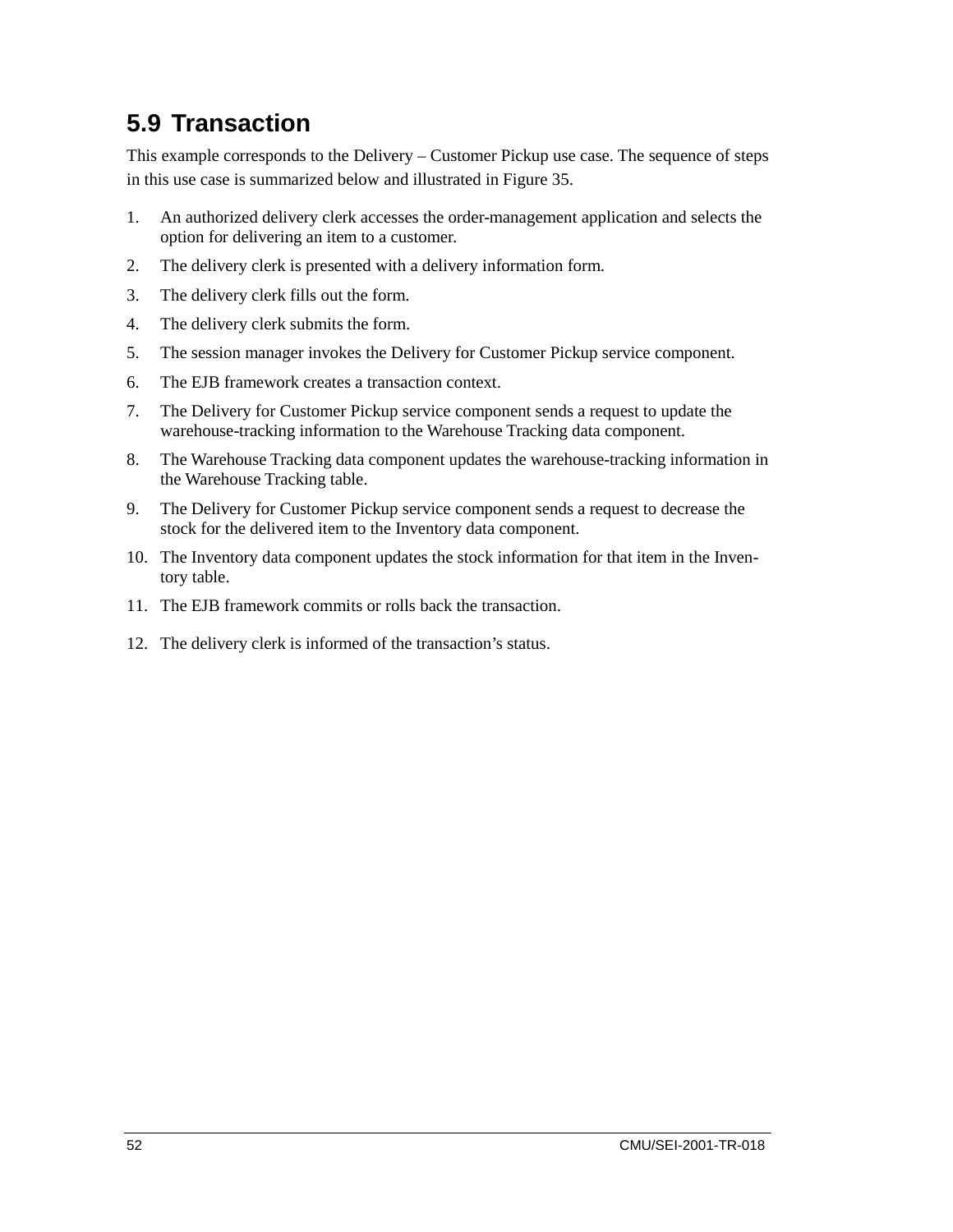

*Figure 35. Delivery for Customer Pickup as an Example of a Transaction* 

## **5.10 Data Warehousing**

A specific example of data warehousing will not be included here, because it depends on the tool that will be used for data-warehouse population. Refer to Section 4.7 on page 35 for examples of communication between the system and a data-warehousing application.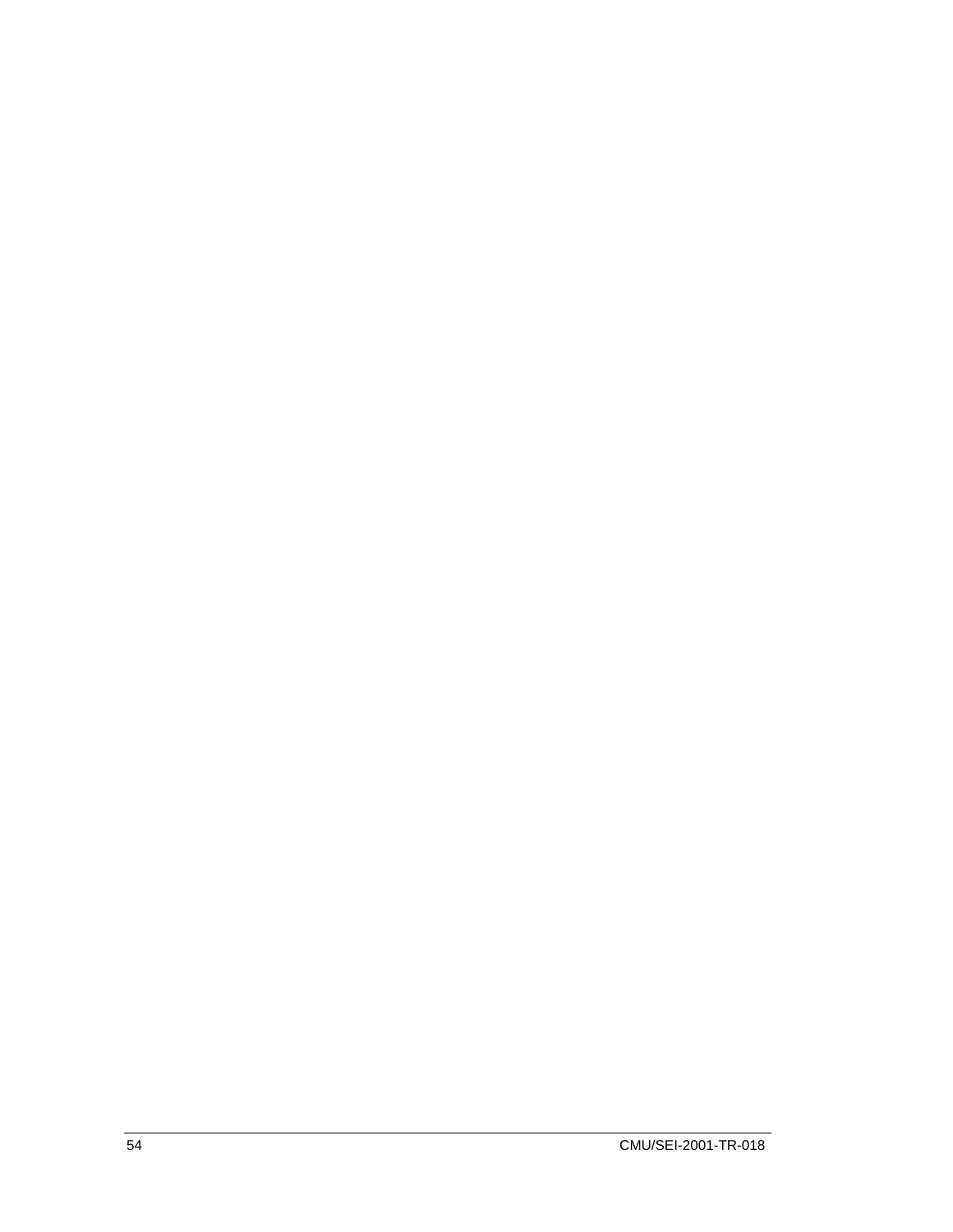# **6 Conclusions**

The architectural patterns included in this guide provide templates to create a data architecture for a system based on the J2EE platform and the OAGIS. This guide can also be used to identify and resolve potential design risks resulting from inconsistent or contradictory requirements.

The application of this guide should result in a system with the following characteristics:

- fulfillment of the data requirements
- capability of communication with other BOs through a BSR interface
- compliance with the given technical requirements
- decoupling of data components from data representation
- conservation of ACID properties for transactions provided by the EJB framework
- use of J2EE design patterns representing best practices

As always, sound engineering judgment should be used in applying the architectural patterns included in this guide, since it is difficult (if not impossible) to predict all possible scenarios. This guide should be maintained and updated to reflect lessons learned during early iterations of the development process.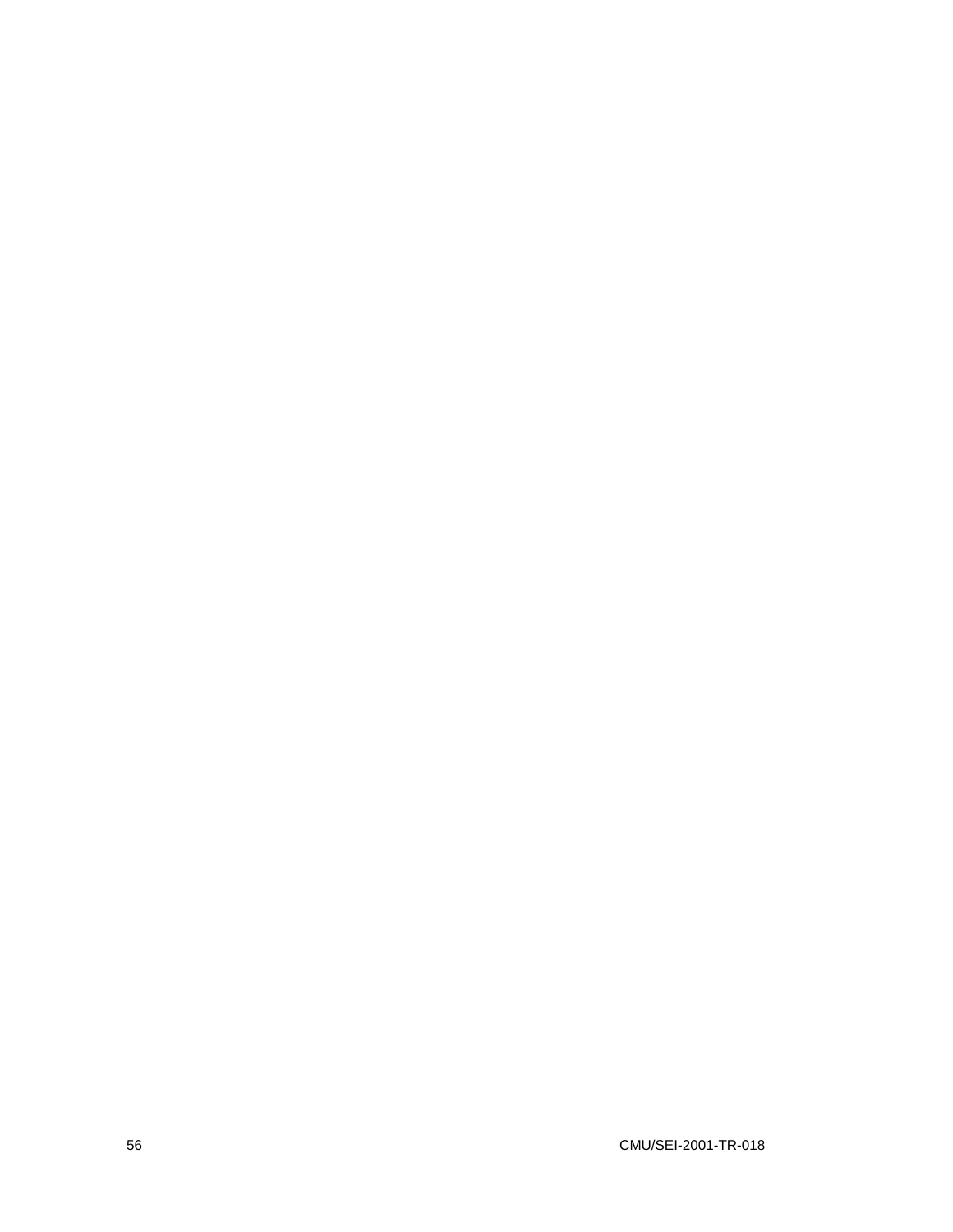# **7 Acronyms**

| A2A              | application to application                        |
|------------------|---------------------------------------------------|
| <b>API</b>       | application programming interface                 |
| <b>ASP</b>       | active server pages                               |
| B <sub>2</sub> B | business to business                              |
| <b>BO</b>        | business object                                   |
| <b>BOD</b>       | business object document                          |
| <b>BSR</b>       | business service request                          |
| <b>DC</b>        | data component                                    |
| <b>DTD</b>       | data type definition                              |
| <b>EJBs</b>      | <b>Enterprise JavaBeans</b>                       |
| <b>J2EE</b>      | Java 2 Enterprise Edition                         |
| <b>JDBC</b>      | Java Database Connectivity                        |
| <b>JMS</b>       | Java Message Services                             |
| <b>JSP</b>       | Java Server Pages                                 |
| <b>MOM</b>       | message-oriented middleware                       |
| <b>OAGI</b>      | Open Applications Group, Inc.                     |
| <b>OAGIS</b>     | Open Applications Group Integration Specification |
| <b>RMI</b>       | remote method invocation                          |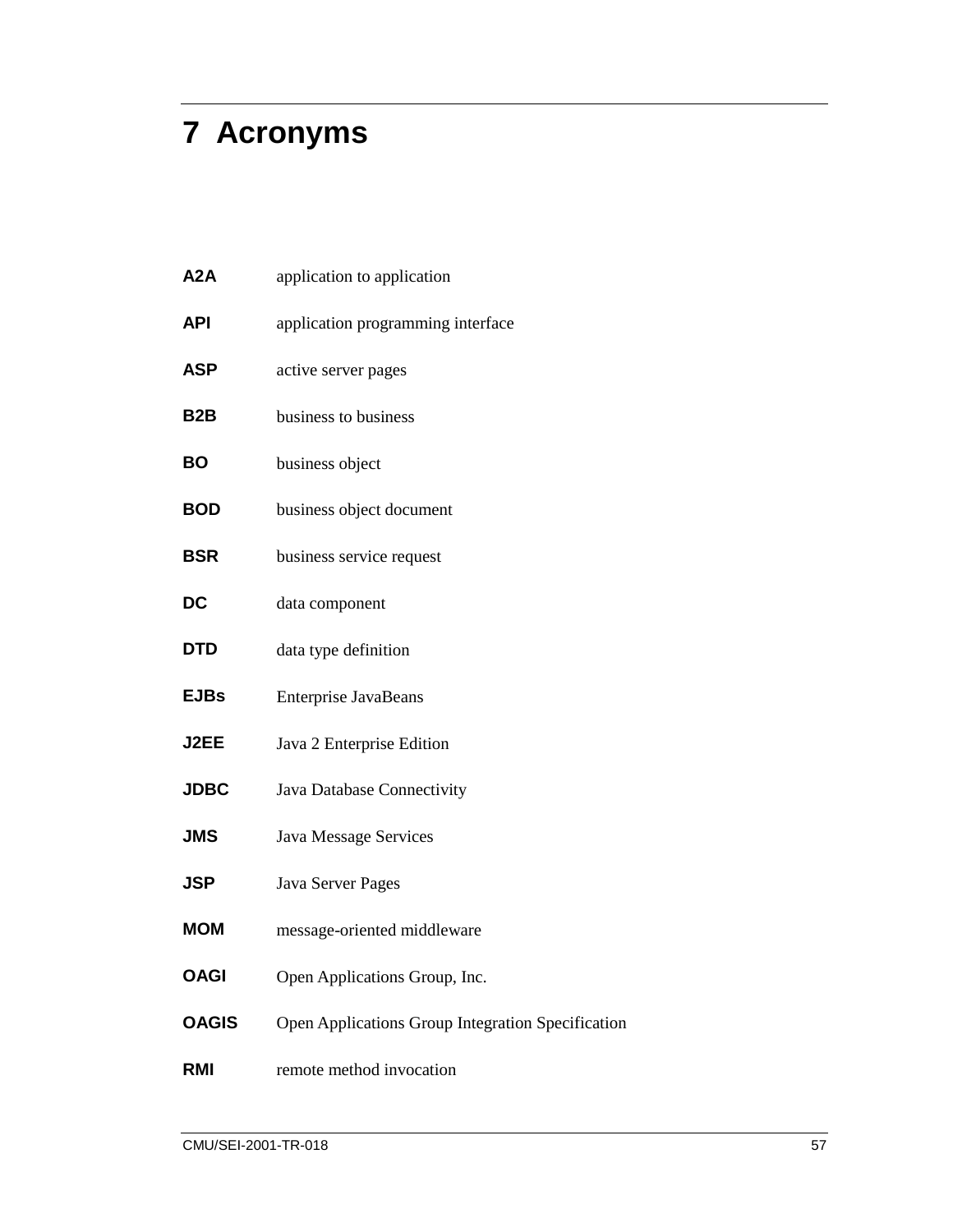| SC.         | service component             |
|-------------|-------------------------------|
| <b>SOAP</b> | simple object access protocol |
| SQL         | standard query language       |
| UML         | unified modeling language     |
| XML         | extensible markup language    |
| W3C         | WorldWide Web Consortium      |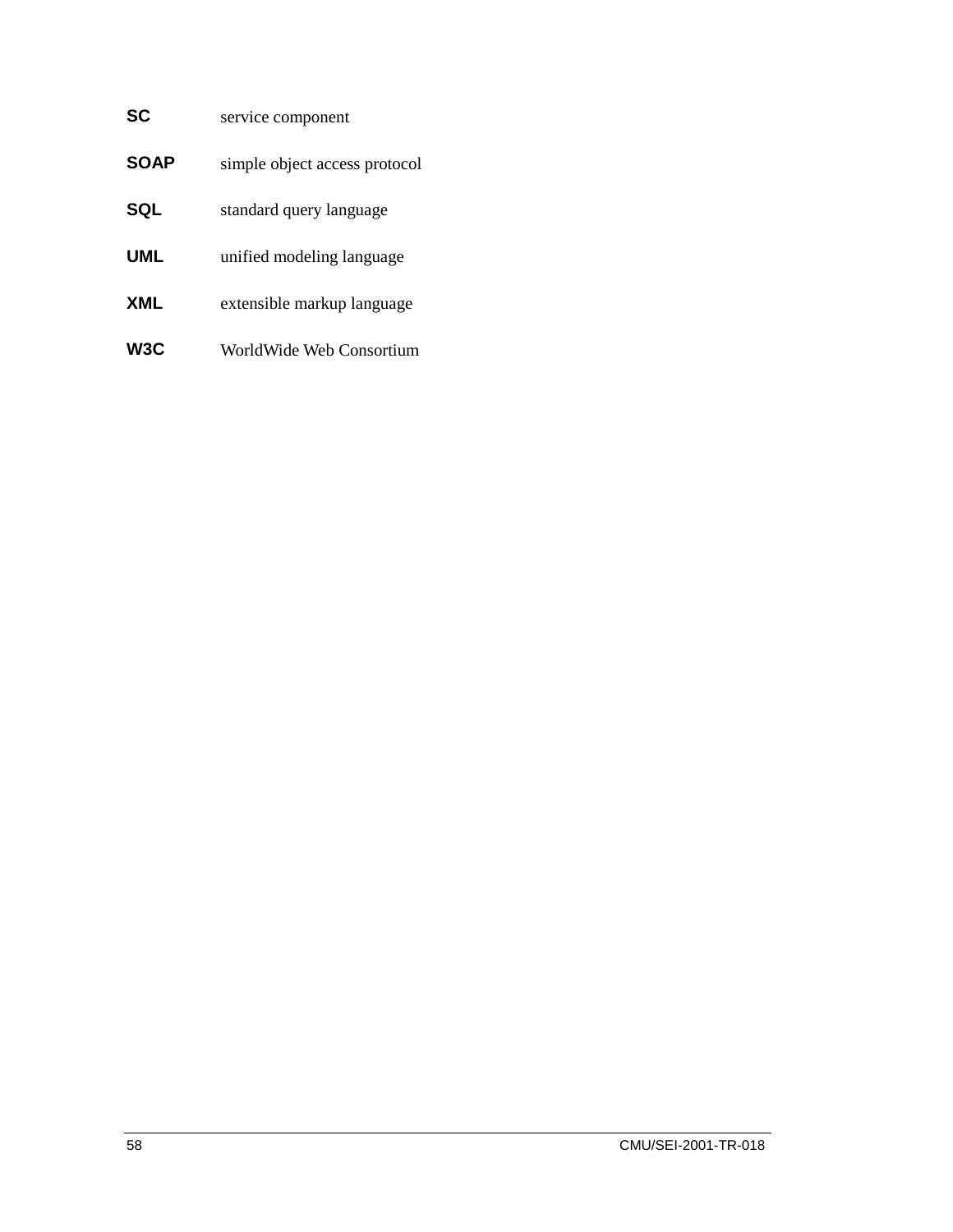# **References**

| Comella <sub>00</sub> | Comella-Dorda, Santiago; Wallnau, Kurt; Seacord, Robert C.; & Robert,<br>John. A Survey of Legacy System Modernization Approaches (CMU/SEI-<br>2000-TN-003, ADA377453). Pittsburgh, PA: Software Engineering Institute,<br>Carnegie Mellon University, 2000. Available <http: <br="" www.sei.cmu.edu="">publications/documents/00.reports/00tn003.html&gt;.</http:> |
|-----------------------|---------------------------------------------------------------------------------------------------------------------------------------------------------------------------------------------------------------------------------------------------------------------------------------------------------------------------------------------------------------------|
| Gamma 95              | Gamma, E.; Helm, R.; Johnson, R.; & Vlissides, J. Design Patterns: Ele-<br>ments of Reusable Object-Oriented Software. Reading, MA: Addison-<br>Wesley Publishing Company, January 1995.                                                                                                                                                                            |
| <b>IBM</b>            | International Business Machines. "Fundamental Information Aggregate<br>Concepts" [online]. Available <http: <br="" developerworks="" www-106.ibm.com="">patterns/bi/concepts.html&gt; (2001).</http:>                                                                                                                                                               |
| J2EE                  | Sun Microsystems, Inc. Java 2 Platform, Enterprise Edition.<br><http: j2ee="" java.sun.com="">.</http:>                                                                                                                                                                                                                                                             |
| <b>J2EE 01a</b>       | Sun Microsystems, Inc. "Session Façade Design Pattern" [online]. Available<br><http: <br="" blueprints="" design_patterns="" j2ee="" java.sun.com="" session_entity_facade="">index.html&gt;<math>(2001)</math>.</http:>                                                                                                                                            |
| <b>J2EE 01b</b>       | Sun Microsystems, Inc. "Fast-Lane Reader Design Pattern" [online]. Avail-<br>able <http: <br="" blueprints="" design_patterns="" j2ee="" java.sun.com="">bimodal_data_access/index.html&gt; (2001).</http:>                                                                                                                                                         |
| Larman 00             | Larman, Craig. "Enterprise JavaBeans 201: The Aggregate Entity Pattern."<br>Software Development Magazine, April 2000. Available<br><http: documents="" s="745/sdm0004c/0004c.htm" www.sdmagazine.com="">.</http:>                                                                                                                                                  |
| <b>OAG 99</b>         | Open Applications Group. "Plug and Play Business Software Integration:<br>The Compelling Value of the Open Applications Group." Atlanta, GA: Open<br>Applications Group, Inc., 1999.                                                                                                                                                                                |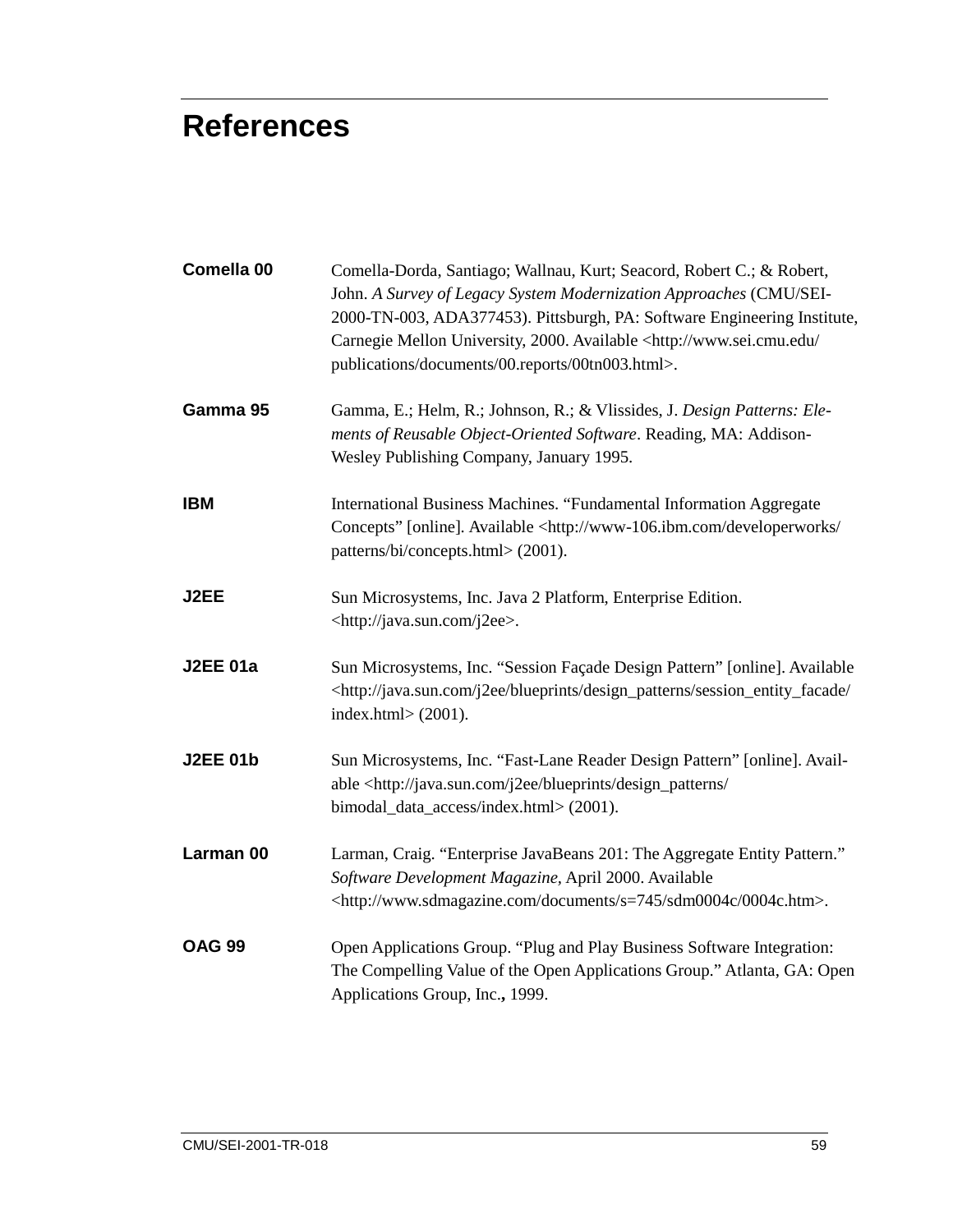| Ozsu 99   | Ozsu, M. T. & Valduriez P. Principles of Distributed Database Systems. Up-<br>per Saddle River, NJ: Prentice Hall, January 1999.                                                 |
|-----------|----------------------------------------------------------------------------------------------------------------------------------------------------------------------------------|
| Thomas 98 | Thomas, A. "Enterprise JavaBeans Technology – Server Component Model<br>for the Java Platform" [online]. Available <http: <="" ejb="" java.sun.com="" products="" td=""></http:> |
|           | white/white_paper.html> (1998).                                                                                                                                                  |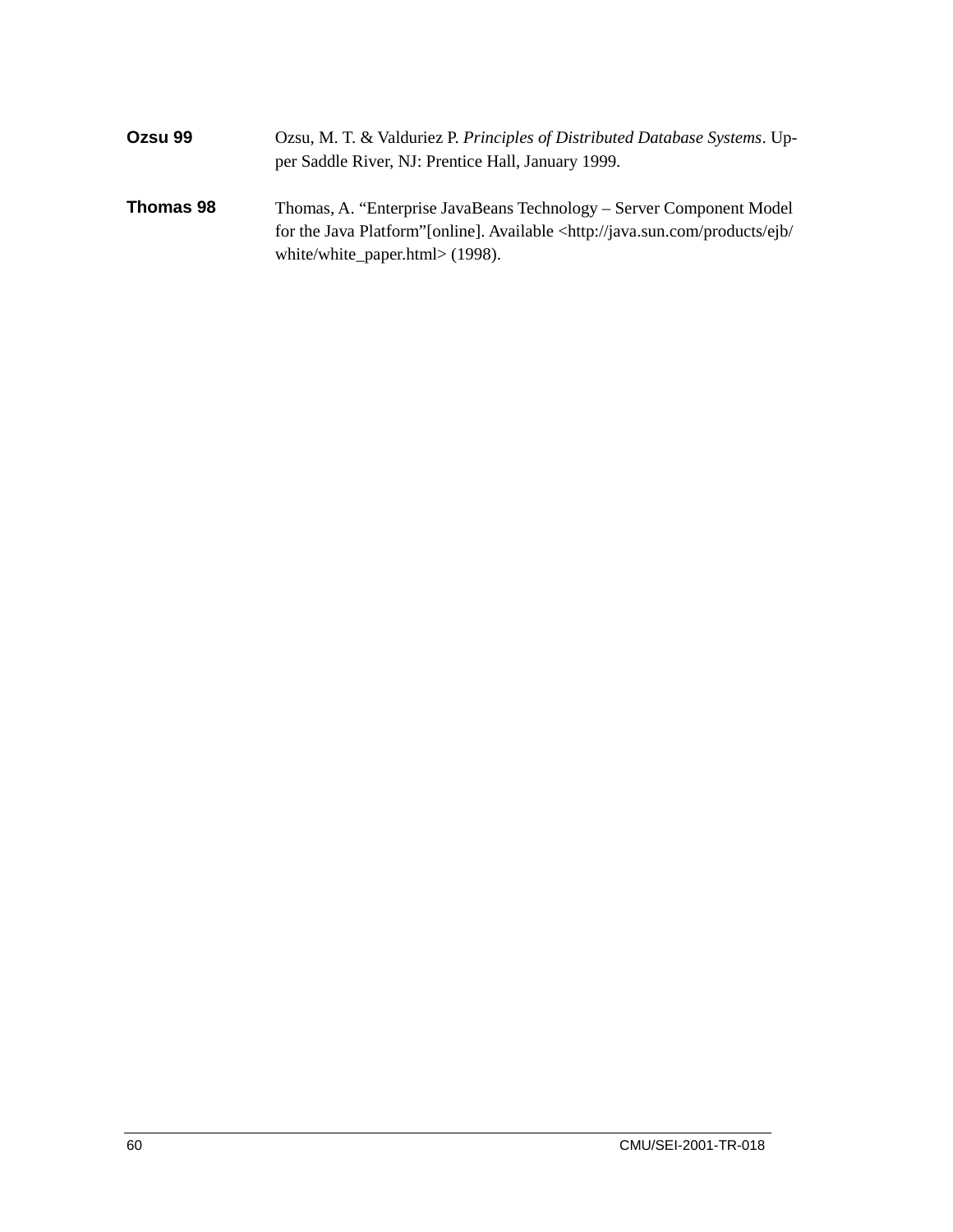# **Appendix Representation of the Data Architecture in Rational Rose**

## **Use Case View**

There should be a mapping between use cases and service components.

## **Logical View**

#### **BO Realization (Package)**

- for each service component: class of stereotype <<service component>>
- for each data component: class of stereotype <<data component>>
- for each wrapper component: class of stereotype <<external system wrapper>>
- class diagram including
	- − "uses" relationships between service component and wrapper components
	- − <<BSR>> relationships between service component and the BSR interface
	- − <<Uses>> relationships between service components and data components
- class diagram mapping data component to subcomponents and tables, and relationships between data components
- sequence diagrams for operations performed by service components, if needed

#### **Application Components**

- application component 1 (package)
	- − Applets
	- − Reports/Summaries

**Service State State State** 

- Global View (layered diagram showing the interaction between all components)
- application component 2 (package)
- application component N (package)